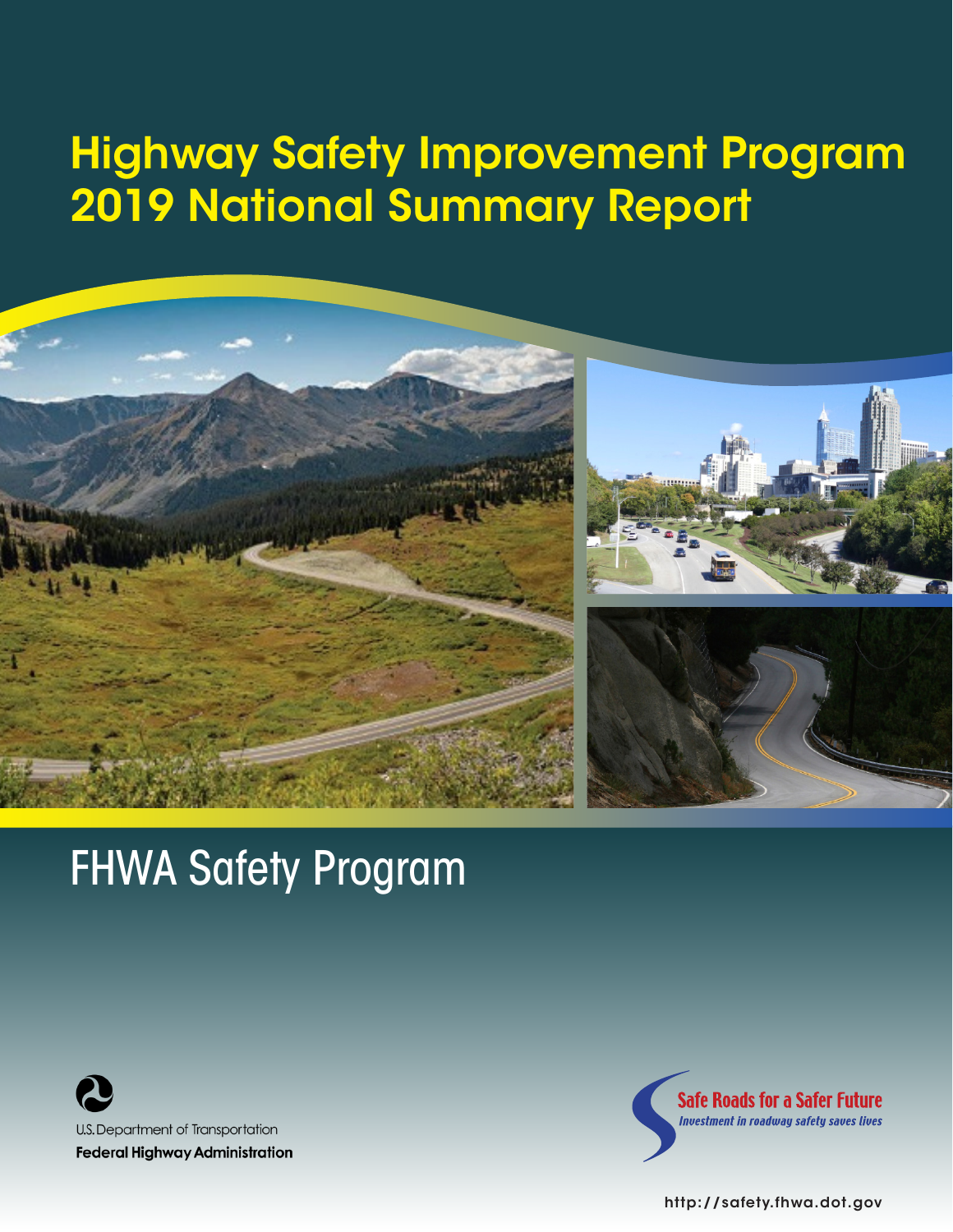### *Disclaimer/Quality Assurance*

#### **Notice**

This document is disseminated under the sponsorship of the U.S. Department of Transportation in the interest of information exchange. The U.S. Government assumes no liability for the use of the information contained in this document. This report does not constitute a standard, specification or regulation. The U.S. Government does not endorse products or manufacturers. Trademarks or manufacturers' names may appear in this report only because they are considered essential to the objective of the document.

#### **Quality Assurance Statement**

The Federal Highway Administration (FHWA) provides high –quality information to serve Government, industry, and the public in a manner that promotes public understanding. Standards and policies are used to ensure and maximize the quality, objectivity, utility, and integrity of its information. FHWA periodically reviews quality issues and adjusts its programs and processes to ensure continuous quality improvement.

*NOTE: Left cover image Source: FHWA; top-right and bottom-right cover image © 2020 VHB.*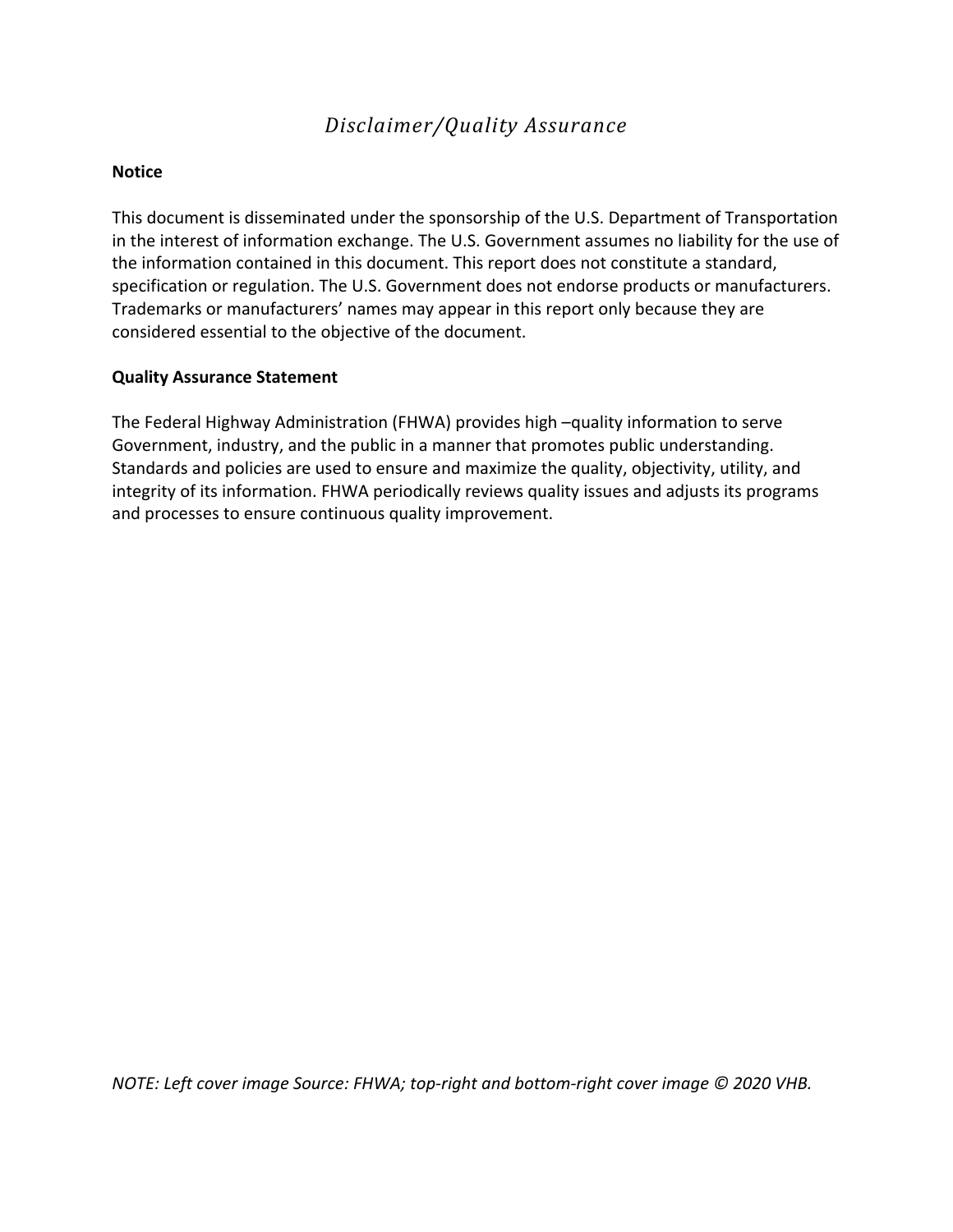|                                                                                                                                                                                                                                                                                                                                                                                                                                                                                                                                                                                                                                                                                                                                         | ennoù boeannen a en an ag e          |                                       |                                       |           |  |
|-----------------------------------------------------------------------------------------------------------------------------------------------------------------------------------------------------------------------------------------------------------------------------------------------------------------------------------------------------------------------------------------------------------------------------------------------------------------------------------------------------------------------------------------------------------------------------------------------------------------------------------------------------------------------------------------------------------------------------------------|--------------------------------------|---------------------------------------|---------------------------------------|-----------|--|
| 1. Report No.                                                                                                                                                                                                                                                                                                                                                                                                                                                                                                                                                                                                                                                                                                                           | 2. Government Accession No.          |                                       | 3. Recipient's Catalog No.            |           |  |
| FHWA-SA-21-006                                                                                                                                                                                                                                                                                                                                                                                                                                                                                                                                                                                                                                                                                                                          |                                      |                                       |                                       |           |  |
| 4. Title and Subtitle                                                                                                                                                                                                                                                                                                                                                                                                                                                                                                                                                                                                                                                                                                                   |                                      | 5. Report Date                        |                                       |           |  |
| <b>HSIP 2019 National Summary Report</b>                                                                                                                                                                                                                                                                                                                                                                                                                                                                                                                                                                                                                                                                                                |                                      |                                       | January 2021                          |           |  |
|                                                                                                                                                                                                                                                                                                                                                                                                                                                                                                                                                                                                                                                                                                                                         |                                      |                                       | 6. Performing Organization Code       |           |  |
| 7. Author(s)                                                                                                                                                                                                                                                                                                                                                                                                                                                                                                                                                                                                                                                                                                                            |                                      | 8. Performing Organization Report No. |                                       |           |  |
| <b>Matt Albee and Frank Gross</b>                                                                                                                                                                                                                                                                                                                                                                                                                                                                                                                                                                                                                                                                                                       |                                      |                                       |                                       |           |  |
| 9. Performing Organization Name and Address                                                                                                                                                                                                                                                                                                                                                                                                                                                                                                                                                                                                                                                                                             |                                      |                                       | 10. Work Unit No. (TRAIS)             |           |  |
| ICF International Inc.<br><b>VHB</b><br>1725 I Street, N.W.<br>940 Main Campus Drive<br>Washington, DC 20006<br>Raleigh, NC 27606                                                                                                                                                                                                                                                                                                                                                                                                                                                                                                                                                                                                       |                                      | 11. Contract or Grant No.             |                                       |           |  |
| 12. Sponsoring Agency Name and Address                                                                                                                                                                                                                                                                                                                                                                                                                                                                                                                                                                                                                                                                                                  |                                      |                                       | 13. Type of Report and Period Covered |           |  |
| Federal Highway Administration (FHWA)<br>Office of Safety                                                                                                                                                                                                                                                                                                                                                                                                                                                                                                                                                                                                                                                                               |                                      | <b>Summary Report</b><br>2019         |                                       |           |  |
| 1200 New Jersey Ave, SE                                                                                                                                                                                                                                                                                                                                                                                                                                                                                                                                                                                                                                                                                                                 |                                      |                                       | 14. Sponsoring Agency Code            |           |  |
| Washington, DC 20590                                                                                                                                                                                                                                                                                                                                                                                                                                                                                                                                                                                                                                                                                                                    |                                      | <b>FHWA</b>                           |                                       |           |  |
| 15. Supplementary Notes                                                                                                                                                                                                                                                                                                                                                                                                                                                                                                                                                                                                                                                                                                                 |                                      |                                       |                                       |           |  |
| 16. Abstract                                                                                                                                                                                                                                                                                                                                                                                                                                                                                                                                                                                                                                                                                                                            |                                      |                                       |                                       |           |  |
| The Highway Safety Improvement Program (HSIP) 2019 National Summary Report compiles and<br>summarizes aggregate information related to the States' progress in implementing HSIP projects.<br>Progress in implementing HSIP projects is described based on the amount of HSIP funds available<br>and the number and general listing of projects obligated during the 2019 reporting cycle. The HSIP<br>2019 National Summary Report is not intended to compare States but to illustrate how the States<br>are collectively implementing the HSIP to reduce fatalities and serious injuries on all public roads<br>across the nation. The HSIP 2019 National Summary Report also presents a national benefit-cost<br>ratio for the HSIP. |                                      |                                       |                                       |           |  |
| 17. Key Words:                                                                                                                                                                                                                                                                                                                                                                                                                                                                                                                                                                                                                                                                                                                          |                                      |                                       | <b>18. Distribution Statement</b>     |           |  |
| Highway Safety Improvement Program, reporting<br>guidance, improvement category, Strategic Highway<br>Safety Plan, emphasis area, national summary                                                                                                                                                                                                                                                                                                                                                                                                                                                                                                                                                                                      |                                      | No restrictions.                      |                                       |           |  |
| 19. Security Classif. (of this report)                                                                                                                                                                                                                                                                                                                                                                                                                                                                                                                                                                                                                                                                                                  | 20. Security Classif. (of this page) |                                       | 21. No. of Pages                      | 22. Price |  |
| Unclassified                                                                                                                                                                                                                                                                                                                                                                                                                                                                                                                                                                                                                                                                                                                            | Unclassified                         |                                       | 37                                    | N/A       |  |

#### *Technical Documentation Page*

**Form DOT F 1700.7 (8-72)**

**Reproduction of form and completed page is authorized**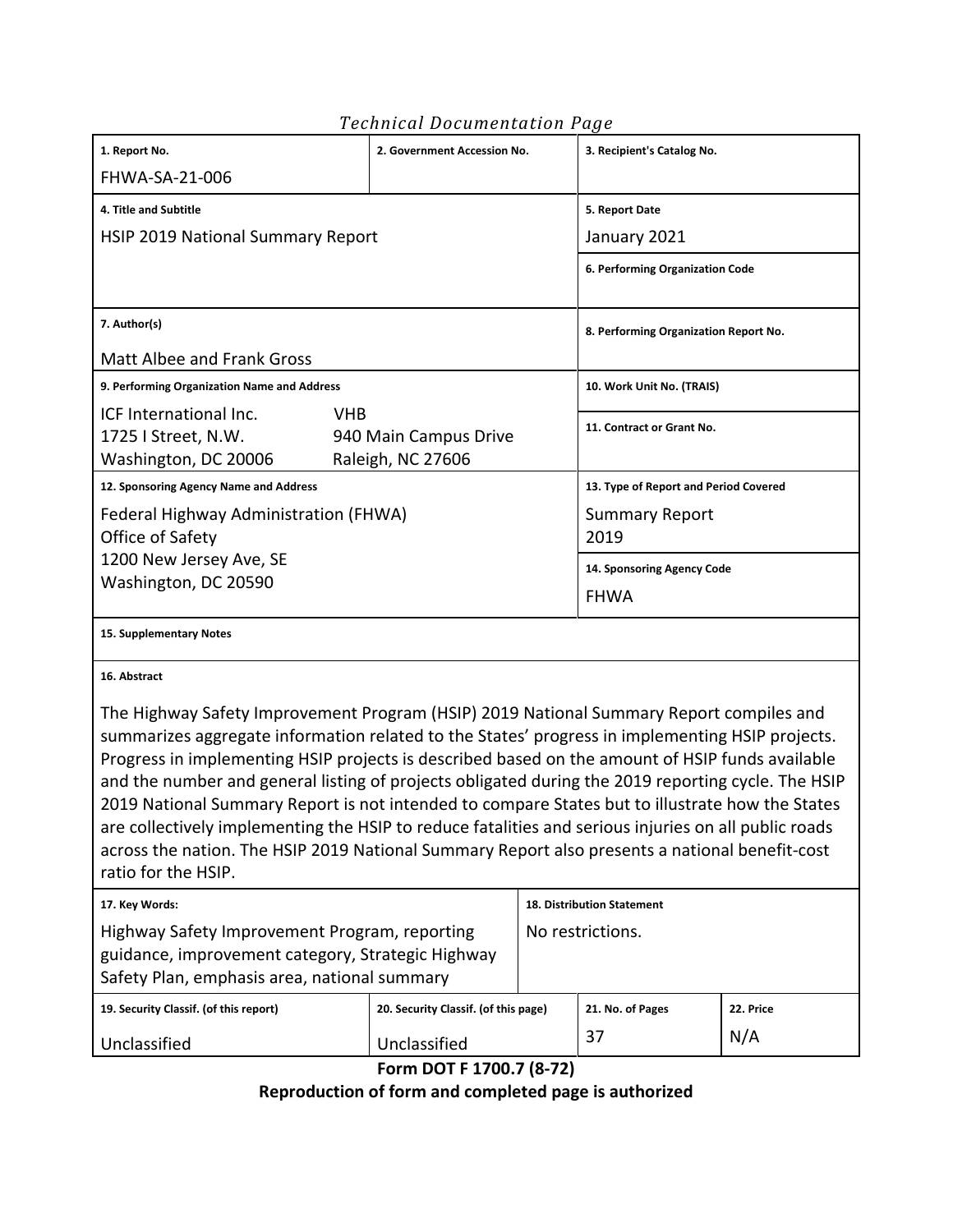# **Table of Contents**

| Methodology Types for Selected Programs Administered Under HSIP 7                           |
|---------------------------------------------------------------------------------------------|
|                                                                                             |
|                                                                                             |
|                                                                                             |
|                                                                                             |
|                                                                                             |
|                                                                                             |
|                                                                                             |
|                                                                                             |
|                                                                                             |
|                                                                                             |
|                                                                                             |
| Appendix A: Full Description of HSIP Improvement Categories and Subcategories for 2016 HSIP |
|                                                                                             |
|                                                                                             |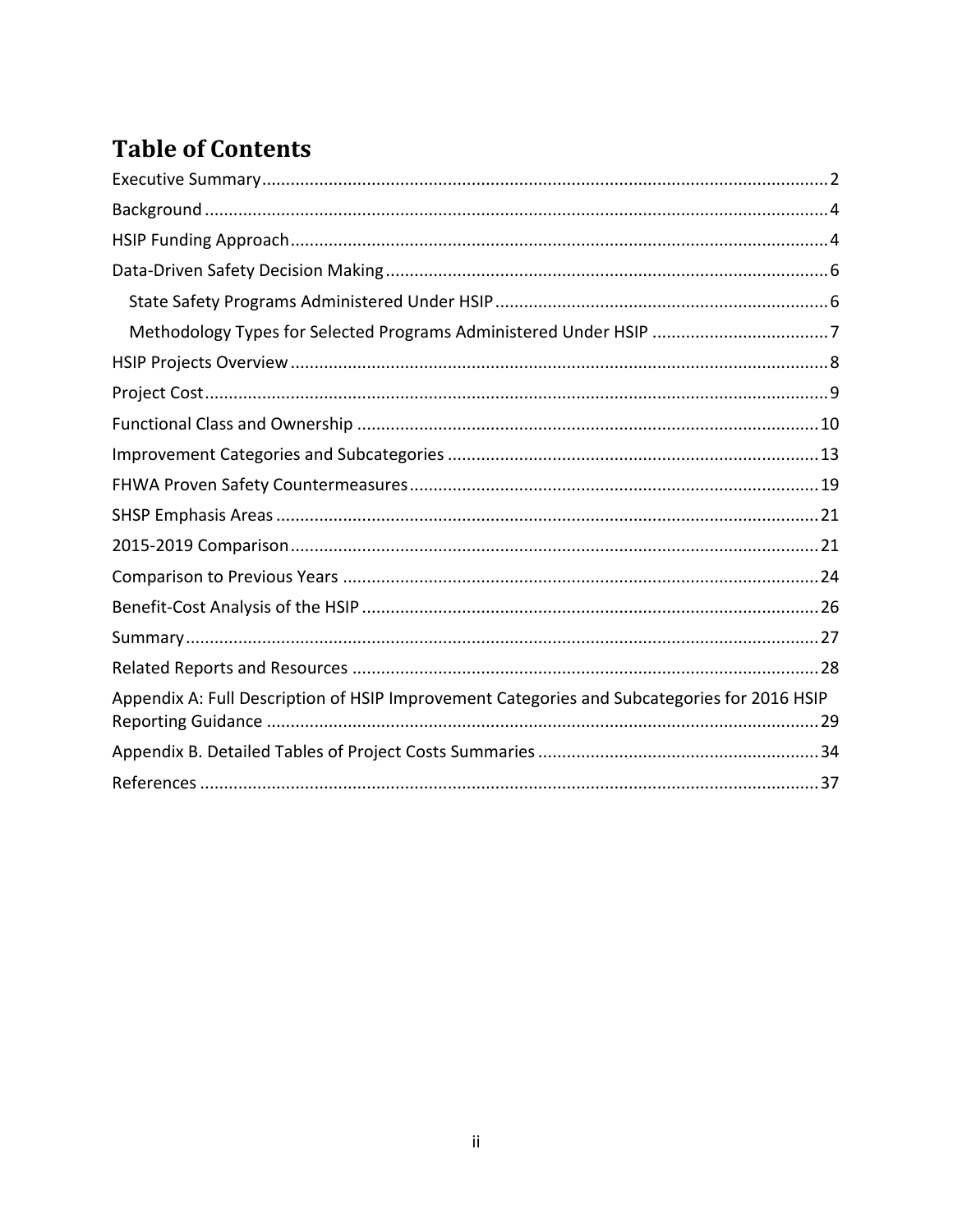# **List of Figures**

| Figure 1. Chart. FAST Act annual program apportionments FY19 (\$ billions). <sup>(6)</sup> 5  |  |
|-----------------------------------------------------------------------------------------------|--|
|                                                                                               |  |
|                                                                                               |  |
| Figure 4. Graph. Count of PIM selected for programs administered under HSIP.  8               |  |
|                                                                                               |  |
|                                                                                               |  |
|                                                                                               |  |
| Figure 8. Chart. Number and average total cost of projects by urban/rural designation11       |  |
|                                                                                               |  |
| Figure 10. Chart. Average total cost of projects by road ownership in millions of dollars. 12 |  |
| Figure 11. Chart. Number of projects by improvement category (top 10). 13                     |  |
| Figure 12. Chart. Number of projects by improvement category (bottom 9) 14                    |  |
| Figure 13. Chart. Average total cost of projects by improvement category (top 10). 15         |  |
| Figure 14. Chart. Average total cost of projects by improvement category (bottom nine)15      |  |
| Figure 15. Chart. Number of intersection geometry projects by subcategory.  16                |  |
|                                                                                               |  |
| Figure 17. Chart. Number of pedestrian and bicyclist projects by subcategory.  17             |  |
|                                                                                               |  |
|                                                                                               |  |
|                                                                                               |  |

# **List of Tables**

| Table 1. Total number and cost of 2019 projects by FHWA proven safety countermeasures20          |      |
|--------------------------------------------------------------------------------------------------|------|
| Table 2. Total number of projects and project cost breakdown, 2015-2019 22                       |      |
| Table 3. Number of projects and average total project cost for various project types, 2015-2019. |      |
|                                                                                                  |      |
|                                                                                                  |      |
| Table 5. Weighted B/C ratio for segment and intersection-based projects (weight based on total   |      |
|                                                                                                  | . 27 |
|                                                                                                  |      |
|                                                                                                  |      |
| Table 8. Number and cost of projects by subcategory for intersection geometry. 35                |      |
| Table 9. Number and cost of projects by subcategory for intersection traffic control35           |      |
| Table 10. Number and cost of projects by subcategory for pedestrians and bicyclists35            |      |
|                                                                                                  |      |
|                                                                                                  |      |
|                                                                                                  |      |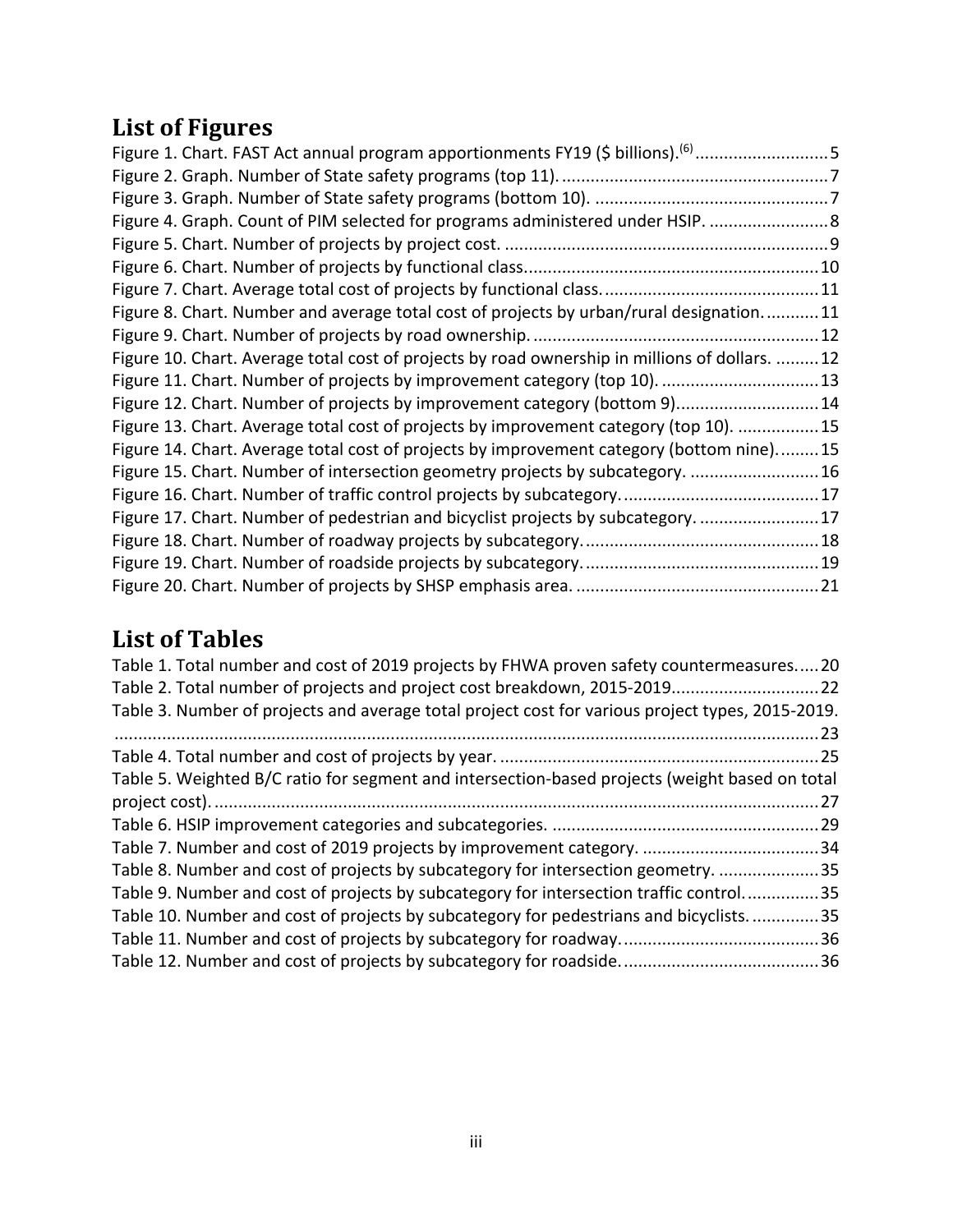# **List of Acronyms**

| benefit cost                                              |
|-----------------------------------------------------------|
| Code of Federal Regulations                               |
| Congestion Mitigation and Air Quality Improvement Program |
| crash modification factor                                 |
| <b>Fatality Analysis Reporting System</b>                 |
| Fixing America's Transportation System Act                |
| Federal Highway Administration                            |
| <b>Highway Performance Monitoring System</b>              |
| <b>High Risk Rural Roads</b>                              |
| Highway Safety Improvement Program                        |
| <b>Highway Safety Information System</b>                  |
| National Highway Freight Program                          |
| National Highway Performance Program                      |
| project identification methodology                        |
| Strategic Highway Safety Program                          |
| <b>Surface Transportation Block Grant Program</b>         |
|                                                           |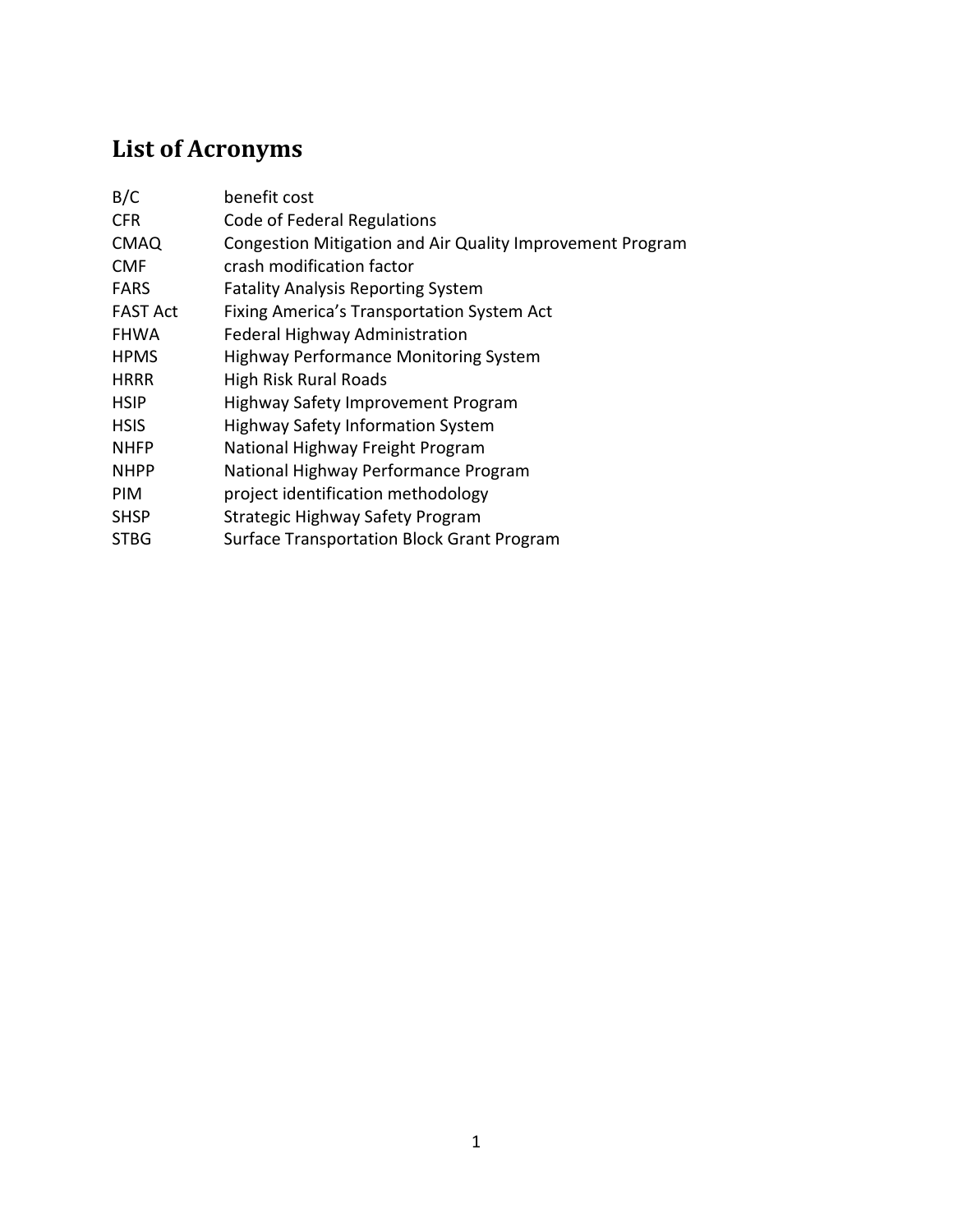### <span id="page-6-0"></span>**Executive Summary**

The Highway Safety Improvement Program (HSIP) is a core Federal-aid highway program with the purpose to achieve a significant reduction in fatalities and serious injuries on all public roads. Under the Fixing America's Transportation System (FAST) Act, Congress authorized up to \$2.4 billion per year for States to achieve this goal through the implementation of highway safety improvement projects. In 2019, the States obligated approximately \$4.4 billion for over 4,800 highway safety improvement projects.

These highway safety improvement projects come in all shapes and sizes. Some HSIP projects are much bigger in scope than others, while other projects include countermeasure installations across multiple sites. The 2019 HSIP National Summary Report provides an aggregate summary of the type and cost of projects across all States. Provided below are highlights of the States' 2019 HSIP implementation efforts.

#### *Project Types*

- 26 States have roadway departure programs, compared to 27 States in 2018, whereas 26 States have intersection programs, which is the same amount compared to 2018.
- Similar to 2018, States continue to use crash frequency and crash rate to identify projects in a majority of their safety programs.
- Similar to 2018, States continue to use HSIP funds to address the predominant infrastructure-related crash types – roadway departure, intersection, and pedestrian crashes.
- Similar to 2018, about 78 percent of highway safety improvement projects occur on roads owned by the State Highway Agency.
- On average, States obligated 38 percent of HSIP funds to address systemic safety improvements, which is a slight decrease from 42 percent in 2018.
- A majority (77 percent) of highway safety improvement projects falls into the following safety treatment categories: roadway, intersection traffic control, roadside, intersection geometry, and roadway signs and traffic control, compared to 66 percent in 2018.

#### *Project Costs*

- A majority, roughly 65 percent of all HSIP projects cost less than \$500,000 each, compared to 66 percent in 2018.
- About 34 percent of all HSIP projects cost less than \$100,000, compared to 32 percent in 2018.
- About 23 percent of HSIP projects would be considered high cost, coming in at over \$1 million each, an increase from 22 percent in 2018. These projects often include widening shoulders, installing cable barrier, or other miscellaneous intersection geometry and roadway projects.
- Projects on urban interstates had the highest average total cost per project of \$5.6 million (in 2018, rural freeways and expressways had the highest average total cost of \$3.54 million), whereas projects on urban minor collectors had the lowest average total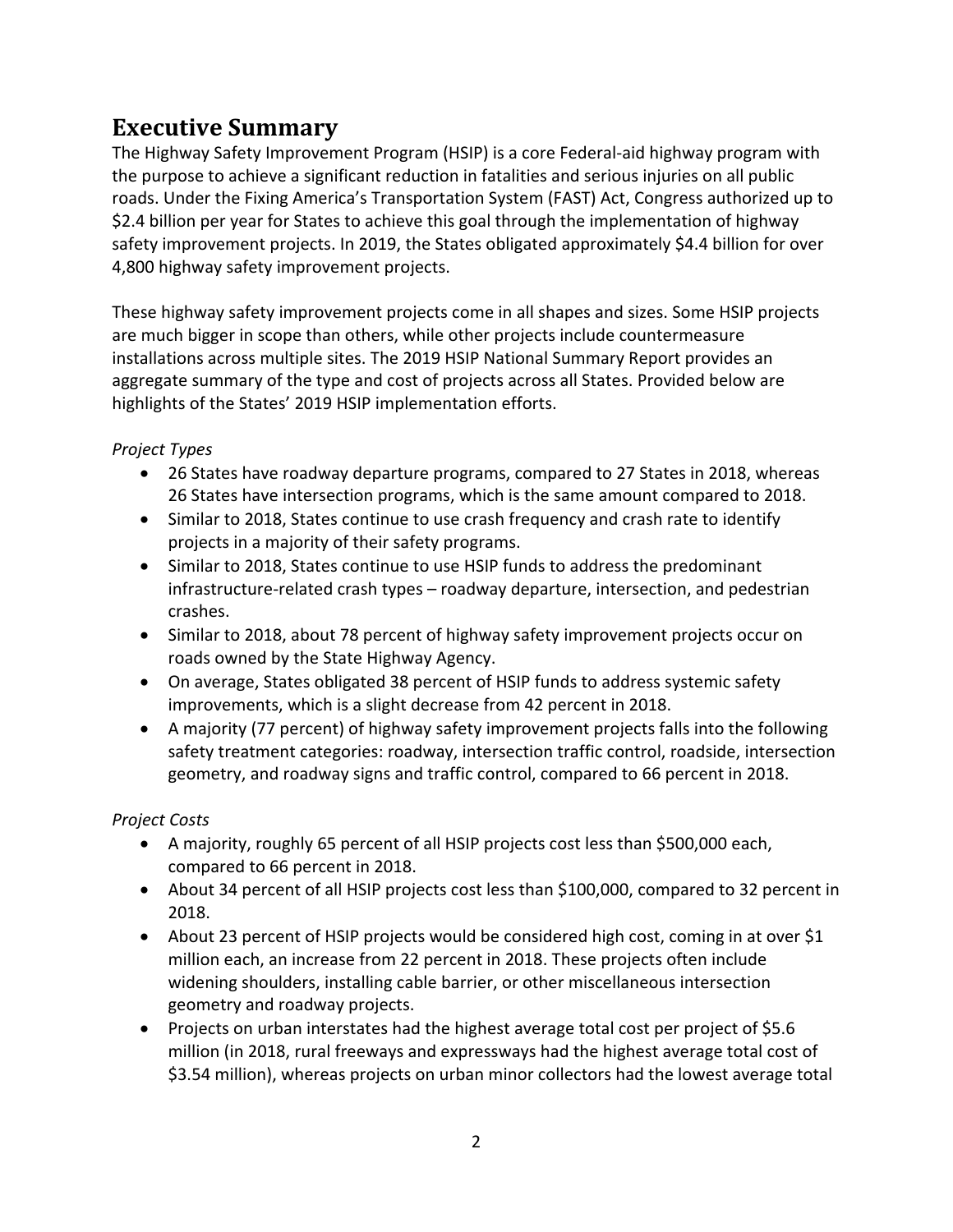cost per project of \$0.28 million (which is a slight increase from 2018, where the average total cost per project was \$0.22 million).

- Unlike 2018, there are slightly more urban projects than rural projects, but the average total cost for urban projects continues to be greater than that of rural projects.
- State Park, Forest, or Reservation Agency projects had the highest average total cost per project of \$1.4 million. Projects on roads owned by City and Municipal Highway Agencies had the second highest average total cost per project of \$1.3 million, while Indian Tribe Nation projects had the third highest average total cost per project of approximately \$1.2 million.
- Interchange design, advanced technology and ITS, and shoulder treatments have the highest average cost per project, whereas parking, speed management, and lighting have the lowest average cost per project.

While the spending patterns do not change much from year to year, the number and cost of HSIP projects has continued to increase over a 10-year period from 2,386 projects with a total cost of \$1.46 billion in 2010, which rose to 4,863 projects with a total cost of \$4.4 billion in 2019. Over the past 10 years, States obligated \$32.2 billion for more than 34,000 highway safety improvement projects. Based on a sample of 2019 HSIP projects, FHWA estimates that the benefits of these projects outweigh the costs on a scale ranging from 4.78 to 6.92.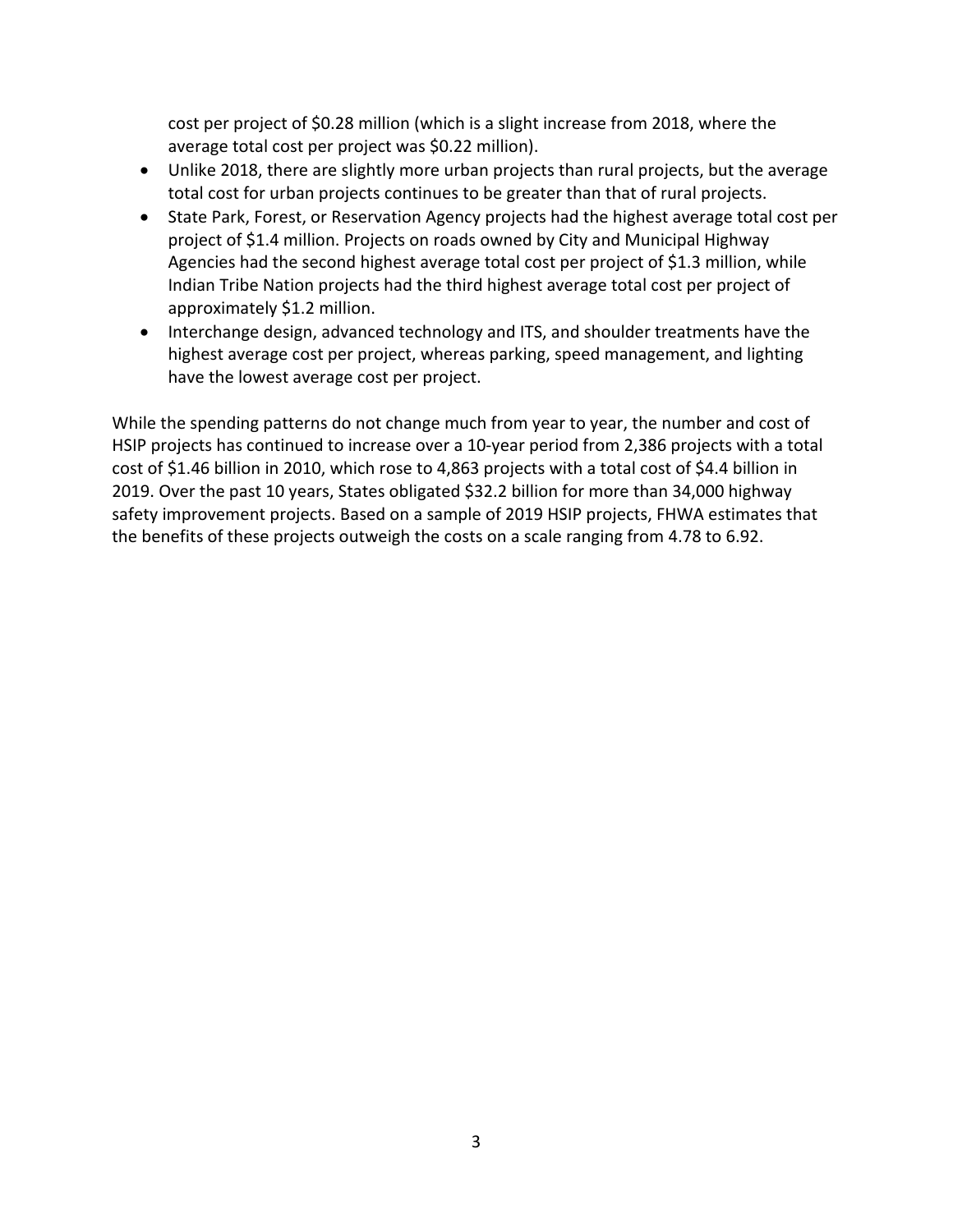# <span id="page-8-0"></span>**Background**

The HSIP is a core Federal-aid highway program with the purpose to achieve a significant reduction in traffic fatalities and serious injuries on all public roads through the implementation of highway safety improvement projects. The HSIP, like other Federal-aid highway programs, is a Federally-funded, State-administered program. The FHWA establishes the HSIP requirements via 23 Code of Federal Regulations (CFR) Part 924 and the States develop and administer a program to best meet their needs.

The HSIP requires a data-driven, strategic approach to improving highway safety on all public roads that focuses on performance.<sup>[\(1\)](#page-41-1)</sup> To obligate HSIP funds, each State shall:

- Develop, implement, and update a State strategic highway safety plan (SHSP).
- Produce a program of projects or strategies to reduce identified safety problems.
- Evaluate the SHSP on a regularly recurring basis.<sup>[\(2\)](#page-41-2)</sup>

States are also required to submit a report that describes the progress being made to implement highway safety improvement projects and the effectiveness of those improvements.<sup>(3)</sup> States prepared the 2019 reports using the [HSIP Reporting Guidance,](https://safety.fhwa.dot.gov/legislationandpolicy/fast/hsip_reporting_guidance.cfm) dated December 29, 2016.<sup>[\(4\)](#page-41-4)</sup> The HSIP Reporting Guidance outlines the content and schedule for the annual HSIP report. The HSIP report should include, at a minimum, a discussion of each State's:

- [Program structure.](http://safety.fhwa.dot.gov/safetealu/guides/guide051509.cfm#a3a)
- [Progress in implementing the HSIP projects.](http://safety.fhwa.dot.gov/safetealu/guides/guide051509.cfm#a3b)
- Progress in achieving safety outcomes and performance targets.
- [Effectiveness of improvements.](http://safety.fhwa.dot.gov/safetealu/guides/guide051509.cfm#a3c)
- Compliance assessment.

The *HSIP 2019 National Summary Report* compiles and summarizes aggregate information related to the States progress in implementing HSIP projects during the 2019 reporting cycle. Progress in implementing HSIP projects is described based on the amount of HSIP funds available and the number and general listing of projects obligated as documented in the 2019 HSIP reports on the [HSIP Reports website.](http://safety.fhwa.dot.gov/hsip/reports) [\(5\)](#page-41-5) The *HSIP 2019 National Summary Report* is not intended to compare States but to illustrate how the States are collectively implementing the HSIP to reduce fatalities and serious injuries on all public roads across the nation. The *HSIP 2019 National Summary Report* also presents a national benefit-cost ratio for the HSIP.

A summary of available funding and the number and general listing of projects from prior years is available in the previous year's reports page available on the [HSIP Reports website.](https://safety.fhwa.dot.gov/hsip/reports/)<sup>[\(5\)](#page-41-5)</sup>

# <span id="page-8-1"></span>**HSIP Funding Approach**

The Fixing America's Surface Transportation (FAST) Act authorizes a single funding amount for each year for all the apportioned Federal-aid highway programs combined. That amount is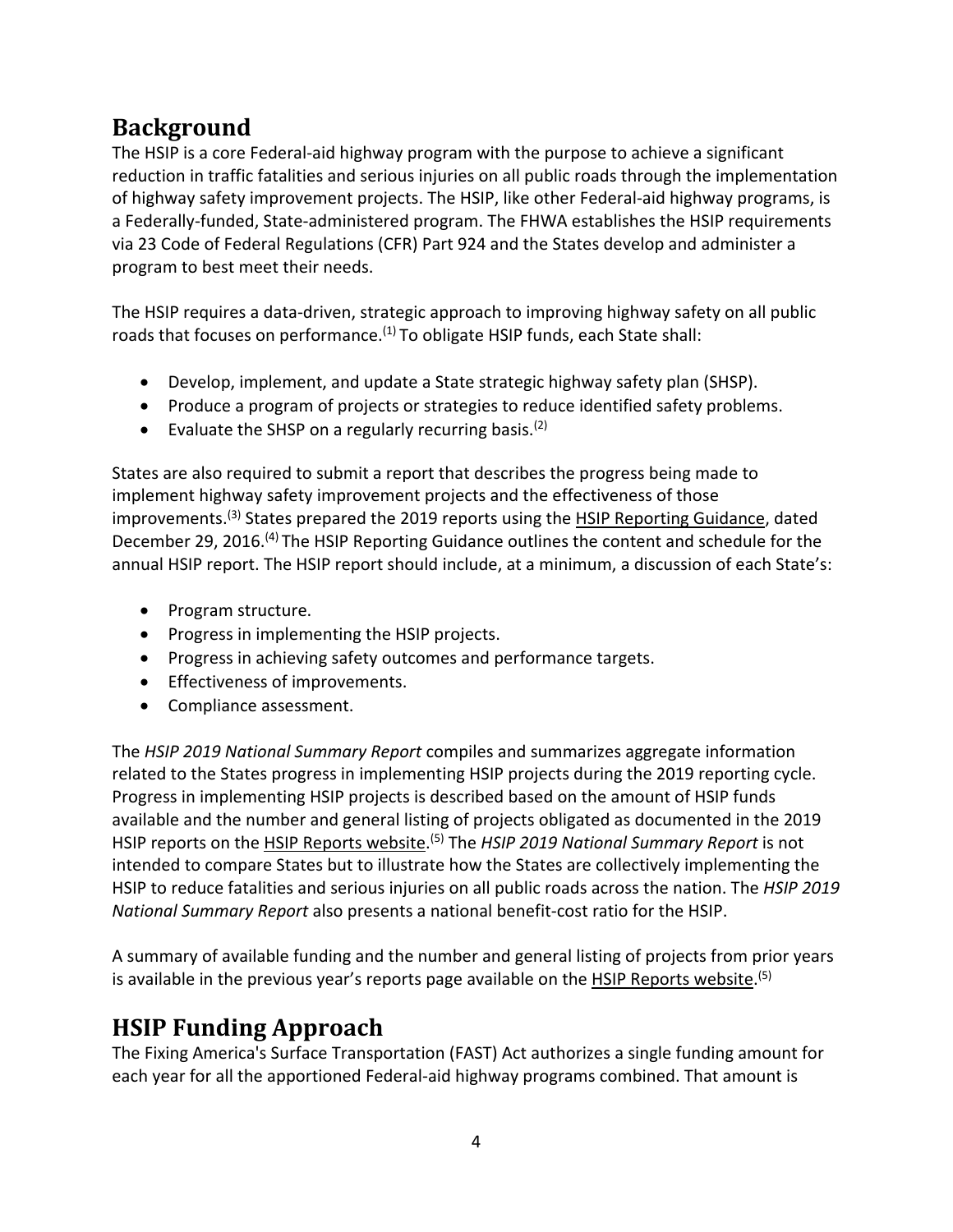apportioned among the States and then each State's apportionment is divided among the individual apportioned programs.

The FAST Act (Section 1101) authorized a total combined amount of \$42.4 billion in FY 2019 in contract authority to fund six formula programs (including certain set-asides within the programs described next): [\(6\)](#page-41-6)

- National Highway Performance Program (NHPP).
- Surface Transportation Block Grant Program (STBG).
- Highway Safety Improvement Program (HSIP).
- Congestion Mitigation and Air Quality Improvement Program (CMAQ).
- Metropolitan Planning.
- National Highway Freight Program (NHFP).

[Figure 1](#page-9-0) illustrates the distribution of funds across programs under the FAST Act.



**Figure 1. Chart. FAST Act annual program apportionments FY19 (\$ billions). [\(6\)](#page-41-6)**

<span id="page-9-0"></span>HSIP receives 6 percent of the States apportionment remaining after allocations to NHPP, CMAQ, and Metropolitan Planning, which amounts to approximately \$2.4 billion each year. The following sums are set-aside from the State's HSIP apportionment:

- Railway-highway crossings: \$240 million.<sup>[\(7\)](#page-41-7)</sup>
- State Planning and Research (SPR): 2 percent.<sup>[\(8\)](#page-41-8)</sup>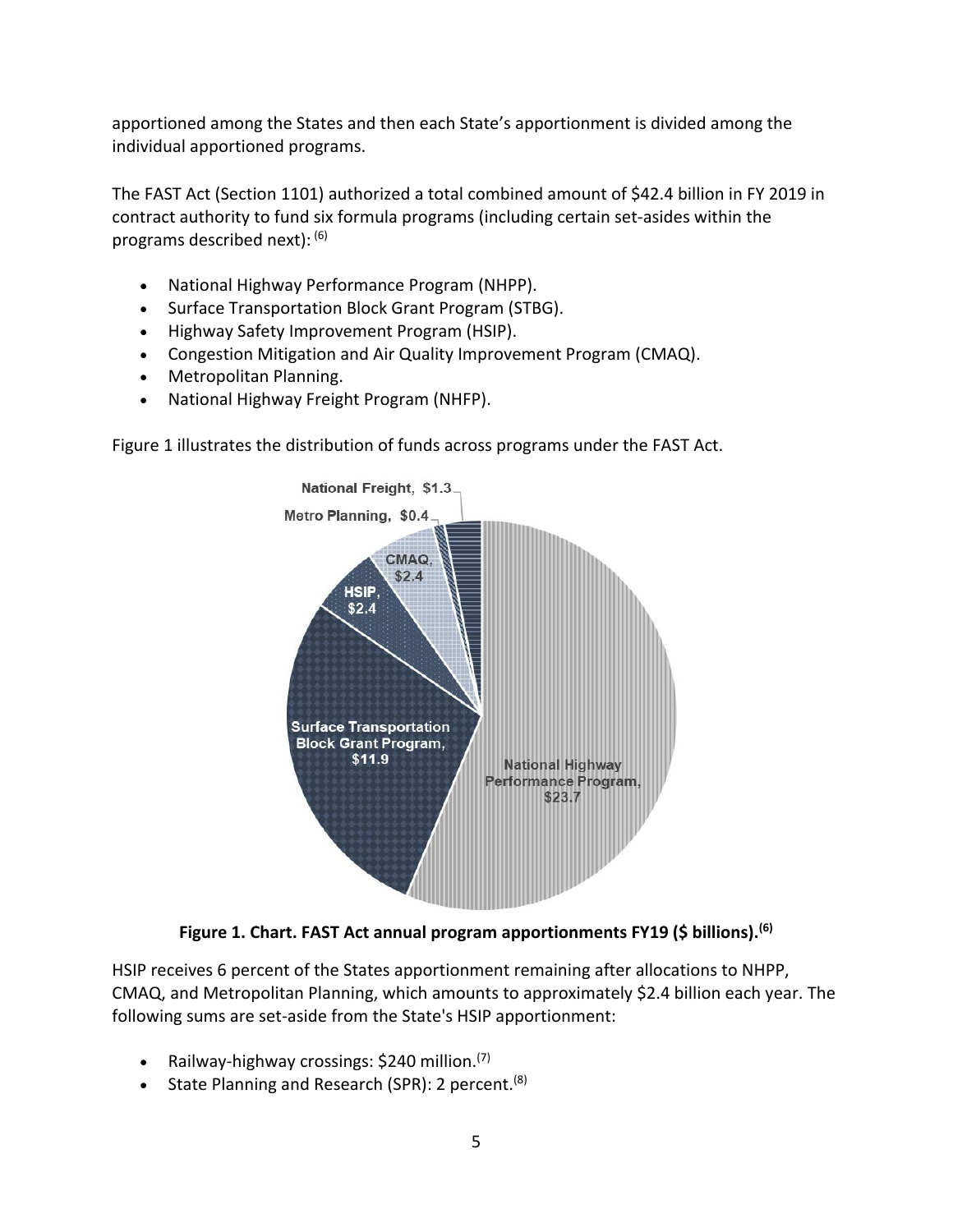In addition, if the High Risk Rural Roads (HRRR) special rule applies to a State, then in the next fiscal year the State must obligate an amount at least equal to 200 percent of its FY 2009 HRRR set-aside for high risk rural roads.<sup>(9)</sup> Further, States subject to the 23 U.S.C. 154 and 164 penalties may also receive additional funding for HSIP projects.

HSIP funds, as defined for the remainder of this report, includes HSIP, HRRR and penalty transfer funds that are available to States for the advancement of highway safety improvement projects. Additionally, 'States' refer to all States, the District of Columbia, and Puerto Rico, unless otherwise noted.

### <span id="page-10-0"></span>**Data-Driven Safety Decision Making**

The *2019 HSIP National Summary Report* includes a summary of how States are using datadriven safety decision making to support their HSIP. This includes the States' safety programs administered under the HSIP and the methodologies States use to identify projects in each of these programs, as well as the amount of funds used for systemic improvements. On average, States obligated 38 percent of HSIP funds to address systemic improvements in the 2019 reporting cycle. The following sections and figures present information on State's safety programs and problem identification methodologies.

### <span id="page-10-1"></span>**State Safety Programs Administered Under HSIP**

States provide a brief overview of each program administered under the HSIP as part of their annual HSIP report. The *[HSIP Manual](https://safety.fhwa.dot.gov/hsip/resources/fhwasa09029/)* defines a program as a group of projects (not necessarily similar in type or location) implemented to achieve a common highway safety goal.<sup>(10)</sup> For example, some States have one program that includes all projects resulting from the HSIP planning component. Other States have multiple "sub" programs. An example of a "sub" program may be a skid treatment program designed to reduce wet-weather-related crashes at different locations. Some States also refer to "sub" programs as initiatives.

[Figure 2](#page-11-1) and [figure 3 p](#page-11-2)resent the number of State safety programs for the 2019 reporting period. Half of the States have "Roadway Departure" (26 States) and "Intersection" (26 States) programs, while 20 States have "Pedestrian" safety programs. In addition, 33 States report having HRRR or a Rural State Highway Program, while only 17 States were subject to the HRRR special rule in FY 2019. It is also worth noting that 14 States do not have sub-programs or initiatives, rather they have one program that results from the HSIP planning component as described above. Twenty-eight States selected 56 programs in the "Other" category. Examples of programs in the "Other" category are: "pavement markings," "longitudinal rumble strips," and "vulnerable road users."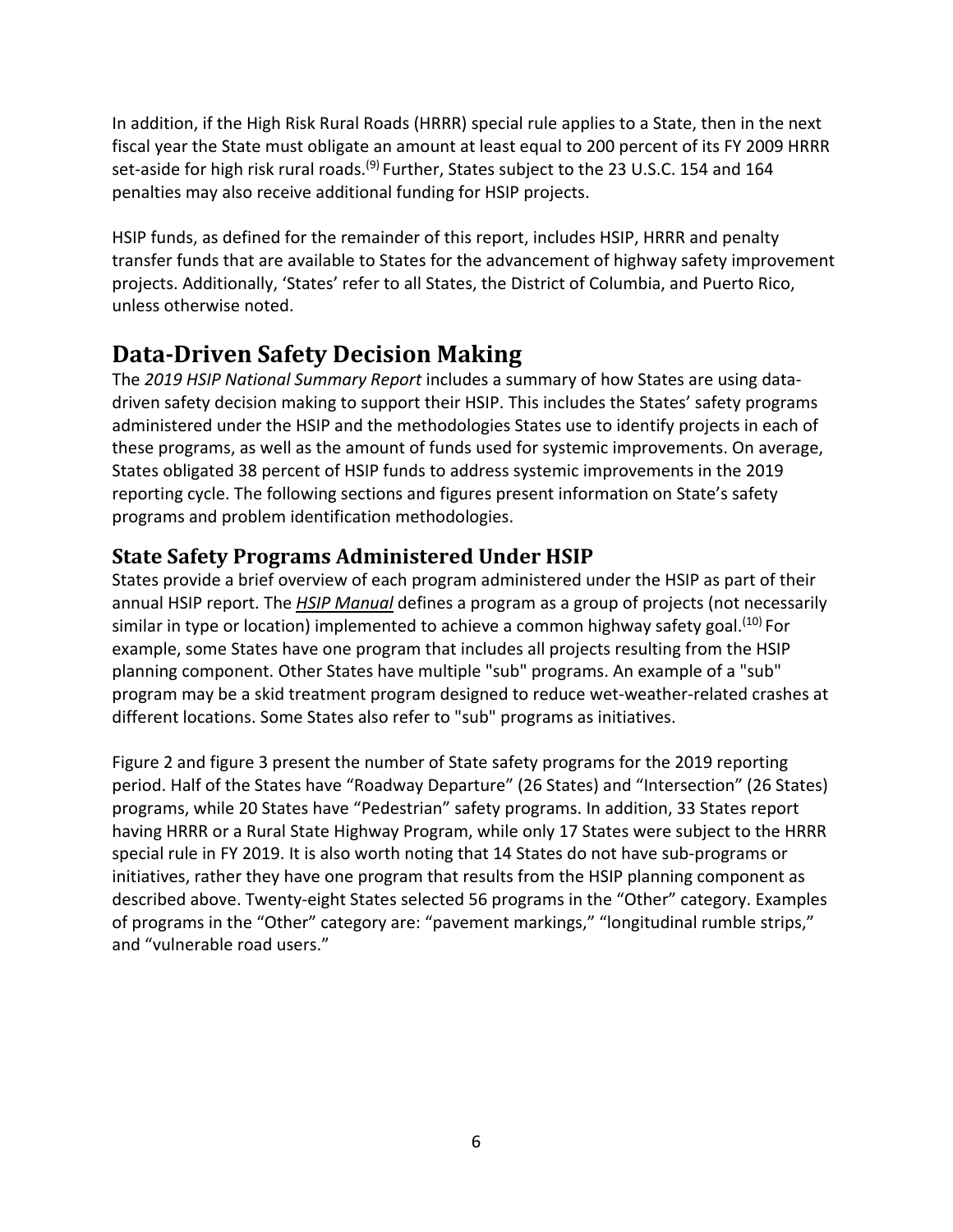

**Figure 2. Graph. Number of State safety programs (top 11).** 

<span id="page-11-1"></span>

**Figure 3. Graph. Number of State safety programs (bottom 10).** 

#### <span id="page-11-2"></span><span id="page-11-0"></span>**Methodology Types for Selected Programs Administered Under HSIP**

For each State safety program administered under the HSIP, a State can also indicate what project identification methodology (PIM) was used for each program, consistent with the 13 PIMs or performance measures defined in the *Highway Safety Manual*.<sup>[\(12\)](#page-41-11)</sup> Figure 4 presents the number of times a particular PIM was selected by the States. It is important to note that a State can select more than one PIM for each safety program. "Crash frequency" was selected 227 times while "Excess expected crash frequency using methods of moments" was only selected one time. Examples of methodologies in the "Other" category are: "Collaboration with county engineers" and "Hierarchical Bayesian Model."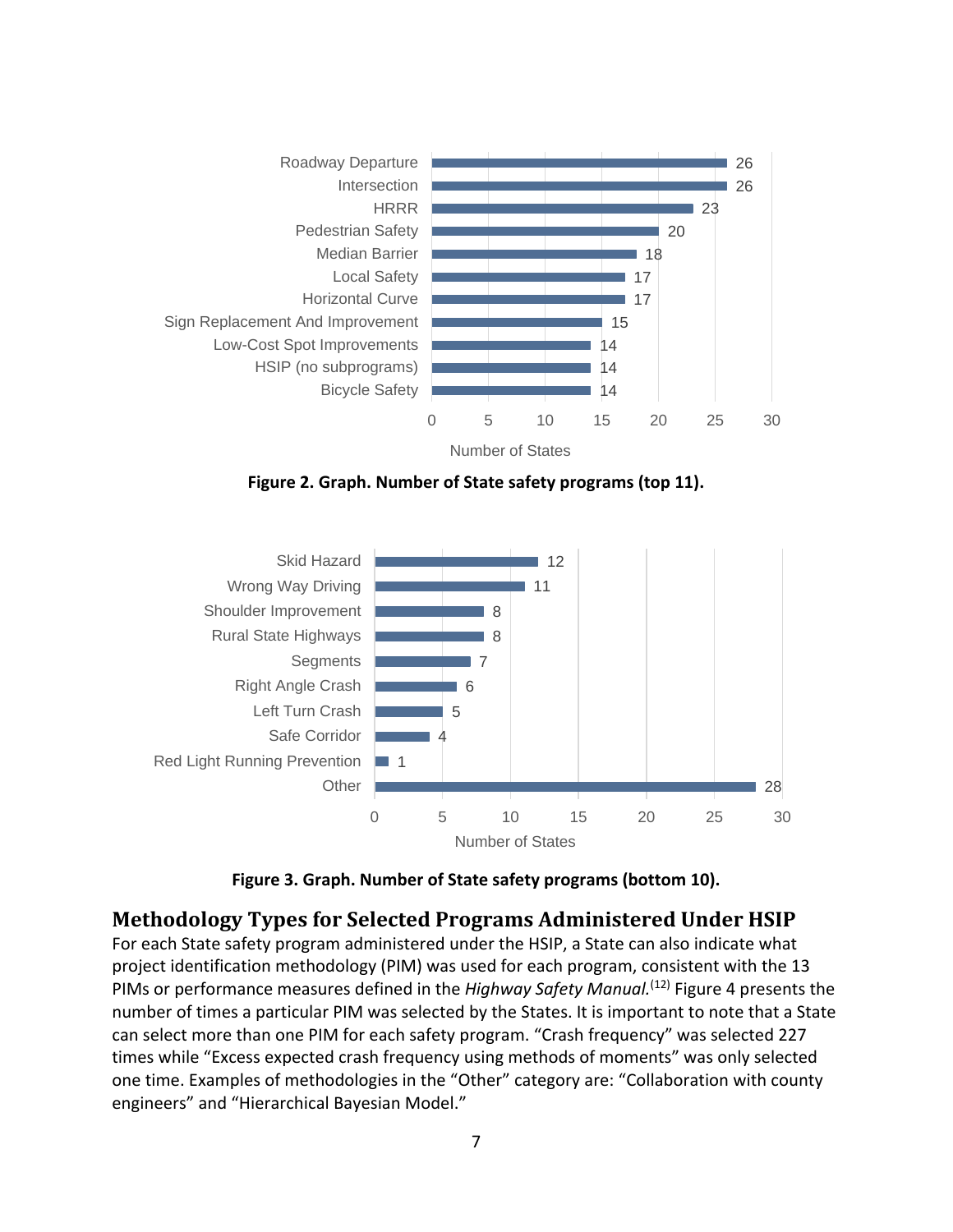

**Figure 4. Graph. Count of PIM selected for programs administered under HSIP.** 

### <span id="page-12-1"></span><span id="page-12-0"></span>**HSIP Projects Overview**

States provide project specific information for all projects obligated with HSIP funds during the reporting period in their annual HSIP reports. The reporting period is defined by the State and can be a calendar year, State fiscal year, or Federal fiscal year. For 2019, the States obligated \$4.4 billion for 4,863 projects. These obligations utilized HSIP funds apportioned during the 2019 fiscal year, HSIP funds available from previous years' apportionments, and other Federalaid formula program or state funds obligated for highway safety improvement projects.

As per the **HSIP Reporting Guidance**, project specific information may include:

- Improvement category and subcategory (see Appendix A for complete descriptions).
- Project output (e.g., miles of rumble strips).
- Method for site selection (e.g., spot or systemic).
- Project cost.
- Funding category.
- Relationship to the State's SHSP (i.e. emphasis area, strategy).
- Roadway characteristics.

The following sections present various summaries of the nationwide HSIP project obligations for the 2019 reporting cycle. Not all States have included all of the previously stated information for each project in their annual HSIP reports, so the analysis of the project information is limited. Full use of the most recent HSIP reporting guidance will enable more complete and accurate reporting of national HSIP project data. In addition, HSIP projects come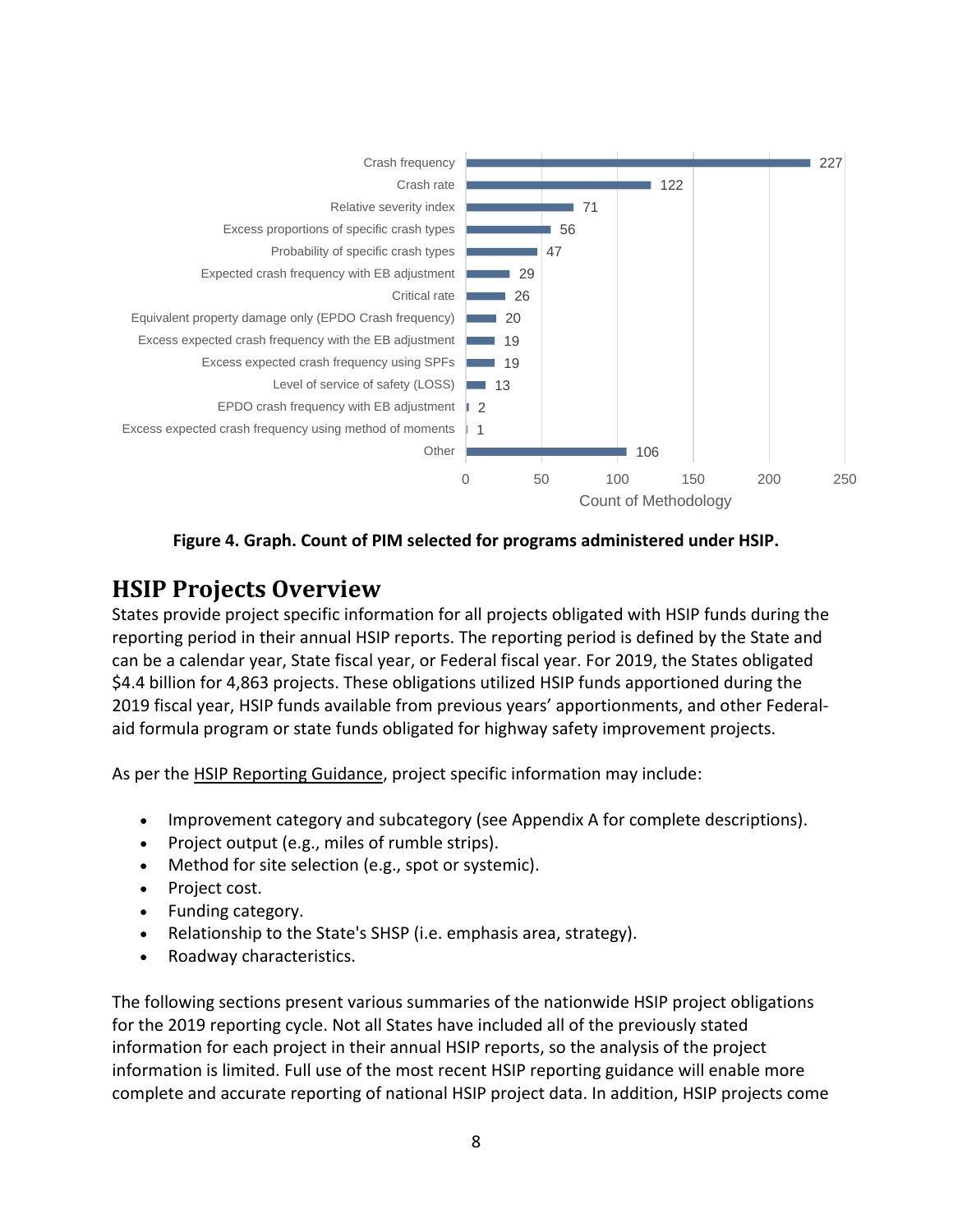in all shapes and sizes. For example, some HSIP projects may be larger in scope than others, countermeasure installations may cross multiple sites, or projects may be non-infrastructure projects (i.e. transportation safety planning, data improvements). Since cost information was not included for every project, only 4,090 projects (84 percent) were used in the breakdown analysis. Nonetheless, the summaries in the following sections provide a broad scale analysis of HSIP spending for the 2019 reporting cycle by project cost, functional classification and ownership, improvement categories and subcategories, and SHSP emphasis areas.

### <span id="page-13-0"></span>**Project Cost**

Projects reporting \$0 costs or projects reporting deobligated funds were excluded from analysis (total of 773 projects). Costs ranged widely. Some projects were small in scope and cost, such as installing a pedestrian signal. Others were higher cost projects, such as resurfacing a highway or realigning a curve. [Figure 5](#page-13-1) shows the breakdown by project cost, grouped into general categories with breakpoints at \$100,000, \$500,000, and \$1,000,000.



**Figure 5. Chart. Number of projects by project cost.** 

<span id="page-13-1"></span>Roughly 65 percent of the projects had costs less than \$500,000. A small percentage (12 percent) fell into the \$500,000 - \$1 million category. The remaining 23 percent were higher cost projects totaling \$1 million or more. The top five subcategories selected for these higher cost projects are as follows:

- 1. Roadway other (145 projects).
- 2. Barrier (59 projects ranging from 1.9 to 132 miles treated).
- 3. Modify control to roundabout (52 projects).
- 4. Intersection geometry other (51 projects).
- 5. Rumble strips (50 projects).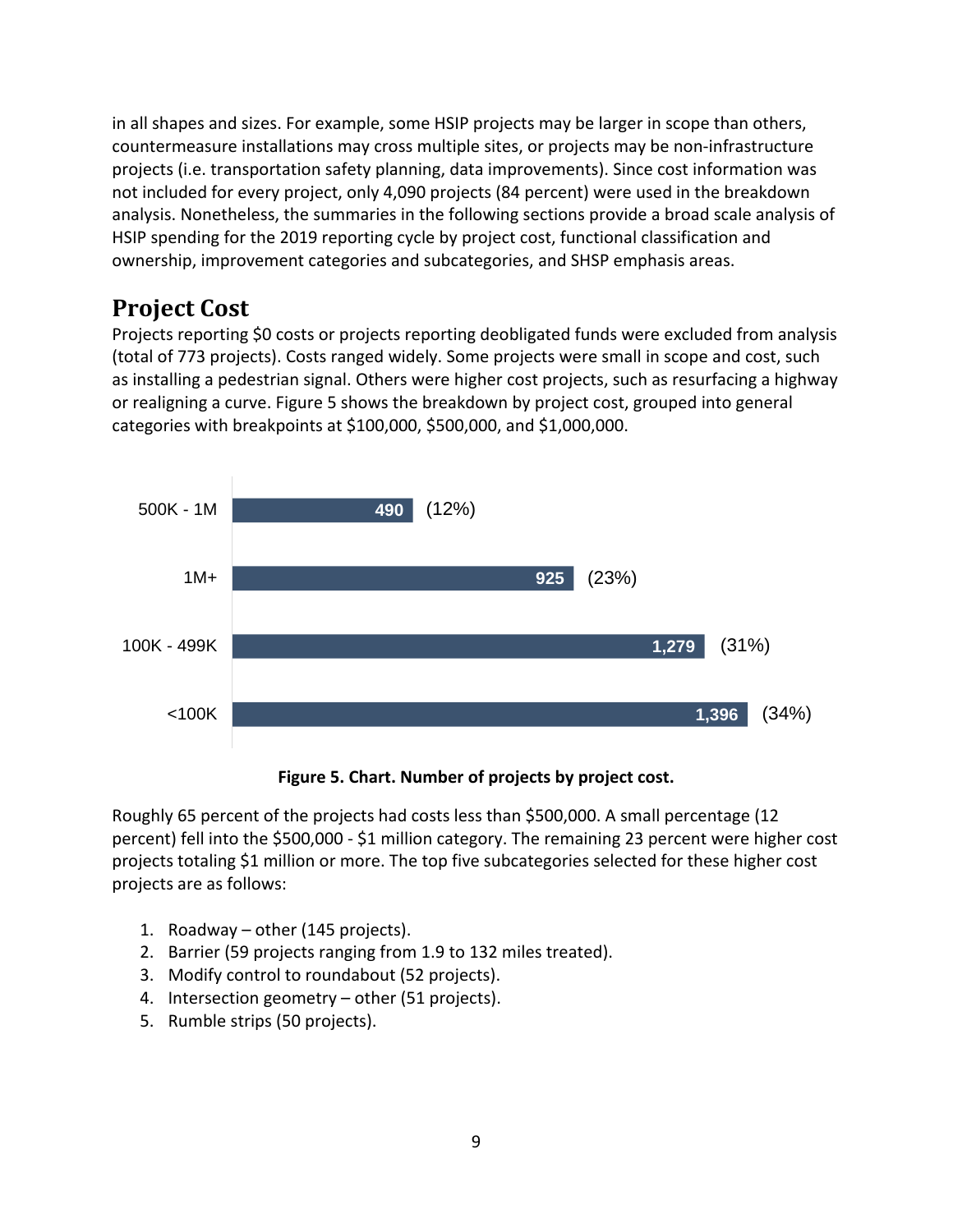In 2018, the breakdowns were similar. Over two-thirds of the projects had costs less than \$500,000, approximately 12 percent fell into the \$500,000 - \$1 million category, and about 22 percent were more than \$1 million.

## <span id="page-14-0"></span>**Functional Class and Ownership**

[Figure 6](#page-14-1) throug[h figure 10](#page-16-1) illustrate the distribution of projects by road type. [Figure 6](#page-14-1) shows number of projects by functional class, following the Highway Performance Monitoring System (HPMS) classification scheme. [Figure 7](#page-15-0) shows average total cost of projects by functional class. [Figure 8](#page-15-1) shows the number and average total cost of projects by urban/rural designation. Figure 9 shows the number of projects by road ownership. [Figure 10](#page-16-1) shows average total cost of projects by road ownership. If the functional class or road ownership was not indicated, the project is counted under the "unknown" category. Examples of classifications in the "other" category include multiple functional classes, State or citywide implementation, or noninfrastructure projects.



**Figure 6. Chart. Number of projects by functional class.** 

<span id="page-14-1"></span>Projects associated with a functional class were most often categorized as "Rural Major Collector" or "Urban Other Principal Arterial" [\(figure 6\)](#page-14-1), which is the same when compared to 2018. There were 1,895 projects categorized as "Unknown" indicating the State did not assign a functional classification to the project. There were 1,431 projects categorized at "Other."

[Figure 7](#page-15-0) shows the average total cost of projects by functional class. It is important to note that not every project had an associated cost, so the average is based on the number of projects that had cost information available. Projects categorized as "Urban Interstate" had the highest average total cost per project of \$5.6 million and projects categorized as "Urban Minor Collector" had the lowest average total cost per project of \$0.28 million.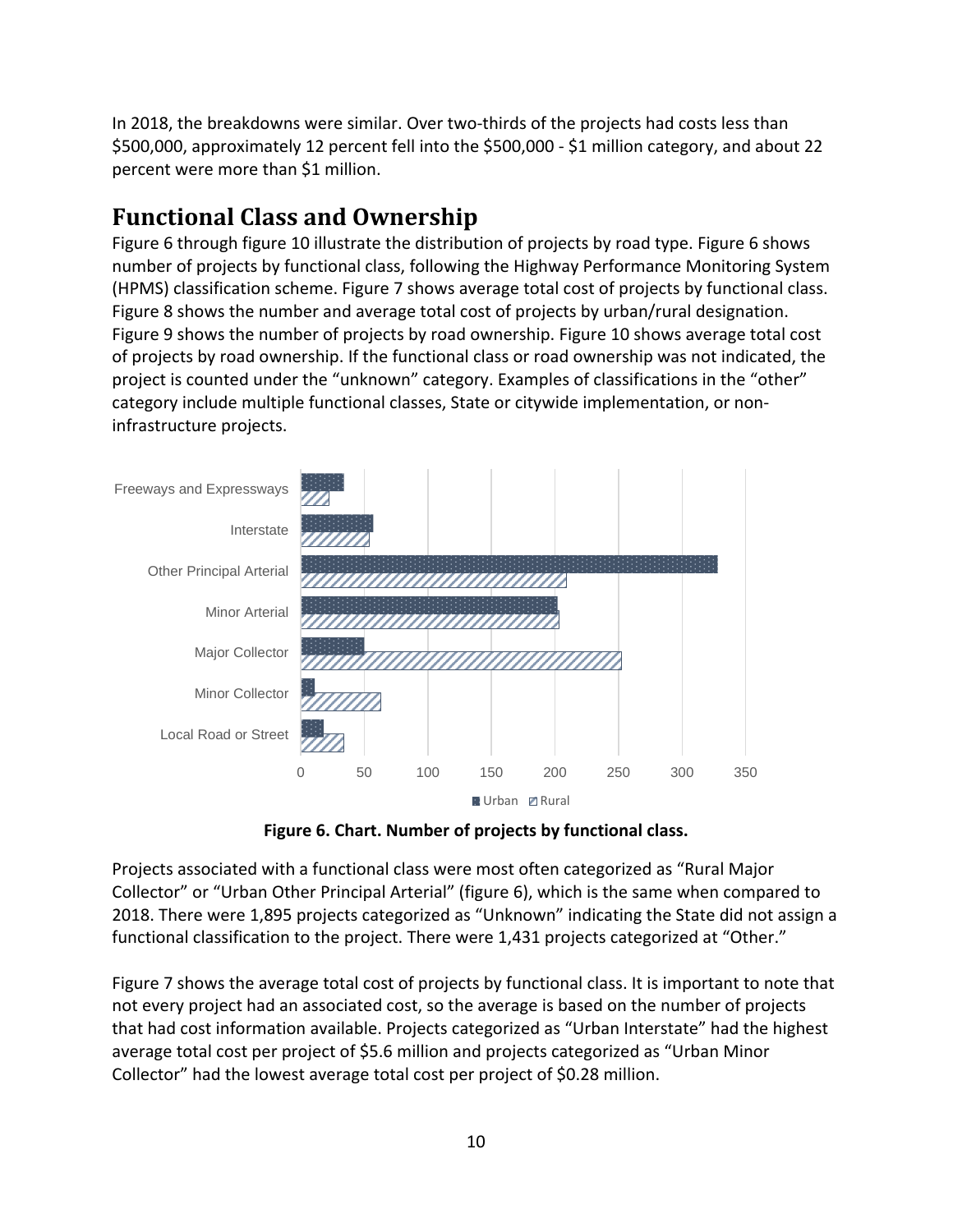

**Figure 7. Chart. Average total cost of projects by functional class.** 

<span id="page-15-0"></span>[Figure 8](#page-15-1) illustrates the number and average total cost of projects by urban/rural designation. Unlike 2018, there are more total urban projects than rural projects, but the average total cost of the urban projects continues to be greater than the average total cost of the rural projects.



<span id="page-15-1"></span>**Figure 8. Chart. Number and average total cost of projects by urban/rural designation.**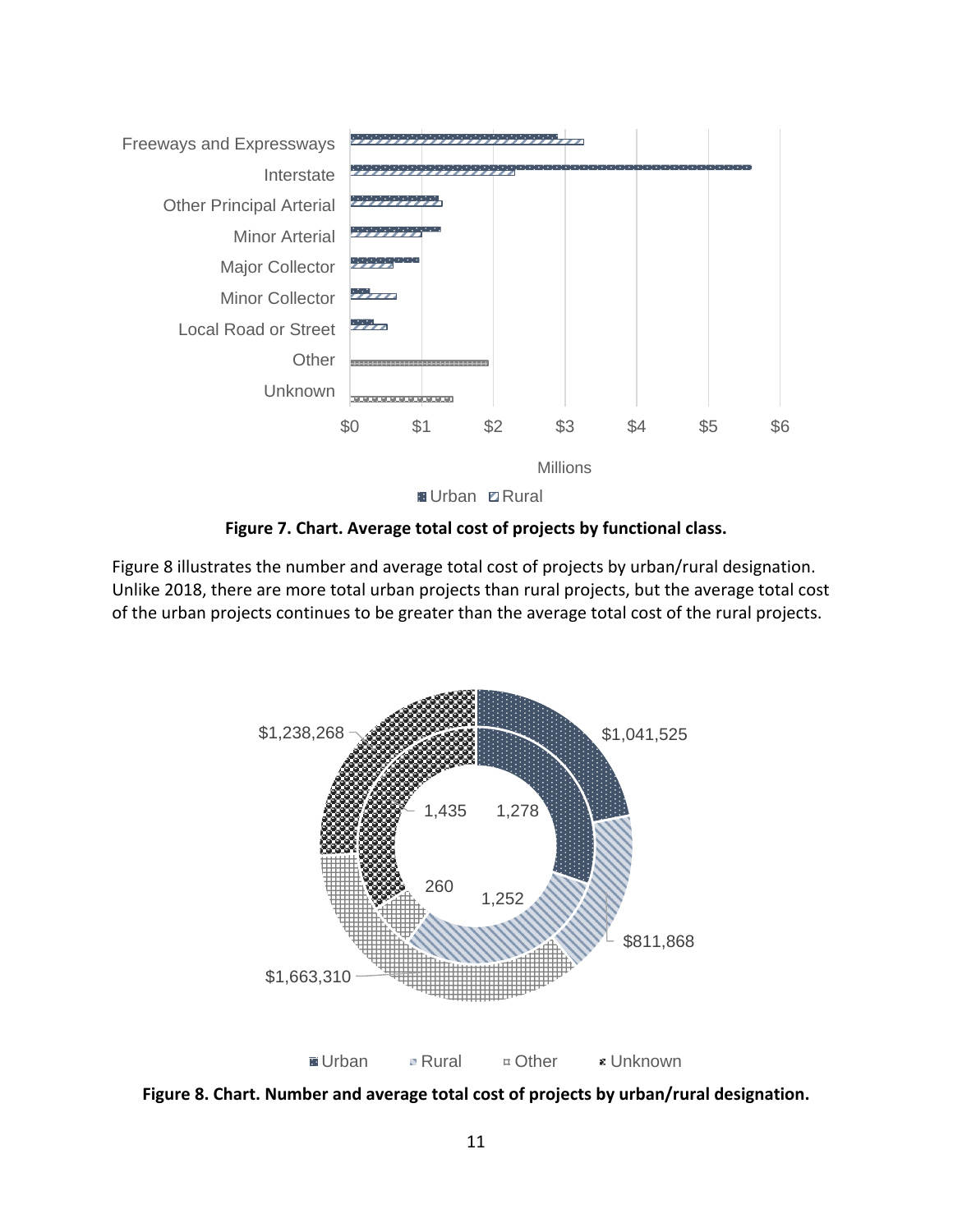As in 2018, States implement most projects on roads owned by a "State Highway Agency" [\(figure 9\)](#page-16-0). There were 403 projects categorized as "Unknown" (indicating that the State did not indicate road ownership for a particular project). There were 48 projects categorized as "Other" (mostly planning and design projects).



**Figure 9. Chart. Number of projects by road ownership.** 

<span id="page-16-0"></span>[Figure 10](#page-16-1) shows the average total cost of projects by road ownership. It is important to note that not every project had an associated cost, so the average is based on the number of projects that had cost information available (excluding deobligated costs).



<span id="page-16-1"></span>**Figure 10. Chart. Average total cost of projects by road ownership in millions of dollars.**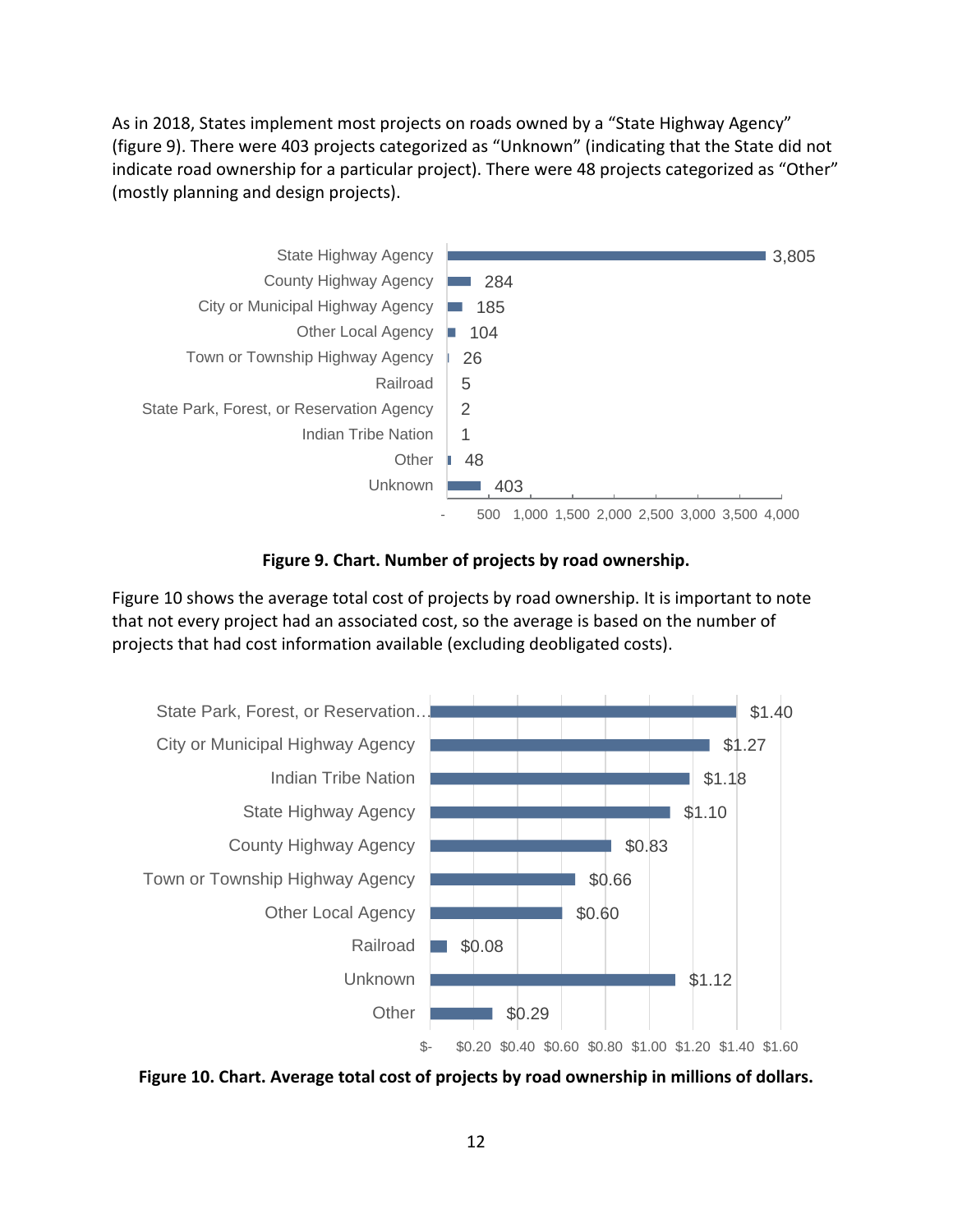### <span id="page-17-0"></span>**Improvement Categories and Subcategories**

Under the HSIP Reporting Guidance, each project should be assigned a general improvement category and a subcategory under that general category. While a single project may consist of multiple improvement types, FHWA guidance suggests States assign each project to only one category. The category chosen should align with the primary purpose of the project. [Figure 11](#page-17-1) and [figure 12](#page-18-0) show the distribution of the number of projects by general improvement category. [Figure 13](#page-19-0) and [figure 14](#page-19-1) combined show the distribution of the average cost of projects by general improvement category. Projects categorized as "Unknown" indicate that there was no general improvement category assigned by the State. [Figure 15](#page-20-0) through [figure 19](#page-23-1) show the breakdown of the number of projects by subcategory for five general improvement categories: intersection geometry, intersection traffic control, pedestrians and bicyclists, roadway, and roadside. More detailed tables with the cost spent in each subcategory are available in Appendix B. For ease of reporting, similar subcategories were grouped together. For example, in [figure 15,](#page-20-0) "Auxiliary lanes – other" combines adding acceleration lanes, adding auxiliary through lanes, adding two way left turn lanes, and several other related subcategories.

[Figure 11](#page-17-1) shows the number of projects by improvement category (top 10) as classified in the HSIP Reporting Guidance. Based on the project information reported by the States, the top five improvement categories are roadway, intersection traffic control, intersection geometry, roadside and non-infrastructure. In 2018, the top five improvement categories were roadway, intersection traffic control, roadside, intersection geometry, and roadway signs and traffic control.



**Figure 11. Chart. Number of projects by improvement category (top 10).** 

<span id="page-17-1"></span>[Figure 12](#page-18-0) shows the number of projects by improvement category (bottom 9) as classified in the HSIP Reporting Guidance. Note that in 2019 there were no projects reported for work zone, multiple, or animal-related categories. The remaining bottom-ranking categories were similar to 2018.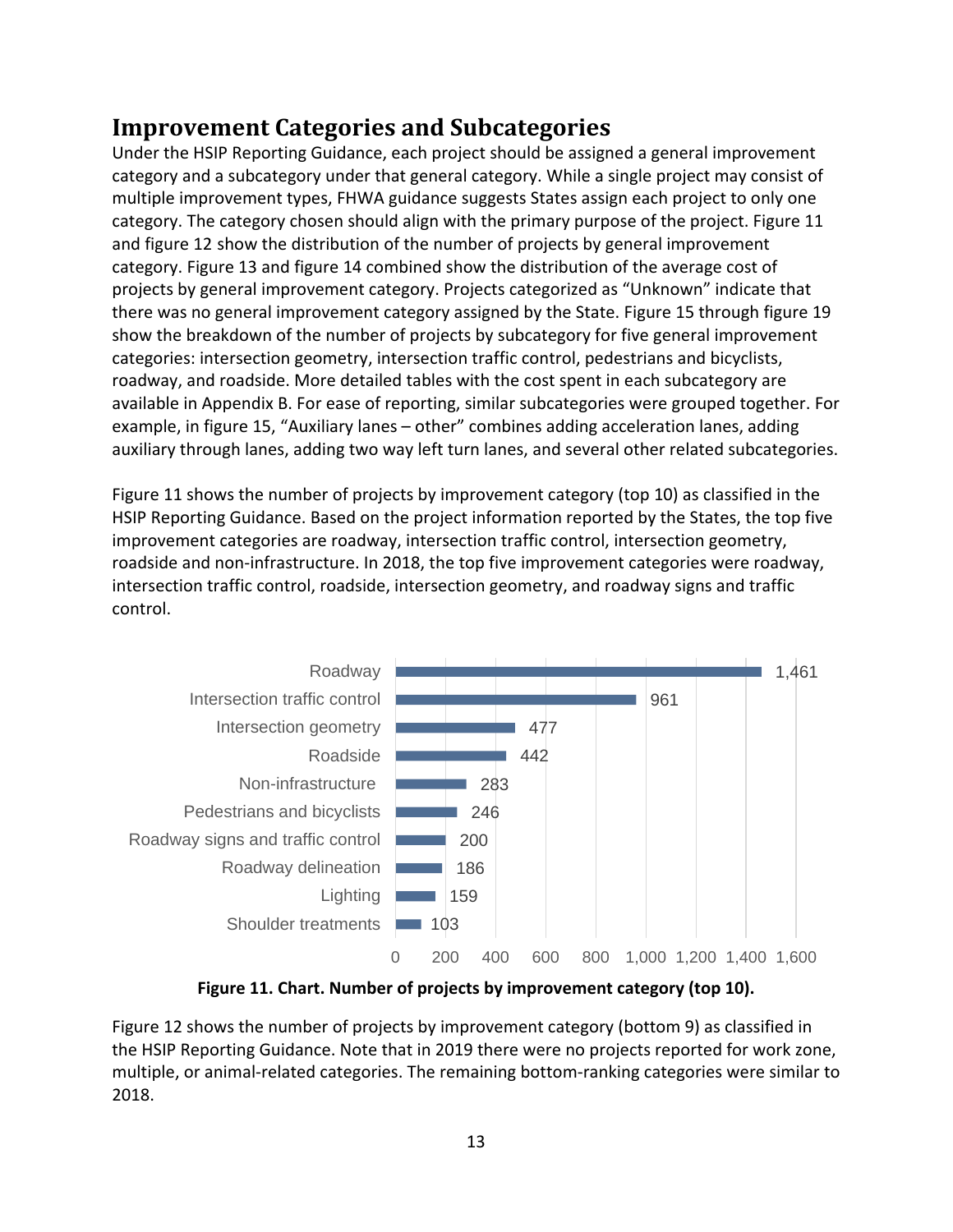

**Figure 12. Chart. Number of projects by improvement category (bottom 9).**

<span id="page-18-0"></span>[Figure 13](#page-19-0) shows the average total cost of projects by improvement category (top 10). It is important to note that, similar to 2018, the average is based only on the number of projects with costs available (projects with deobligated costs and those reporting \$0 cost were excluded). Some notable differences in average project costs are below.

- Interchange design remained the top improvement category (decreased from \$5.3 million in 2018 to \$5.2 million in 2019).
- Advanced technology and ITS moved up to the second highest improvement category in terms of project costs (almost doubled from \$1.4 million in 2018 to \$2.2 million in 2019).
- Access management decreased in project costs by over half from \$3.0 million in 2018 to \$1.3 million in 2019.
- Parking Two truck parking projects in 2018 made it the second-highest cost improvement category. In 2019, there was only one parking project and moved from the top 11 in 2018 to the bottom 9 in 2019 (decreased from \$5 million in 2018 to \$158K in 2019, see figure 14).
- Intersection traffic control moved from the top 11 in 2018 to the bottom 9 in 2019 (decreased from \$915,000 in 2018 to \$762,000 in 2019).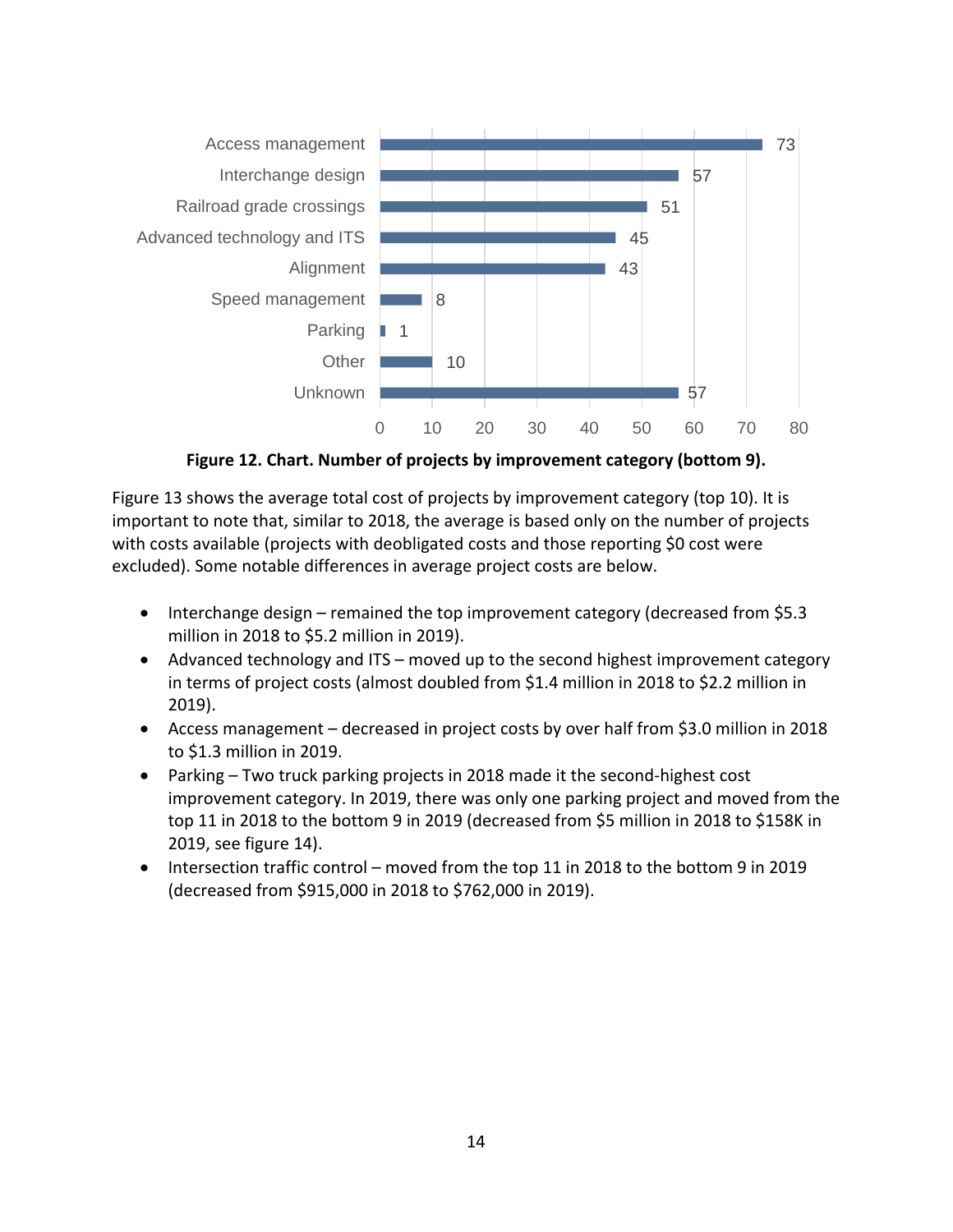

**Figure 13. Chart. Average total cost of projects by improvement category (top 10).** 

<span id="page-19-0"></span>Based on project information reported by the States [\(figure 14\)](#page-19-1), the lowest average HSIP cost projects are in the following categories:

- Parking one project with cost information.
- Speed management eight projects with cost information.
- Lighting 159 projects with cost information.
- Non-infrastructure  $-$  283 projects with cost information.
- Intersection traffic control 961 projects with cost information.



<span id="page-19-1"></span>**Figure 14. Chart. Average total cost of projects by improvement category (bottom nine).** 

The report highlights further evaluation of the intersection geometry and intersection traffic control categories because in 2019 (as in previous years) they ranked in the top five in terms of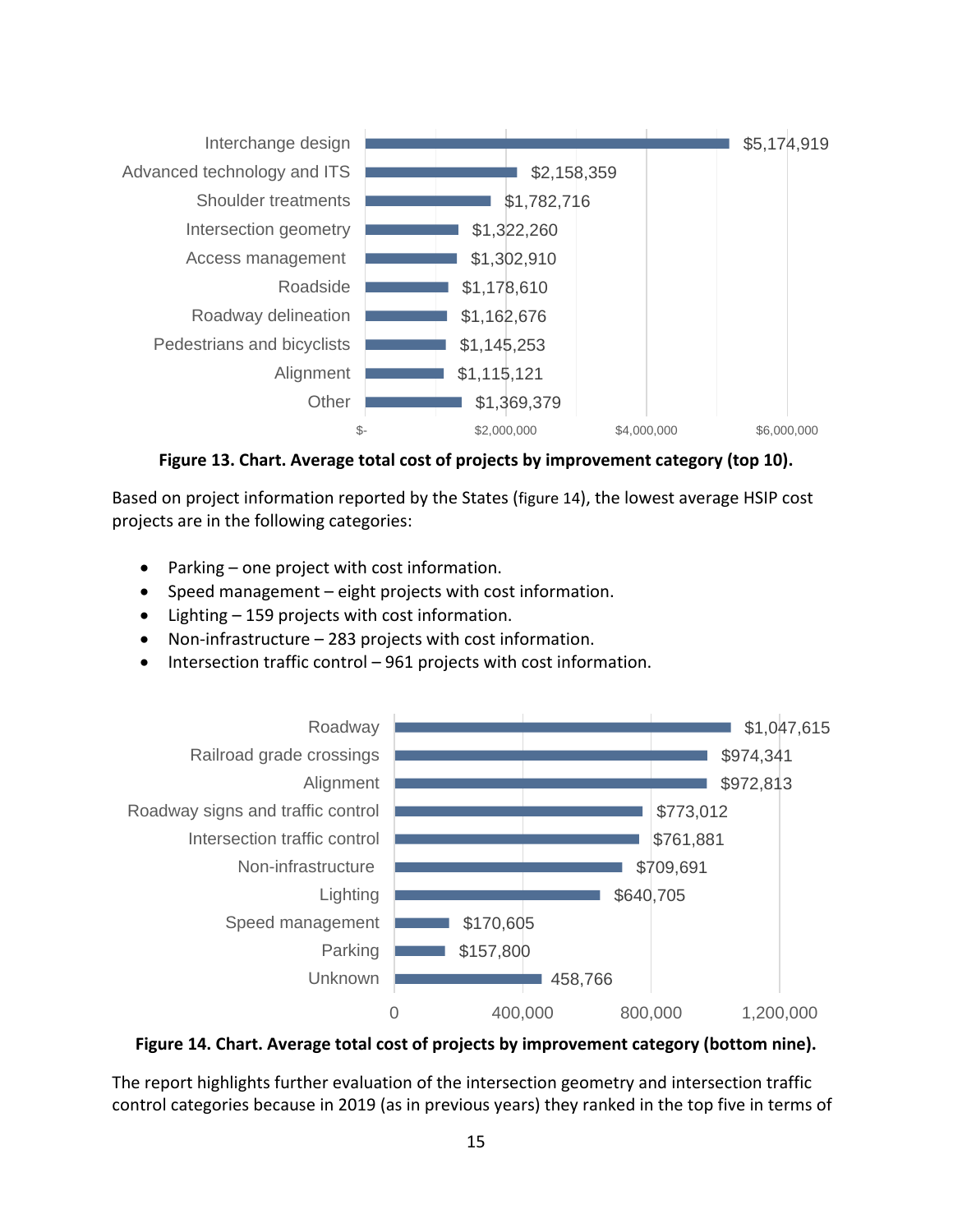number of projects categorized. FHWA has also identified intersections as one of three focus areas for the Focused Approach to Safety effort.<sup>[\(11\)](#page-41-12)</sup>

For the Intersection Geometry category in [figure 15,](#page-20-0) most projects are sub categorized as "Intersection geometrics – other" (45 percent; 214 of 477 projects) or "Auxiliary lanes – add left-turn lane" (25 percent; 121 of 413 projects). Examples of projects in the "Intersection geometrics – other" subcategory include modify intersection corner radius and general intersection safety improvement projects. The "Intersection geometrics – other" subcategory is predominately used without any project description; therefore, no other information is available for these projects.



**Figure 15. Chart. Number of intersection geometry projects by subcategory.** 

<span id="page-20-0"></span>For the intersection traffic control category in [figure 16,](#page-21-0) most projects are subcategorized as "Modify traffic signal" (42 percent; 187 of 447 projects) and "Modify control to roundabout" (32 percent; 144 of 447 projects). Examples of projects in the "Intersection traffic control – other/unknown" category include projects described as signal and stop controlled systemic improvements and general intersection traffic control improvement projects. Examples of projects in the "Modify traffic signal" category include modernization/replacement of traffic signal and adding flashing yellow arrow signals. The "Intersection traffic control – other/unknown" subcategory is predominately used without any project description; therefore, no other information is available for these projects.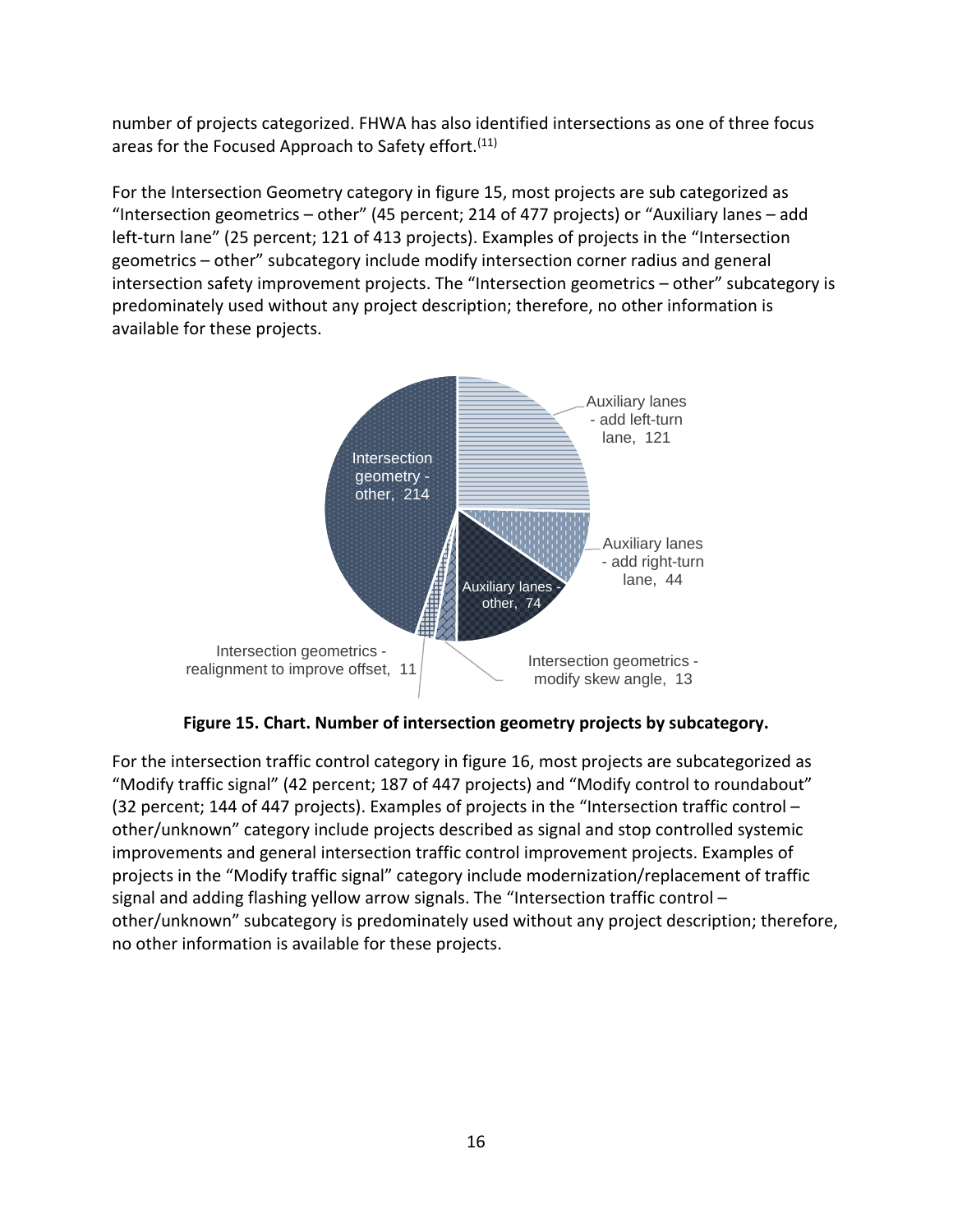

**Figure 16. Chart. Number of traffic control projects by subcategory.** 

<span id="page-21-0"></span>The report also highlights further evaluation of the pedestrian and bicycle category because infrastructure improvements in this category are of significant interest to various stakeholders. FHWA has also identified pedestrians and bicyclists as one of three focus areas under the Focused Approach to Safety effort.

For the pedestrians and bicyclists category in [figure 17,](#page-21-1) most projects are subcategorized as "Miscellaneous pedestrian and bicyclist improvements" (43 percent; 107 of 246 projects) and "Install sidewalk" (28 percent; 69 of 246 projects). Many of the projects in the "Miscellaneous pedestrian and bicyclist improvements" subcategory do not have any project description; therefore, no other information is available for these projects.



<span id="page-21-1"></span>**Figure 17. Chart. Number of pedestrian and bicyclist projects by subcategory.**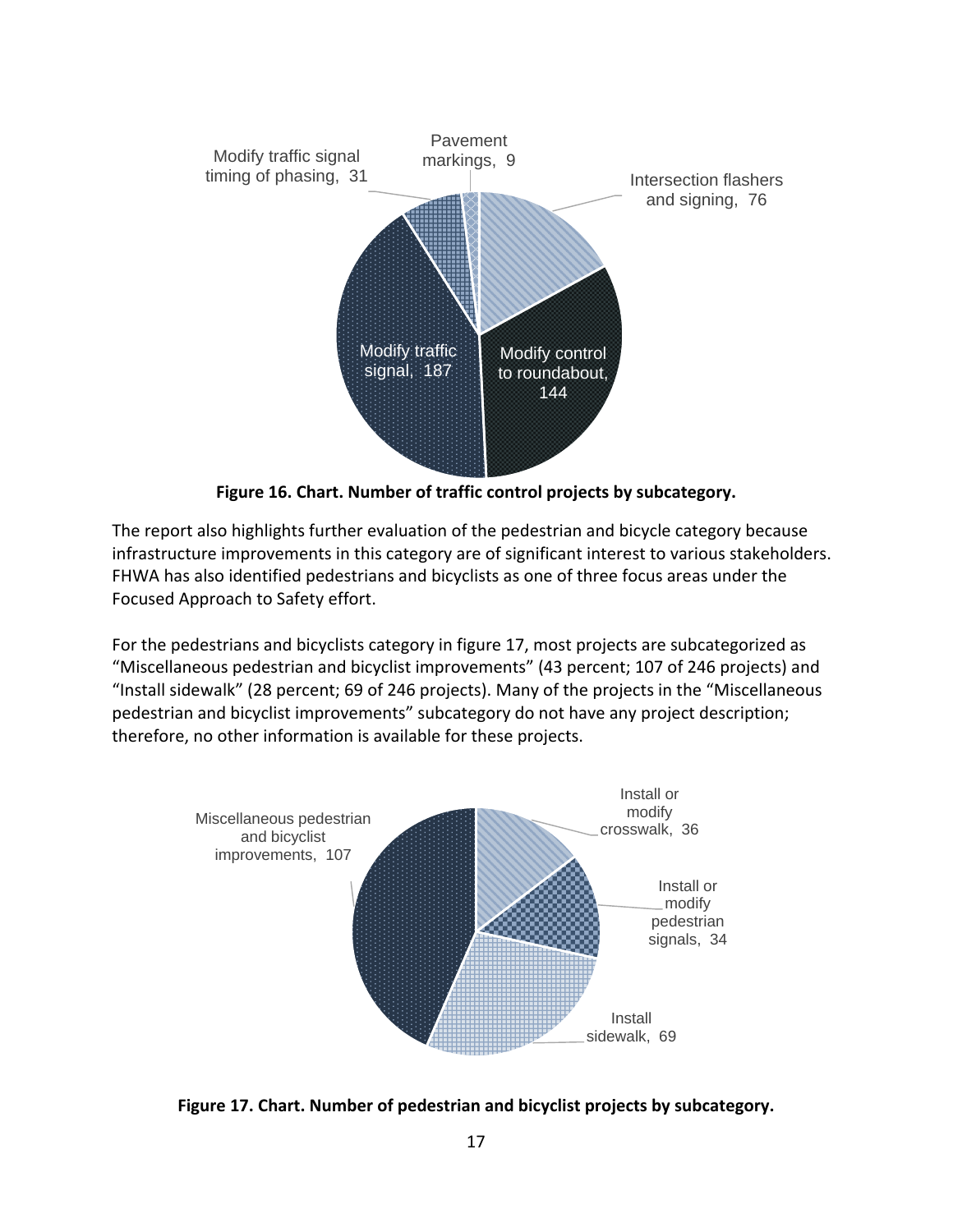The report also highlights further evaluation of the roadway and roadside categories because in 2019 (as in previous years) the project types ranked in the top five in terms of number of projects categories, with roadway category being the number one category associated with HSIP projects. FHWA has also identified roadway departure as one of three focus areas for the Focused Approach to Safety effort.

For the roadway category shown in [figure 18,](#page-22-0) most projects were subcategorized as "Roadway – other/unknown" (80 percent; 1,170 of 1,461 projects) and "Rumble strips" (8 percent; 124 of 1,461 projects). Examples of projects in the "Roadway – other/unknown" subcategory were projects such as "restripe to revise separation between opposing lanes and/or shoulder widths."



**Figure 18. Chart. Number of roadway projects by subcategory.** 

<span id="page-22-0"></span>For the roadside category in [figure 19,](#page-23-1) most projects were subcategorized as "Barrier" (43 percent; 188 of 442 projects), and "Roadside – other/unknown" (38 percent; 169 of 442 projects). Examples of two projects in the "Roadside – other/unknown" subcategory were "Barrier - removal" and "Fencing."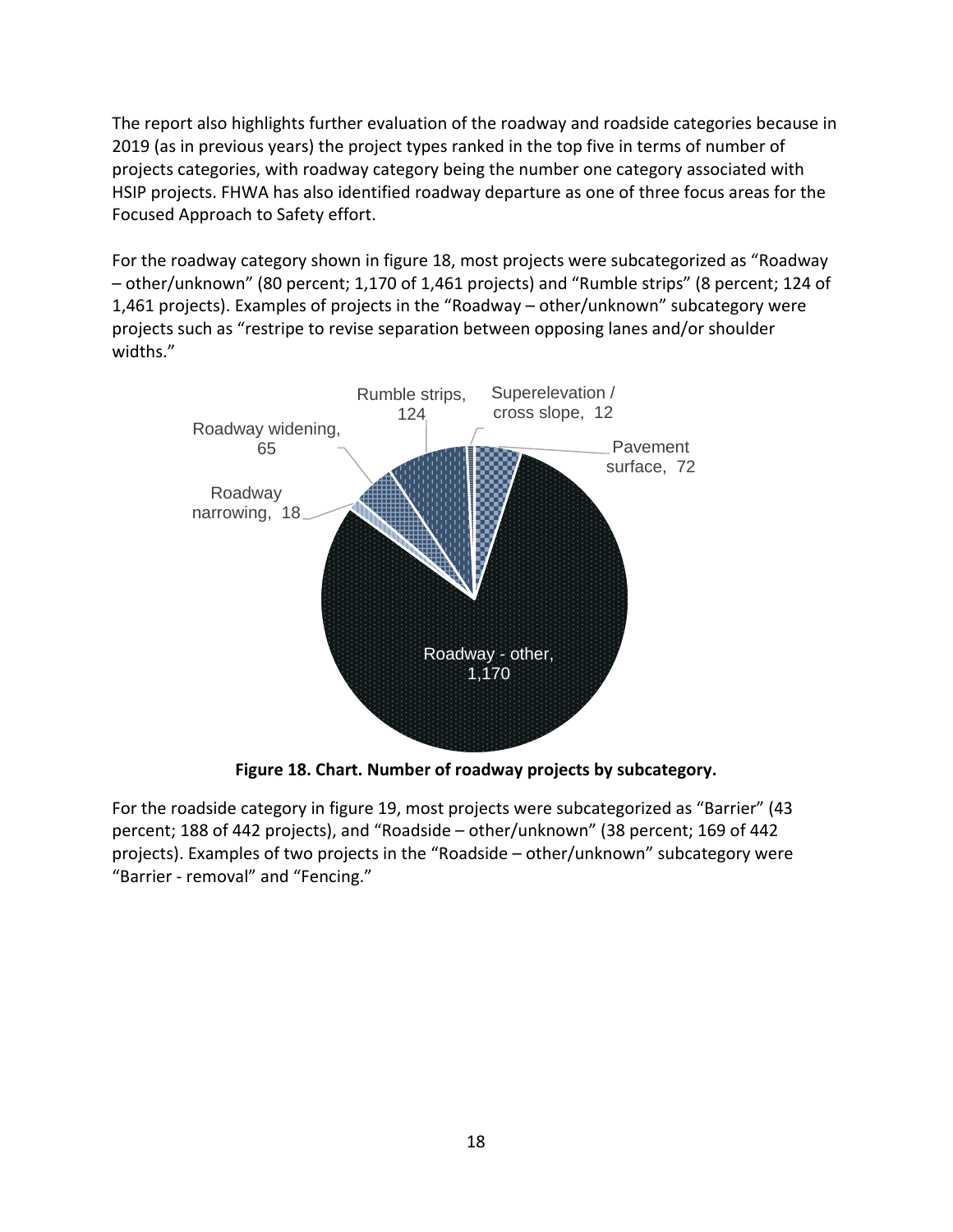

**Figure 19. Chart. Number of roadside projects by subcategory.** 

### <span id="page-23-1"></span><span id="page-23-0"></span>**FHWA Proven Safety Countermeasures**

In 2008, FHWA began promoting certain infrastructure-oriented safety treatments and strategies, chosen based on proven effectiveness and benefits, to encourage widespread implementation by State, tribal, and local transportation agencies to reduce serious injuries and fatalities on U.S. highways. This became known as the Proven Safety Countermeasures  $initative<sub>14</sub>$ 

The Proven Safety Countermeasures includes a total of 20 treatments and strategies that practitioners can implement to successfully address roadway departure, intersection, and pedestrian and bicycle crashes. Among the 20 Proven Safety Countermeasures are several crosscutting strategies that address multiple safety focus areas.

[Table 1](#page-24-0) shows a summary of the number and costs of the 2019 HSIP projects by the most common FHWA Proven Safety Countermeasures. It is important to note that this information is based on the States' descriptions of each project. Some projects may have incorporated one or more of the Proven Safety Countermeasures without reporting it explicitly. Therefore, it is likely that these numbers are actually higher than the values shown in [table 1.](#page-24-0)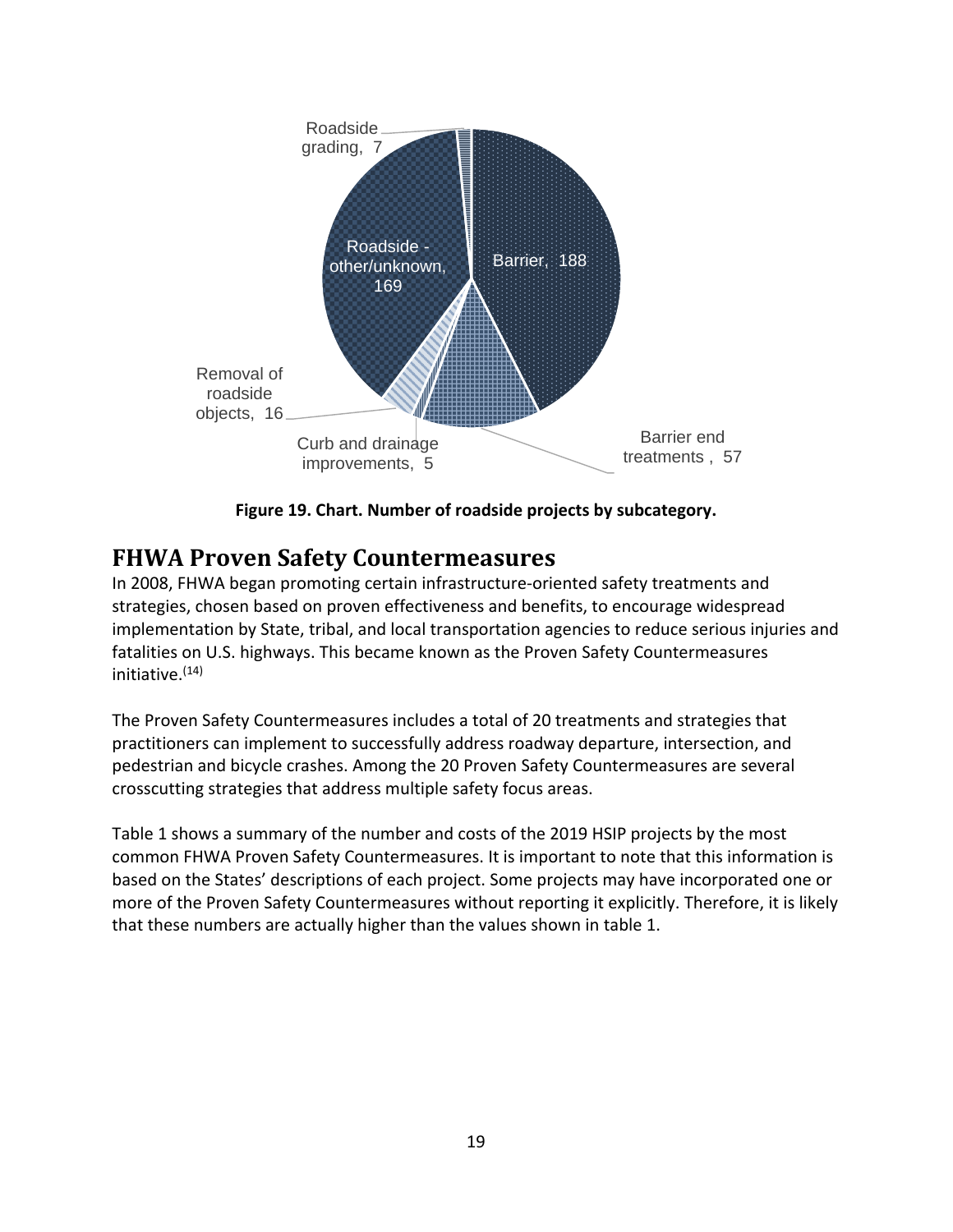| <b>FHWA Proven Countermeasure</b>                                                          | 2019 HSIP Projects | 2019 Total<br><b>Expenditures</b> |
|--------------------------------------------------------------------------------------------|--------------------|-----------------------------------|
| Median Barrier*                                                                            | 74                 | \$157 M                           |
| Roundabouts                                                                                | 144                | \$179 M                           |
| Rumble Strips**                                                                            | 95                 | \$116 M                           |
| Road Diet                                                                                  | 18                 | \$27.7 <sub>M</sub>               |
| <b>High Friction Surface Treatment</b>                                                     | 56                 | \$39.8 M                          |
| <b>Curve Warning Signs</b>                                                                 | 50                 | \$19.6 <sub>M</sub>               |
| Backplates with Retroreflective Borders                                                    | 10                 | \$3.5 <sub>M</sub>                |
| Systemic Application of Multiple Low-Cost Countermeasures at Stop-Controlled Intersections | 4                  | \$0.94 M                          |
| <b>Corridor Access Management</b>                                                          | 11                 | \$16.4 <sub>M</sub>               |
| Left and Right-Turn Lanes at Stop-Controlled Intersections***                              | 207                | \$240 M                           |
| Medians and Pedestrian Crossing Islands in Urban and Suburban Areas                        | 9                  | \$5.2 M                           |
| Pedestrian Hybrid Beacon                                                                   | 12                 | \$2.9 <sub>M</sub>                |
| Walkways (install sidewalk)                                                                | 69                 | \$18.6 <sub>M</sub>               |
| <b>Road Safety Audits</b>                                                                  | 59                 | \$13.6 M                          |

#### **Table 1. Total number and cost of 2019 projects by FHWA proven safety countermeasures.**

<span id="page-24-0"></span>Note: \* = cable median barriers only; \*\* = center line and edge line rumble strips only; \*\*\* = all auxiliary turn lane projects - both signalized and stop-controlled intersections.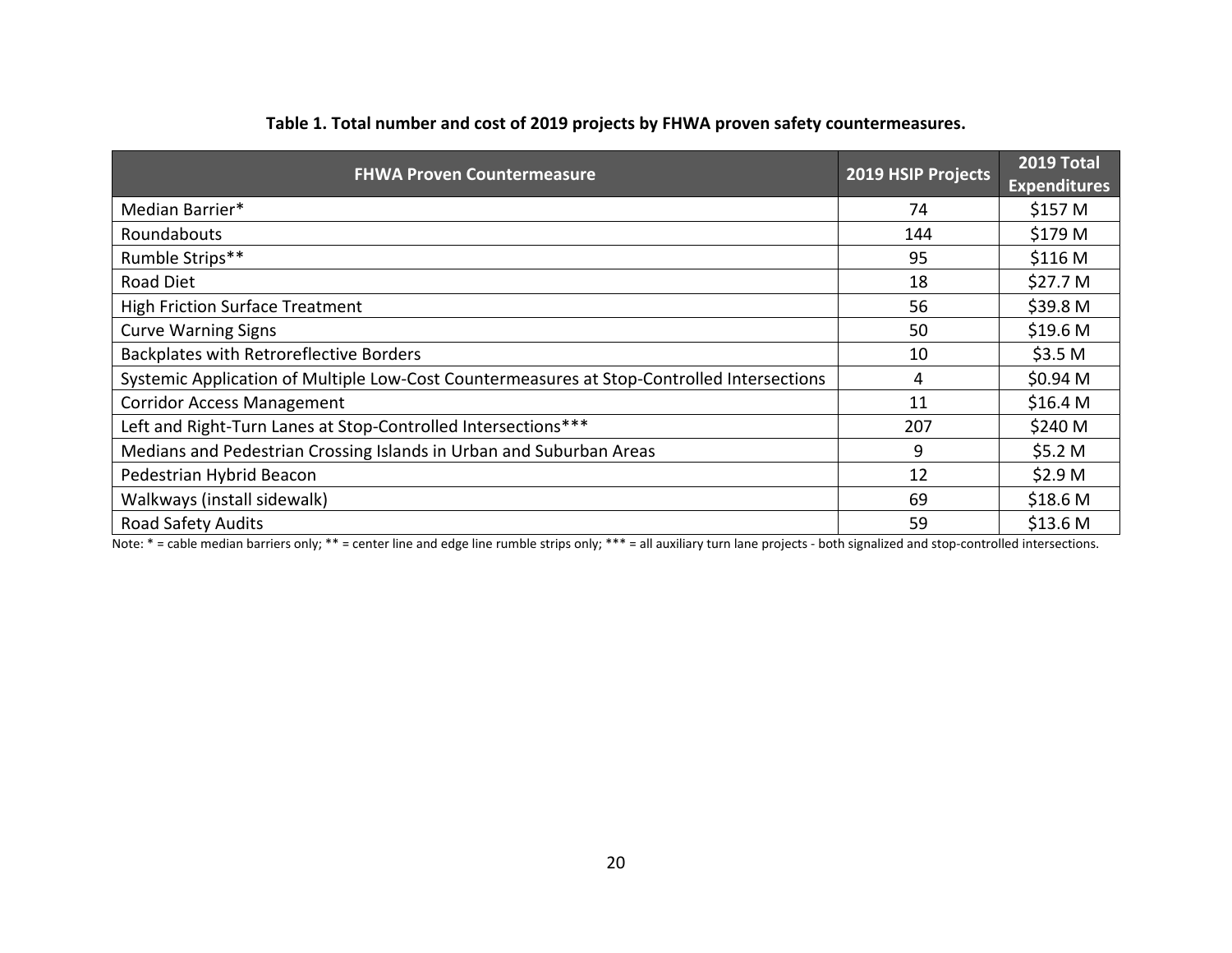# <span id="page-25-0"></span>**SHSP Emphasis Areas**

Based on a review of State SHSPs, FHWA identified the eight SHSP emphasis areas common across most States. These emphasis areas are used in the HSIP online reporting tool for categorizing HSIP projects. [Figure 20](#page-25-2) presents the number of HSIP projects categorized by SHSP emphasis area. For consistency and national reporting purposes, State-defined SHSP emphasis areas were assigned to these emphasis areas, where possible.

Approximately 35 percent of the projects were categorized as "Intersections" (31 percent in 2017 and 30 percent in 2018), 32 percent were categorized as "Roadway Departure" (39 percent in 2017 and 37 percent in 2018), 8 percent were categorized as "Pedestrians" (4 percent in 2017 and 5 percent in 2018), and 7 percent categorized as "Unknown/Other" (10 percent in 2017 and 15 percent in 2018). Examples of other categories used by the States include: "Highway Infrastructure," "Railroad," and "Lighting."



**Figure 20. Chart. Number of projects by SHSP emphasis area.** 

### <span id="page-25-2"></span><span id="page-25-1"></span>**2015-2019 Comparison**

The number of HSIP projects increased each year, except from 2017 to 2018. For 2019, the total number of projects increased by 150 projects over 2018. As shown in [table 2,](#page-26-0) the total costs of projects increased each year from 2015 to 2018, but decreased slightly in 2019. The breakdown in project costs for various breakpoints was similar across years.

[Table 3](#page-27-0) shows the 2015 through 2019 comparison of the number of projects and average total cost of projects for various project types highlighted in this report (does not include projects with deobligated funds or projects where no value was reported or the value entered was \$0). For most project types, the number and cost of projects has increased over the -year period.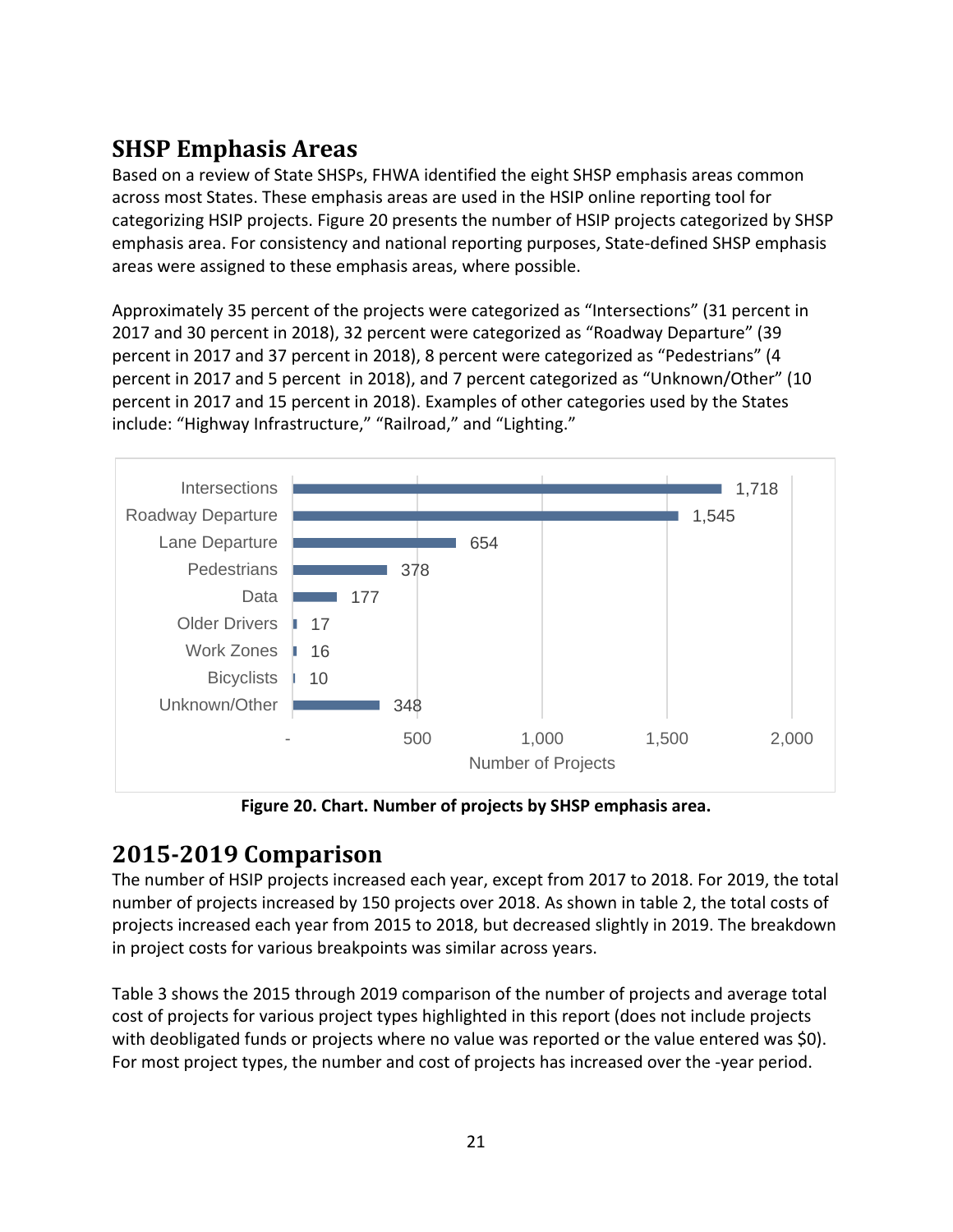<span id="page-26-0"></span>

| Year                                                         | 2015    | %   | 2016    | %   | 2017   | %   | 2018   | %   | 2019    | %   |
|--------------------------------------------------------------|---------|-----|---------|-----|--------|-----|--------|-----|---------|-----|
| <b>Number of</b><br>projects                                 | 4,188   | n/a | 4,468   | n/a | 4,943  | n/a | 4,713  | n/a | 4,863   | n/a |
| <b>Number of</b><br>projects<br>(with cost<br>info.)*        | 3,830   | n/a | 3,726   | n/a | 4,616  | n/a | 4,254  | n/a | 4,090   | n/a |
| Cost of<br>projects*                                         | \$3.90B | n/a | \$4.03B | n/a | \$4.3B | n/a | \$4.5B | n/a | \$4.4B  | n/a |
| Average<br>cost per<br>project                               | \$1.02M | n/a | \$1.08M | n/a | \$879K | n/a | \$961K | n/a | \$1.03M | n/a |
| <b>Number of</b><br>projects<br><\$100K                      | 1,374   | 33% | 1,106   | 25% | 1,634  | 33% | 1,357  | 29% | 1,396   | 34% |
| <b>Number of</b><br>projects<br>\$100K-<br>\$499K            | 1,131   | 27% | 1,246   | 28% | 1,550  | 31% | 1,432  | 30% | 1,279   | 31% |
| <b>Number of</b><br>projects<br>\$500K-\$1M                  | 445     | 11% | 478     | 11% | 561    | 11% | 528    | 11% | 490     | 12% |
| <b>Number of</b><br>projects<br>$$1M+$                       | 880     | 21% | 896     | 20% | 871    | 18% | 937    | 20% | 925     | 23% |
| <b>Number of</b><br>projects<br>with<br>deobligated<br>funds | 146     | 3%  | 256     | 6%  | 285    | 6%  | 41     | 1%  | 56      | 1%  |
| <b>Number of</b><br>projects<br>with \$0 or<br>blank         | 212     | 5%  | 486     | 11% | 42     | 1%  | 418    | 9%  | 717     | 18% |

**Table 2. Total number of projects and project cost breakdown, 2015-2019.** 

Note: For 2017 to 2019, the number of projects with cost info and cost of projects do not include projects with deobligated funds or where the value entered was \$0. 2018 and 2019 data includes PR HSIP projects. Therefore, comparisons with previous years should be made with caution.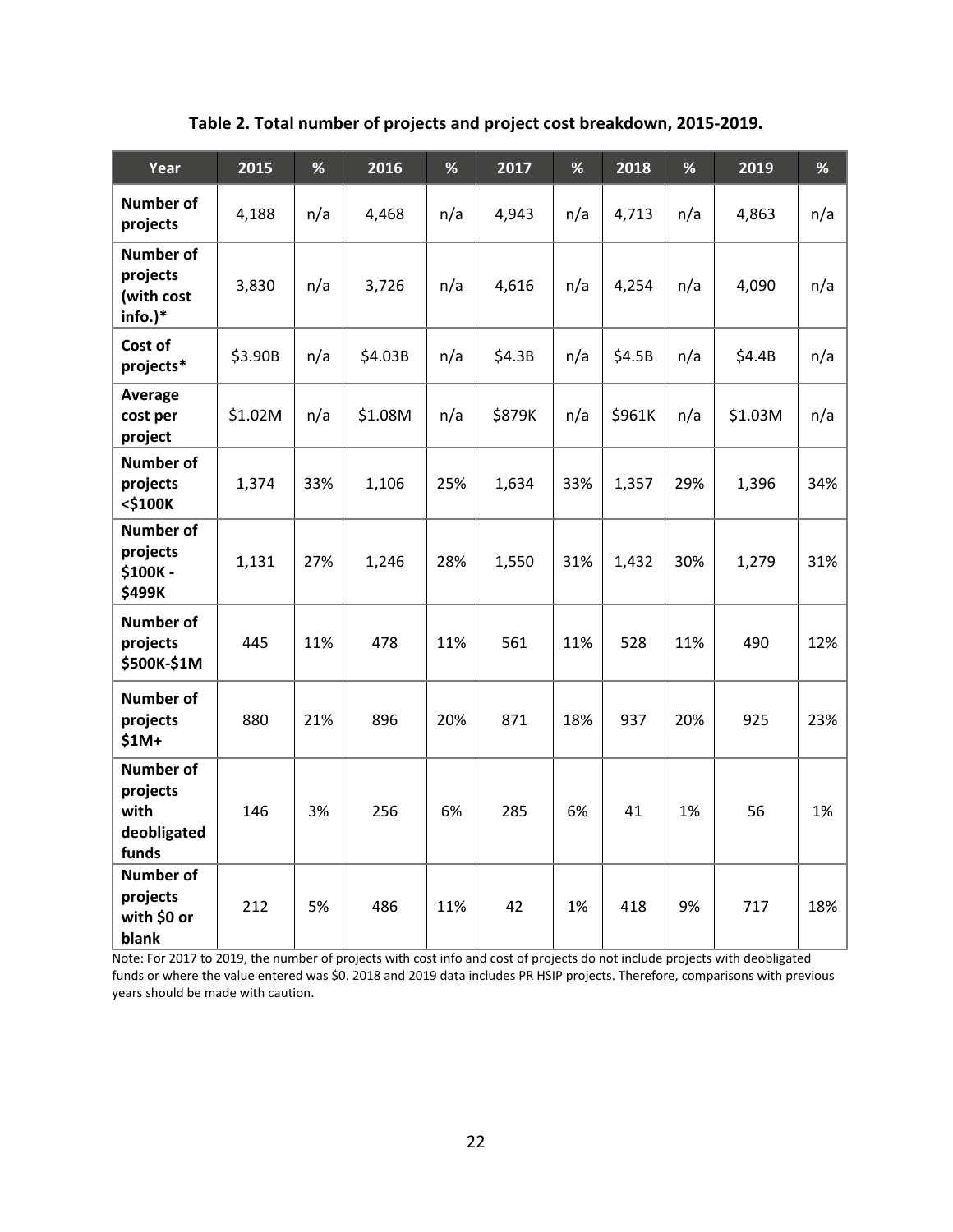| <b>Project Type</b>                             | Num. of<br><b>Projects</b><br>2015 | Avg.<br>Cost<br>2015 | Num. of<br><b>Projects</b><br>2016 | Avg.<br>Cost<br>2016 | Num. of<br><b>Projects</b><br>2017 | Avg.<br>Cost<br>2017 | Num. of<br><b>Projects</b><br>2018 | Avg.<br>Cost<br>2018 | Num. of<br><b>Projects</b><br>2019 | Avg.<br>Cost<br>2019 |
|-------------------------------------------------|------------------------------------|----------------------|------------------------------------|----------------------|------------------------------------|----------------------|------------------------------------|----------------------|------------------------------------|----------------------|
| Urban projects                                  | 1,236                              | \$1.2M               | 1,277                              | \$1.7M               | 1,179                              | \$1.2M               | 1,027                              | \$1.3M               | 1,350                              | \$1.0M               |
| <b>Rural projects</b>                           | 1,847                              | \$1.1M               | 1,683                              | \$956K               | 1,920                              | \$998k               | 1,661                              | \$959K               | 1,325                              | \$812K               |
| Roadway projects                                | 1,195                              | \$671K               | 1,244                              | \$1.1M               | 1,357                              | \$1.1M               | 1,047                              | \$940K               | 1,461                              | \$1.0M               |
| <b>Intersection traffic</b><br>control projects | 615                                | \$798K               | 608                                | \$704K               | 751                                | \$560K               | 583                                | \$915K               | 961                                | \$762K               |
| Intersection<br>geometry projects               | 559                                | \$1.0M               | 458                                | \$1.1M               | 439                                | \$910K               | 413                                | \$902K               | 477                                | \$1.2M               |
| Pedestrian/bicycle<br>projects                  | 122                                | \$965K               | 180                                | \$866K               | 182                                | \$667K               | 141                                | \$1.06M              | 246                                | \$1.1M               |
| Roadside projects                               | 422                                | \$893K               | 444                                | \$1.2M               | 485                                | \$896K               | 456                                | \$960K               | 442                                | \$1.2M               |

**Table 3. Number of projects and average total project cost for various project types, 2015-2019.** 

<span id="page-27-0"></span>Note: For 2017 to 2019, the number of projects and average cost do not include projects with deobligated funds or where the value entered was zero. 2018 and 2019 data includes Puerto Rico HSIP projects. Therefore, comparisons with previous years should be made with caution.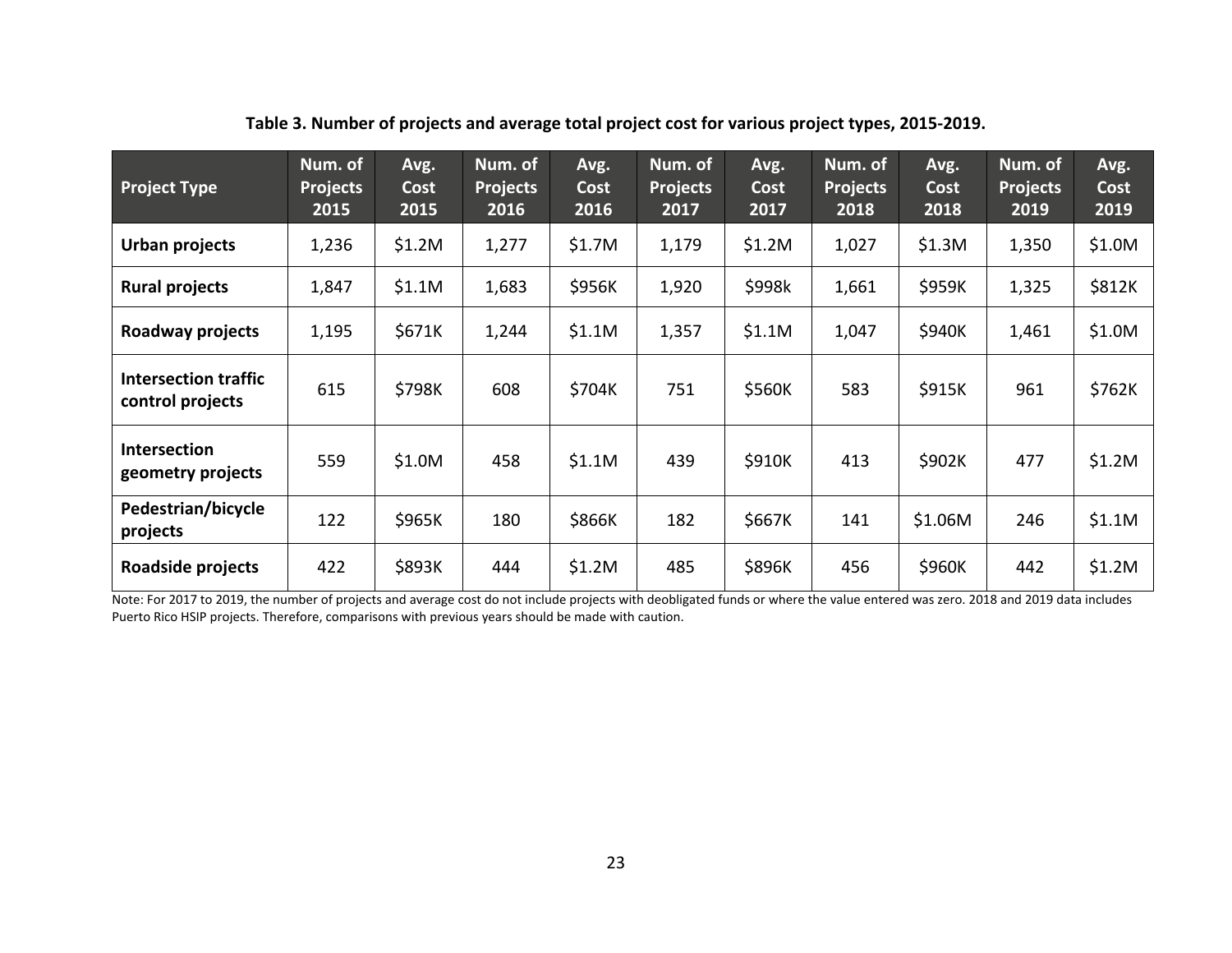### <span id="page-28-0"></span>**Comparison to Previous Years**

The *HSIP National Summary Baseline Report 2009-2012* reported project and cost information for HSIP reports submitted by the States for years 2009-2012.<sup>[\(12\)](#page-41-11)</sup> The information from the baseline report is summarized below with the purpose of comparing basic cost and project information to the 2013 through 2019 reports. [Table 4](#page-29-0) shows that States obligated \$33.8 billion for approximately 39,000 projects over the 11-year period. These obligations include not only HSIP funds apportioned during the reporting period (2009-2019), but also HSIP funds available from previous years' apportionments.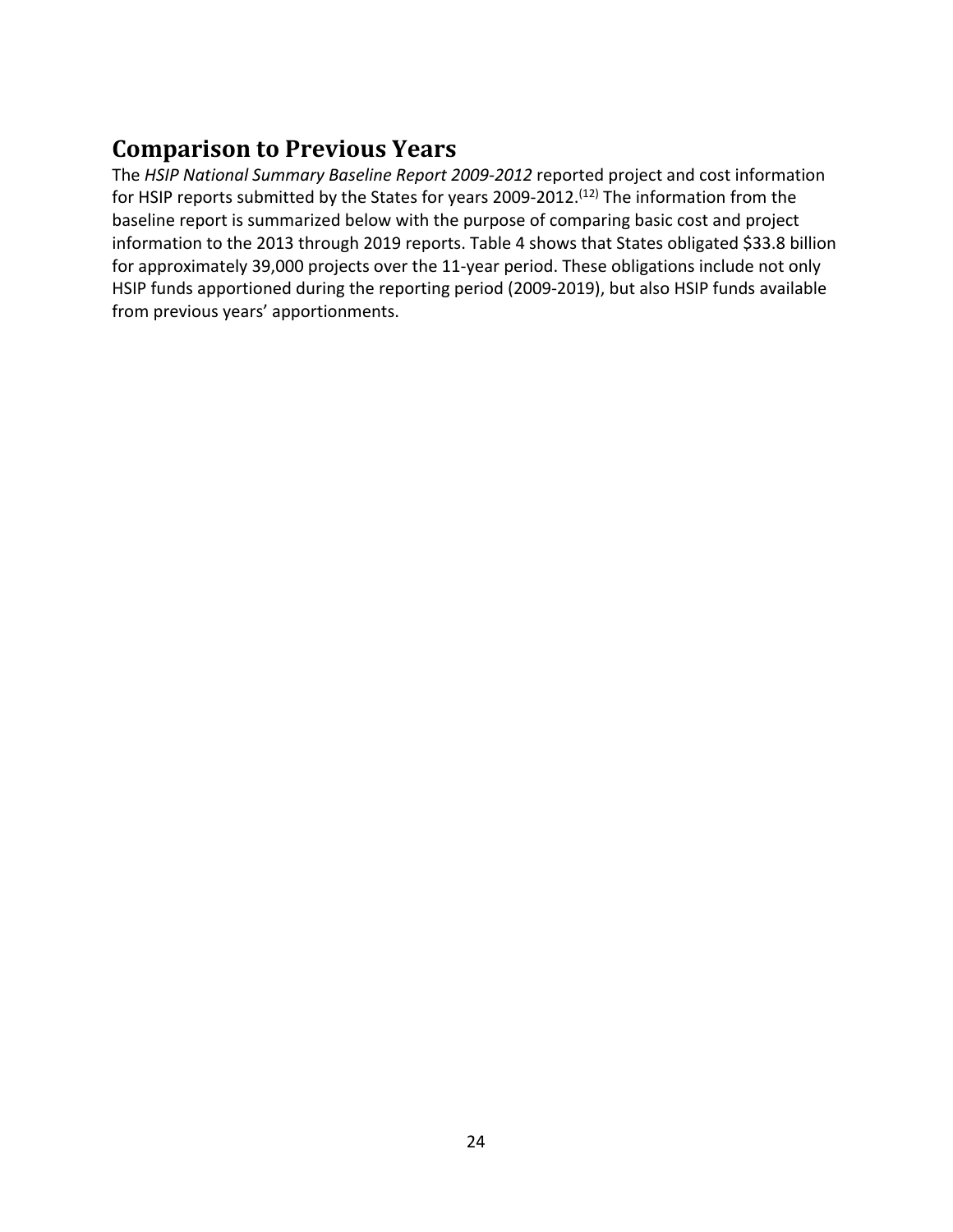| Year                                      | 2009    | 2010    | 2011    | 2012    | 2013    | 2014    | 2015    | 2016    | 2017   | 2018    | 2019    | <b>Total</b> |
|-------------------------------------------|---------|---------|---------|---------|---------|---------|---------|---------|--------|---------|---------|--------------|
| Num. of Projects                          | 1,684   | 2,386   | 2,523   | 2,429   | 3,292   | 3,348   | 4,188   | 4,468   | 4,943  | 4,713   | 4,863   | 38,837       |
| Num. of Projects<br>(with cost info.) $*$ | 1,568   | 2,320   | 2,397   | 2,311   | 3,171   | 3,272   | 3,830   | 3,726   | 4,616  | 4,254   | 4,090   | 35,555       |
| Cost of projects*                         | \$1.61B | \$1.46B | \$1.78B | \$1.65B | \$3.09B | \$3.10B | \$3.90B | \$4.03B | \$4.3B | \$4.5B  | \$4.4B  | \$33.8B      |
| Avg. Cost Per<br>Project*                 | \$1.0M  | \$629K  | \$743K  | \$722K  | \$981K  | \$952K  | \$1.0M  | \$1.1M  | \$940K | \$1.05M | \$1.03M | \$920K       |

#### **Table 4. Total number and cost of projects by year.**

<span id="page-29-0"></span>Note: \* = For 2017 to 2019, the number of projects with cost info and cost of projects do not include projects with deobligated funds or where the value entered was zero. 2017 to 2019 data includes Puerto Rico HSIP projects. Therefore, comparisons with previous years should be made with caution.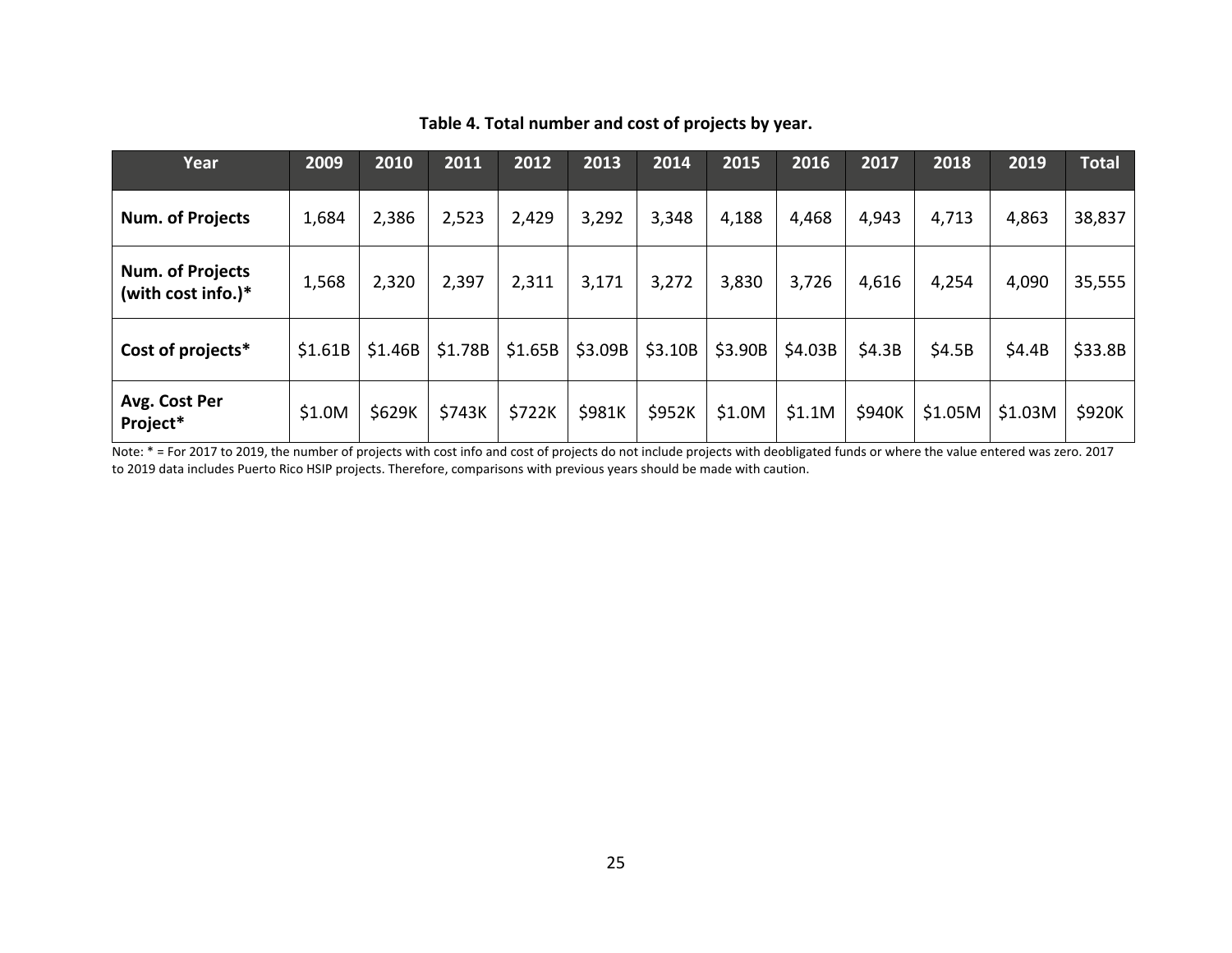# <span id="page-30-0"></span>**Benefit-Cost Analysis of the HSIP**

FHWA also conducted a national evaluation of the HSIP to estimate expected program results using the project information from the 2019 HSIP reports. The purpose of the evaluation was to estimate a national benefit-cost ratio for the HSIP. The HSIP national benefit-cost ratio provides an indication of the program's national impact and the benefits the public can expect from investments in the HSIP.

The evaluation methodology makes use of the full project listing information from 50 States plus the District of Columbia, associated crash modification factors (CMFs) from the CMF Clearinghouse, and data from the Fatality Analysis Reporting System (FARS), HPMS, the Highway Safety Information System (HSIS), FHWA, and various reports. Puerto Rico was excluded, given that road improvement project needs and costs deviate from those in the continental U.S. The following steps indicate how to apply the selected methodology for HSIP projects with complete data:

- 1. Calculate the estimated crash reduction for each project group.
	- a. Estimate a "before" crash rate using data from FARS, HPMS, and HSIS.
	- b. Identify appropriate CMFs from the CMF Clearinghouse.
- 2. Calculate the monetary benefit for each project category by converting crash savings to dollar amounts.
	- a. The crash cost values in the 2019 analysis were updated using on the process recommended by Harmon et al. in FHWA's *Crash Costs for Highway Safety Analysis*. [\(15\)](#page-41-14) The values for each combination of crash severities (e.g., K, KA, KAB, etc.) were calculated using information from Council et al. and the methodology reported in a memo written by Bhagwant Persaud to FHWA.[\(16,](#page-41-15)[17\)](#page-41-16)
- 3. Divide annual monetary benefit by the annualized project cost to calculate the benefitcost ratio.
	- a. Assume a service life per treatment type using information from the Service Life and Crash Cost User Guide available on the CMF Clearinghouse.
- 4. Calculate a program wide benefit-cost ratio by averaging the ratios from all project groups.
	- a. Weight the average based on HSIP funds spent for a project to account for project groups which were more prevalent in the data.

For this reporting cycle, it was possible to calculate the expected project level benefit cost ratios for 354 segment and intersection-based projects, which is approximately 8 percent of the projects listed in the 2019 HSIP Project Database. Table 5 presents the weighted results (based on amount of HSIP funds that were spent for that project). Many projects had a range of years for the assumed service life, so the table presents the benefit-cost (B/C) ratio according to the minimum and maximum service lives.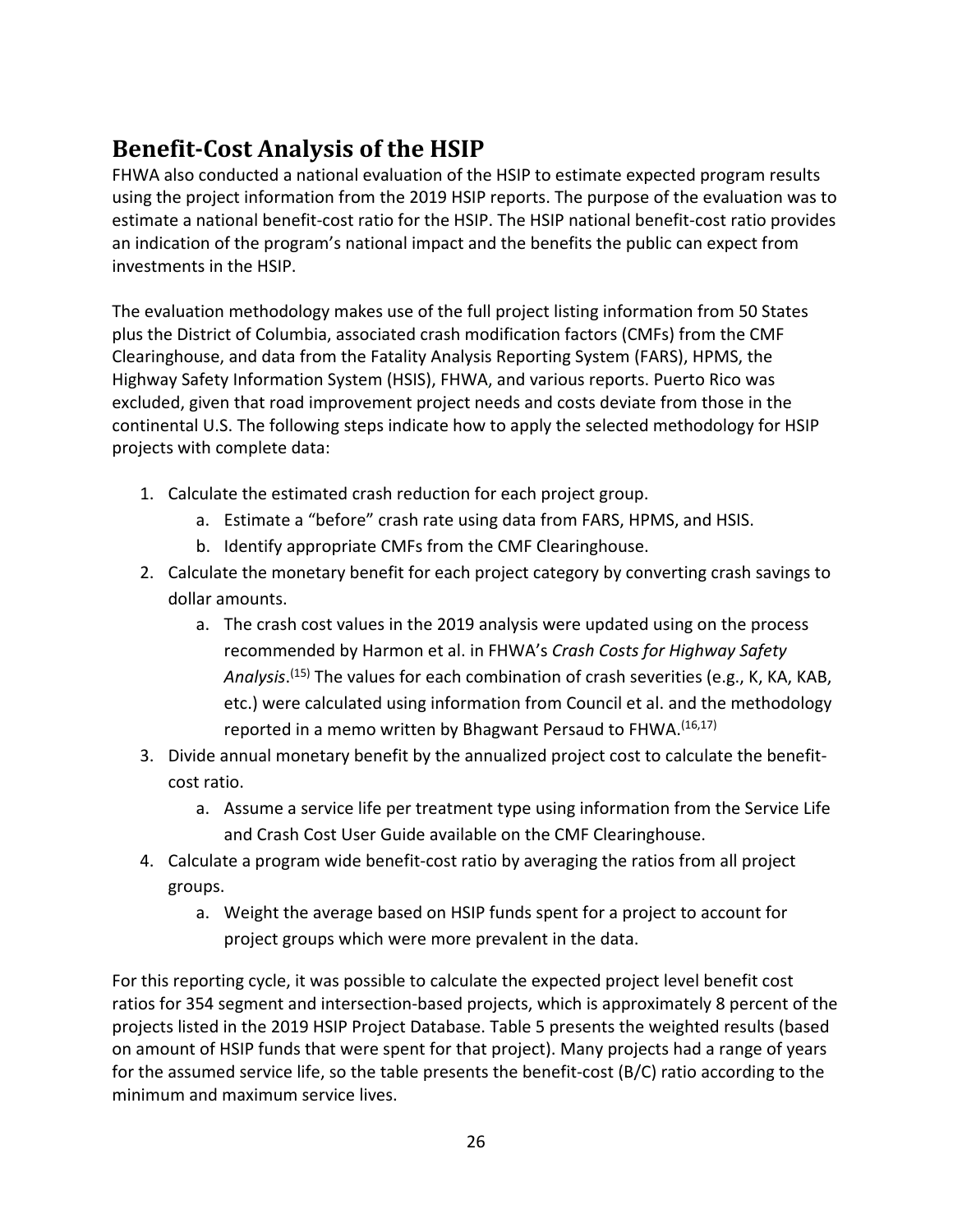The values in the bottom row of [table 5](#page-31-1) (ranging from 4.78 to 6.92) represent the range of B/C ratios for the HSIP program for segment and intersection-based improvement projects, depending on the minimum or maximum service life of the treatment and discount rate. Comparatively, the ranges for the 2018 HSIP project listings were 4.76 to 8.64.

<span id="page-31-1"></span>

| Table 5. Weighted B/C ratio for segment and intersection-based projects (weight based on |
|------------------------------------------------------------------------------------------|
| total project cost).                                                                     |

|                                         | Weighted B/C<br><b>Ratio</b> (min<br>Service Life,<br>3% discount<br>rate) | Weighted B/C<br>Ratio (max<br>Service Life,<br>3% discount<br>rate) | Weighted B/C<br><b>Ratio</b> (min<br>Service Life,<br>7% discount<br>rate) | Weighted B/C<br>Ratio (max<br>Service Life,<br>7% discount<br>rate) |
|-----------------------------------------|----------------------------------------------------------------------------|---------------------------------------------------------------------|----------------------------------------------------------------------------|---------------------------------------------------------------------|
| 183 Segment-based HSIP                  |                                                                            |                                                                     |                                                                            |                                                                     |
| Projects (weighted on                   | 6.17                                                                       | 6.86                                                                | 7.57                                                                       | 8.78                                                                |
| segment project cost)                   |                                                                            |                                                                     |                                                                            |                                                                     |
| 171 Intersection-based                  |                                                                            |                                                                     |                                                                            |                                                                     |
| HSIP Projects (weighted on              | 2.90                                                                       | 3.21                                                                | 3.80                                                                       | 4.37                                                                |
| intersection project cost)              |                                                                            |                                                                     |                                                                            |                                                                     |
| 354 Segment &                           |                                                                            |                                                                     |                                                                            |                                                                     |
| <b>Intersection-based HSIP</b>          |                                                                            |                                                                     |                                                                            |                                                                     |
| <b>Projects (weighted on</b>            | 4.78                                                                       | 5.30                                                                | 5.98                                                                       | 6.92                                                                |
| segment & intersection<br>project cost) |                                                                            |                                                                     |                                                                            |                                                                     |
|                                         |                                                                            |                                                                     |                                                                            |                                                                     |

Many projects could not be included in analysis because they were either missing key data elements (e.g., number of miles or intersections treated, CMF, project cost or were noninfrastructure projects. The calculated B/C ratio for each of the 354 projects relied heavily on assumptions for each project regarding the applicable CMF, service life, crash rate, and injury severity cost.

### <span id="page-31-0"></span>**Summary**

The HSIP is a performance-driven program that uses data and analysis to target safety resources. This *HSIP 2019 National Summary Report* shows that in 2019, States directed HSIP funds to address the predominant infrastructure-related crash types: roadway departure, intersection and pedestrian crashes, similar to previous years. On average, States obligated 38 percent of HSIP funds to address systemic improvements. While the basic characteristics (rural and urban, improvement categories, and SHSP emphasis areas) of HSIP spending remains fairly consistent from year to year, the number and cost of HSIP projects has continued to increase over the 10-year period from 2,386 projects with a total cost of \$1.46 billion in 2010 to 4,863 projects with a total cost of \$4.4 billion in 2019. Based on a sample of 2019 HSIP projects, FHWA estimates that the benefits of the HSIP outweigh the costs on a scale ranging from 4.78 to 6.92.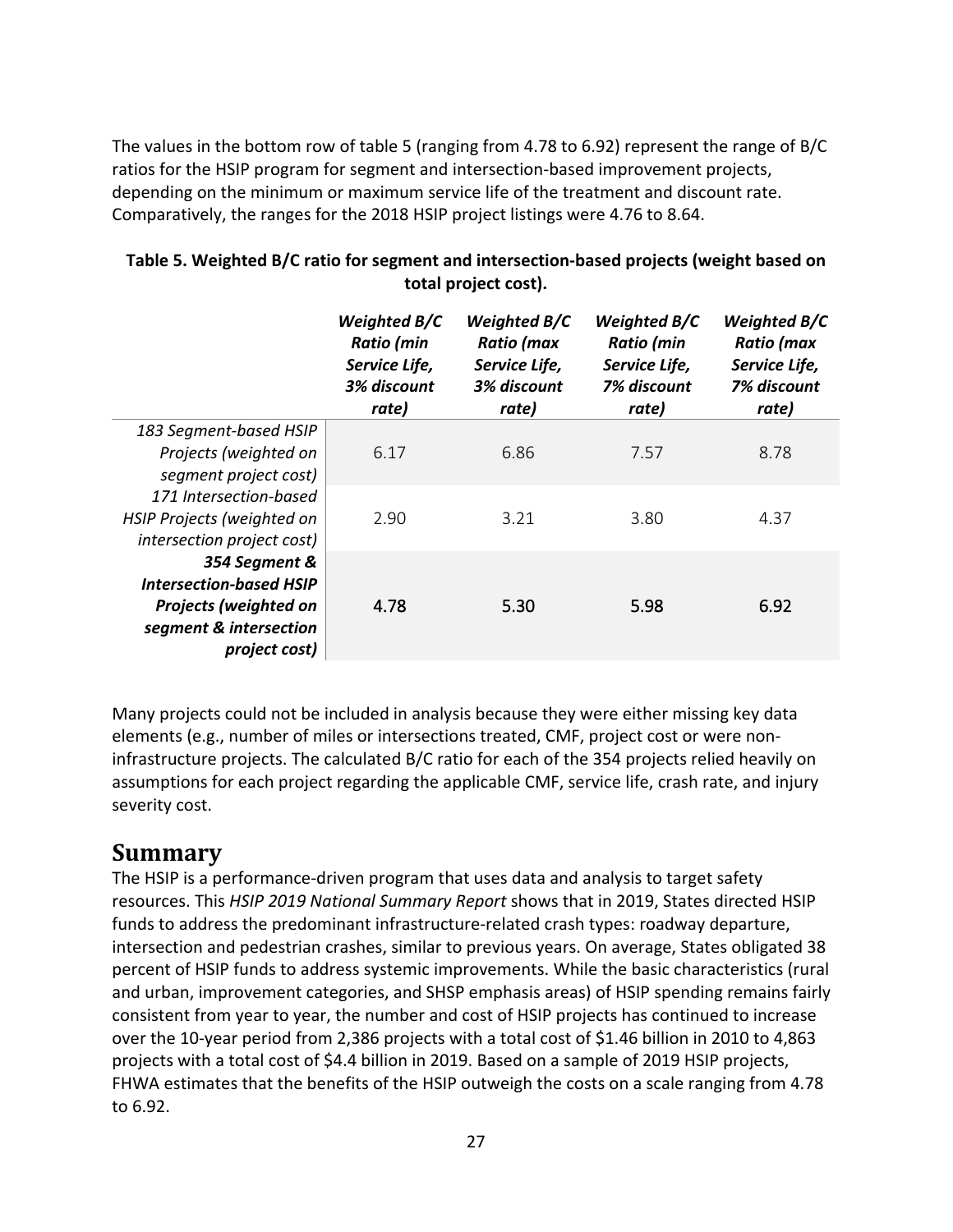### <span id="page-32-0"></span>**Related Reports and Resources**

FHWA, FAST Act Apportionment Fact Sheet <https://www.fhwa.dot.gov/fastact/factsheets/apportionmentfs.cfm>

FHWA, HSIP Apportionment Notices <http://www.fhwa.dot.gov/legsregs/directives/notices/>

FHWA, HSIP FAST Act Fact Sheet <https://www.fhwa.dot.gov/fastact/factsheets/hsipfs.cfm>

FHWA, HSIP Reporting Guidance, December 29, 2016 [https://safety.fhwa.dot.gov/legislationandpolicy/fast/hsip\\_reporting\\_guidance.cfm](https://safety.fhwa.dot.gov/legislationandpolicy/fast/hsip_reporting_guidance.cfm) 

FHWA, HSIP Online Reporting Tool <http://safety.fhwa.dot.gov/hsip/resources/onrpttool/>

FHWA, HSIP National Summary Baseline Report 2009-2012 [http://safety.fhwa.dot.gov/hsip/reports/nsbrpt\\_2009\\_2012.cfm](http://safety.fhwa.dot.gov/hsip/reports/nsbrpt_2009_2012.cfm) 

FHWA, HSIP 2013 National Summary Report <http://safety.fhwa.dot.gov/hsip/reports/nsbrpt2013.cfm>

FHWA, HSIP 2014 National Summary Report [http://safety.fhwa.dot.gov/hsip/reports/pdf/2014/hsip\\_natl2014.pdf](http://safety.fhwa.dot.gov/hsip/reports/pdf/2014/hsip_natl2014.pdf)

FHWA, HSIP 2015 National Summary Report [http://safety.fhwa.dot.gov/hsip/reports/pdf/2015/hsip\\_natl2015.pdf](http://safety.fhwa.dot.gov/hsip/reports/pdf/2015/hsip_natl2015.pdf)

FHWA, HSIP 2016 National Summary Report [http://safety.fhwa.dot.gov/hsip/reports/pdf/2016/hsip\\_natl2016.pdf](http://safety.fhwa.dot.gov/hsip/reports/pdf/2016/hsip_natl2016.pdf)

FHWA, HSIP 2017 National Summary Report <https://safety.fhwa.dot.gov/hsip/reports/pdf/2017/fhwasa18031.pdf>

FHWA, HSIP 2018 National Summary Report <https://safety.fhwa.dot.gov/hsip/reports/pdf/2018/nsbrpt2018.pdf>

FHWA, 2019 State HSIP Reports <http://safety.fhwa.dot.gov/hsip/reports/>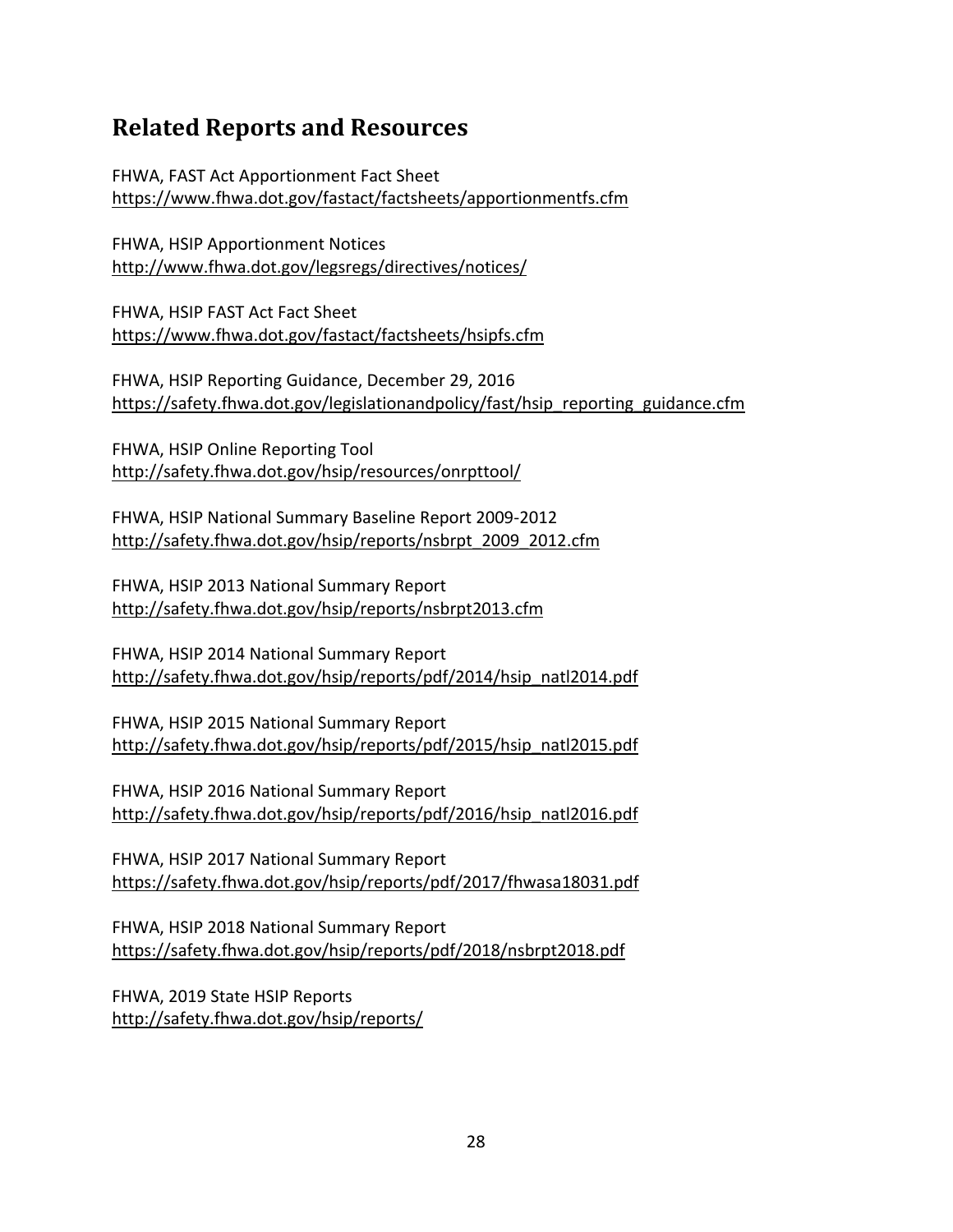# <span id="page-33-0"></span>**Appendix A: Full Description of HSIP Improvement Categories and Subcategories for 2016 HSIP Reporting Guidance**

#### **Table 6. HSIP improvement categories and subcategories.**

<span id="page-33-1"></span>

| Category                 | Sub-category                                            |
|--------------------------|---------------------------------------------------------|
| <b>Access management</b> | Access management - other                               |
|                          | Change in access - close or restrict existing access    |
|                          | Change in access - miscellaneous/unspecified            |
|                          | Grassed median - extend existing                        |
|                          | Median crossover - close crossover                      |
|                          | Median crossover - directional crossover                |
|                          | Median crossover - relocate existing                    |
|                          | Median crossover - unspecified                          |
|                          | Raised island - install new                             |
|                          | Raised island - modify existing                         |
|                          | Raised island - remove existing                         |
|                          | Raised island - unspecified                             |
| <b>Advanced</b>          | Advanced technology and ITS - other                     |
| technology and ITS       | Congestion detection / traffic monitoring system        |
|                          | Dynamic message signs                                   |
|                          | Over height vehicle detection                           |
| <b>Alignment</b>         | Alignment - other                                       |
|                          | Horizontal curve realignment                            |
|                          | Horizontal and vertical alignment                       |
|                          | Vertical alignment or elevation change                  |
| Animal-related           | Animal related                                          |
| Interchange design       | Acceleration / deceleration / merge lane                |
|                          | Convert at-grade intersection to interchange            |
|                          | Extend existing lane on ramp                            |
|                          | Improve intersection radius at ramp terminus            |
|                          | Installation of new lane on ramp                        |
|                          | Interchange design - other                              |
|                          | Ramp closure                                            |
|                          | Ramp metering                                           |
| <b>Intersection</b>      | Auxiliary lanes - add acceleration lane                 |
| geometry                 | Auxiliary lanes - add auxiliary through lane            |
|                          | Auxiliary lanes - add left-turn lane                    |
|                          | Auxiliary lanes - add right-turn lane                   |
|                          | Auxiliary lanes - add right-turn lane (free-flow)       |
|                          | Auxiliary lanes - add slip lane                         |
|                          | Auxiliary lanes - add two-way left-turn lane            |
|                          | Auxiliary lanes - extend acceleration/deceleration lane |
|                          | Auxiliary lanes - extend existing left-turn lane        |
|                          | Auxiliary lanes - extend existing right-turn lane       |
|                          | Auxiliary lanes - miscellaneous/other/unspecified       |
|                          | Auxiliary lanes - modify acceleration lane              |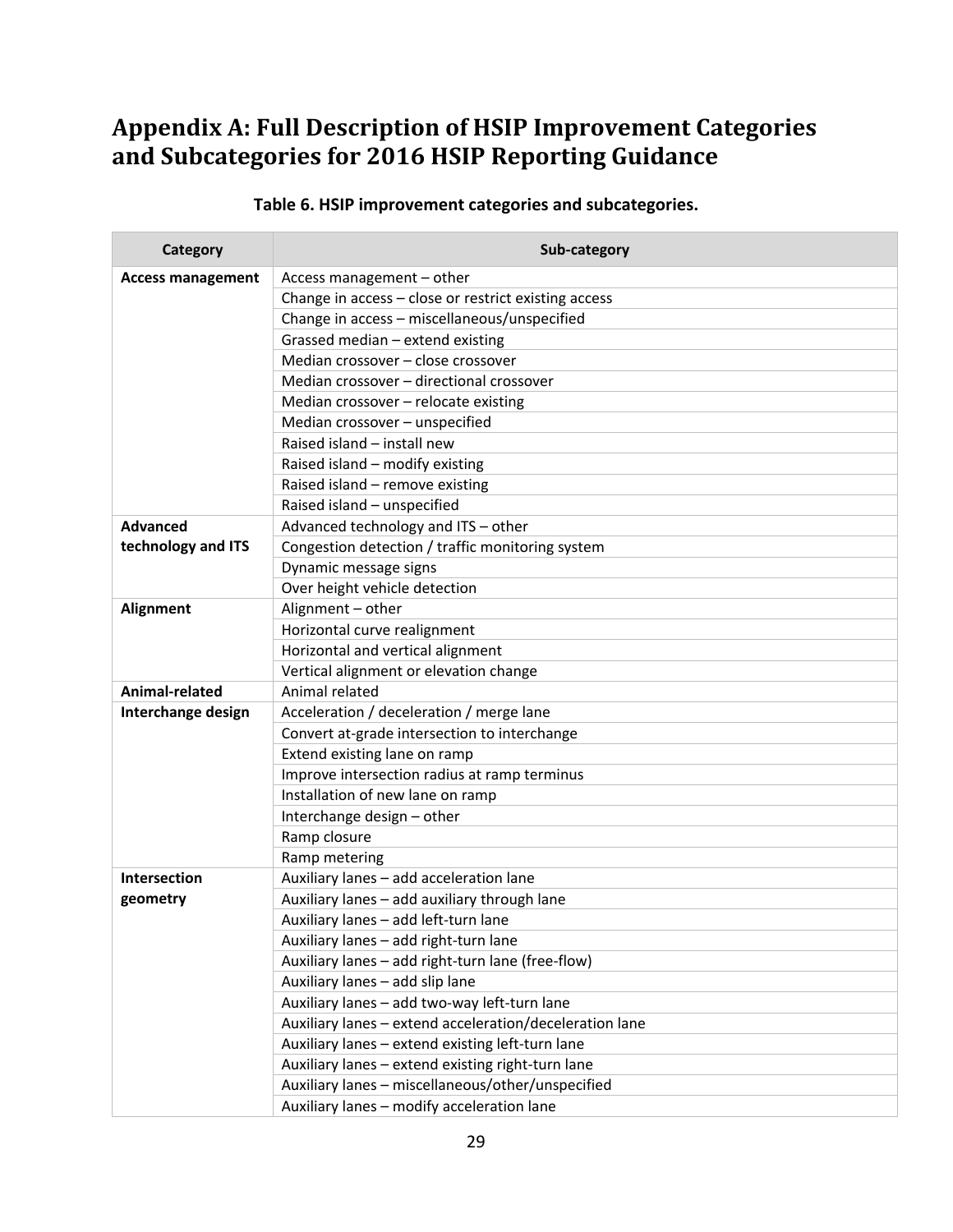|                             | Auxiliary lanes - modify auxiliary through lane                                 |
|-----------------------------|---------------------------------------------------------------------------------|
|                             | Auxiliary lanes - modify free-flow turn lane                                    |
|                             | Auxiliary lanes - modify left-turn lane offset                                  |
|                             | Auxiliary lanes - modify right-turn lane offset                                 |
|                             | Auxiliary lanes - modify turn lane storage                                      |
|                             | Auxiliary lanes - modify turn lane taper                                        |
|                             | Auxiliary lanes - modify two-way left-turn lane                                 |
|                             | Intersection geometrics - miscellaneous/other/unspecified                       |
|                             | Intersection geometrics - modify intersection corner radius                     |
|                             | Intersection geometrics - modify skew angle                                     |
|                             | Intersection geometrics - realignment to align offset cross streets             |
|                             | Intersection geometrics - realignment to increase cross street offset           |
|                             | Intersection geometrics - re-assign existing lane use                           |
|                             | Intersection geometry - other                                                   |
|                             | Splitter island - install on one or more approaches                             |
|                             | Splitter island - remove from one or more approaches                            |
|                             | Splitter island - unspecified                                                   |
|                             | Through lanes - add additional through lane                                     |
| <b>Intersection traffic</b> | Intersection flashers - add "when flashing" warning sign-mounted                |
| control                     | Intersection flashers - add advance emergency vehicle warning sign-mounted      |
|                             | Intersection flashers - add advance heavy vehicle warning sign-mounted          |
|                             | Intersection flashers - add advance intersection warning sign-mounted           |
|                             | Intersection flashers - add miscellaneous/other/unspecified                     |
|                             | Intersection flashers - add overhead (actuated)                                 |
|                             | Intersection flashers - add overhead (continuous)                               |
|                             | Intersection flashers - add stop sign-mounted                                   |
|                             | Intersection flashers - modify existing                                         |
|                             | Intersection flashers - remove existing                                         |
|                             | Intersection signing - add basic advance warning                                |
|                             | Intersection signing - add enhanced advance warning (double-up and/or oversize) |
|                             | Intersection signing - add enhanced regulatory sign (double-up and/or oversize) |
|                             | Intersection signing - miscellaneous/other/unspecified                          |
|                             | Intersection signing - relocate existing regulatory sign                        |
|                             | Intersection traffic control - other                                            |
|                             | Modify control - all-way stop to roundabout                                     |
|                             | Modify control - modifications to roundabout                                    |
|                             | Modify control - no control to roundabout                                       |
|                             | Modify control - no control to two-way stop                                     |
|                             | Modify control - remove right-turn yield                                        |
|                             | Modify control - reverse priority of stop condition                             |
|                             | Modify control - traffic signal to roundabout                                   |
|                             | Modify control - two-way stop to all-way stop                                   |
|                             | Modify control - two-way stop to roundabout                                     |
|                             | Modify control - two-way yield to two-way stop                                  |
|                             | Pavement Markings - add advance signal ahead                                    |
|                             | Pavement markings - add advance stop ahead                                      |
|                             | Pavement markings - add dashed edge line along mainline                         |
|                             | Pavement markings - add lane use symbols                                        |
|                             |                                                                                 |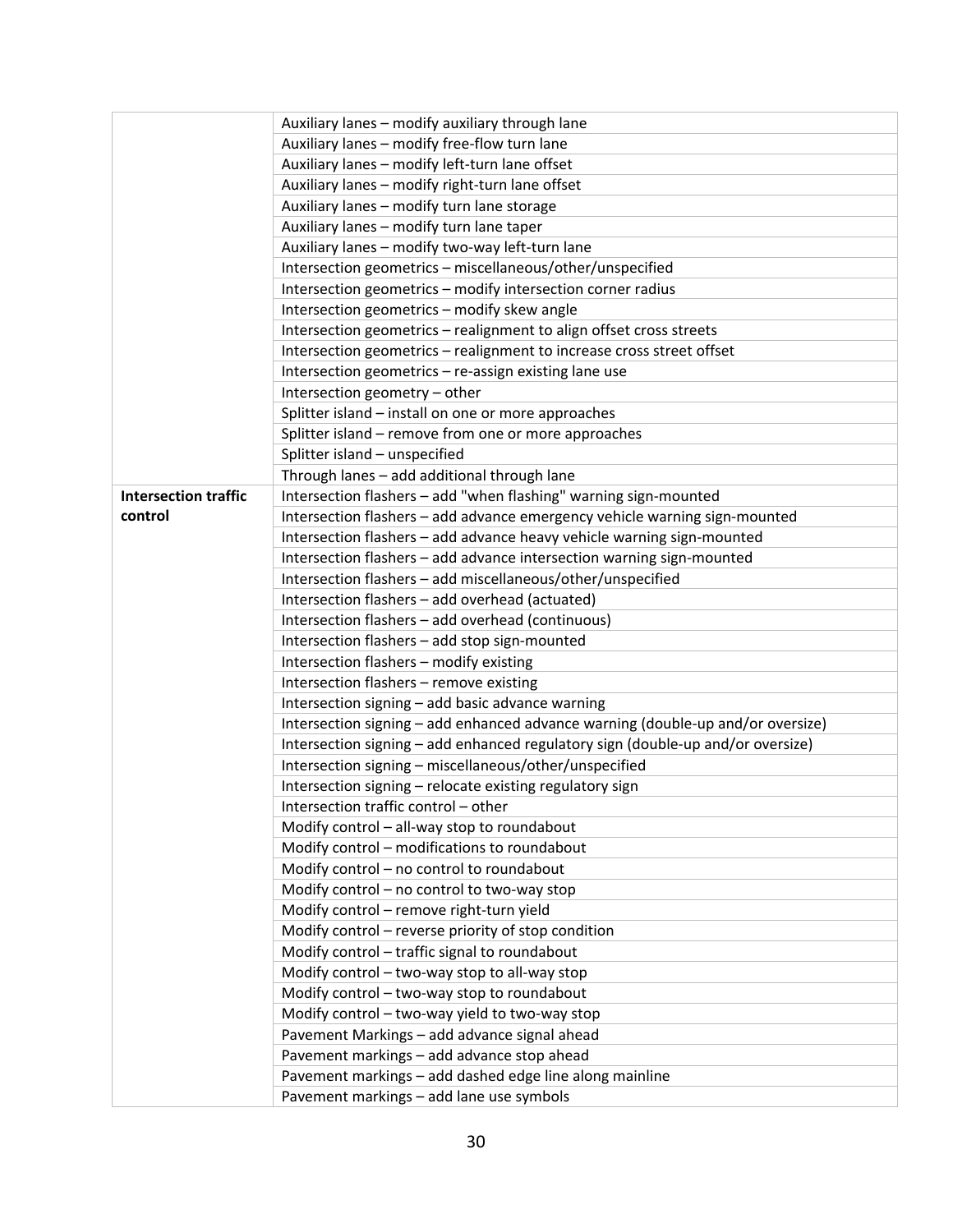|                      | Pavement markings - add stop line                                                             |
|----------------------|-----------------------------------------------------------------------------------------------|
|                      | Pavement markings - add yield line                                                            |
|                      | Pavement markings - miscellaneous/other/unspecified                                           |
|                      | Pavement markings - refresh existing pavement markings                                        |
|                      | Modify traffic signal - add additional signal heads                                           |
|                      | Modify traffic signal - add backplates                                                        |
|                      | Modify traffic signal - add backplates with retroreflective borders                           |
|                      | Modify traffic signal - add closed loop system                                                |
|                      | Modify traffic signal - add emergency vehicle preemption                                      |
|                      | Modify traffic signal - add flashing yellow arrow                                             |
|                      | Modify traffic signal - add long vehicle detection                                            |
|                      | Modify traffic signal - add railroad preemption                                               |
|                      | Modify traffic signal - add wireless system                                                   |
|                      | Modify traffic signal - miscellaneous/other/unspecified                                       |
|                      | Modify traffic signal - modernization/replacement                                             |
|                      | Modify traffic signal - modify signal mounting (spanwire to mast arm)                         |
|                      | Modify traffic signal - remove existing signal                                                |
|                      | Modify traffic signal - replace existing indications (incandescent-to-LED and/or 8-to-12 inch |
|                      | dia.)                                                                                         |
|                      | Modify traffic signal timing - left-turn phasing (permissive to protected/permissive)         |
|                      | Modify traffic signal timing - left-turn phasing (permissive to protected-only)               |
|                      | Modify traffic signal timing - adjust clearance interval (yellow change and/or all-red)       |
|                      | Modify traffic signal timing - general retiming                                               |
|                      | Modify traffic signal timing - signal coordination                                            |
|                      | Systemic improvements - signal-controlled                                                     |
|                      |                                                                                               |
|                      | Systemic improvements - stop-controlled                                                       |
| <b>Lighting</b>      | Continuous roadway lighting                                                                   |
|                      | Intersection lighting                                                                         |
|                      | Lighting - other                                                                              |
|                      | Site lighting - horizontal curve                                                              |
|                      | Site lighting - intersection                                                                  |
|                      | Site lighting - interchange                                                                   |
|                      | Site lighting - pedestrian crosswalk                                                          |
| <b>Miscellaneous</b> | Miscellaneous                                                                                 |
| Non-infrastructure   | Data/traffic records - LRS/GIS                                                                |
|                      | Data/traffic records - Crash Data Collection                                                  |
|                      | Data/traffic records - Roadway/Traffic Data Collection                                        |
|                      | Data/traffic records - Data Integration                                                       |
|                      | Data/traffic records - Analysis Tools                                                         |
|                      | Non-infrastructure - other                                                                    |
|                      | Outreach                                                                                      |
|                      | Road safety audits                                                                            |
|                      | <b>SHSP Development</b>                                                                       |
|                      | Training and workforce development                                                            |
|                      | Transportation safety planning                                                                |
| <b>Parking</b>       | Modify parking                                                                                |
|                      | Parking - other                                                                               |
|                      | Remove parking                                                                                |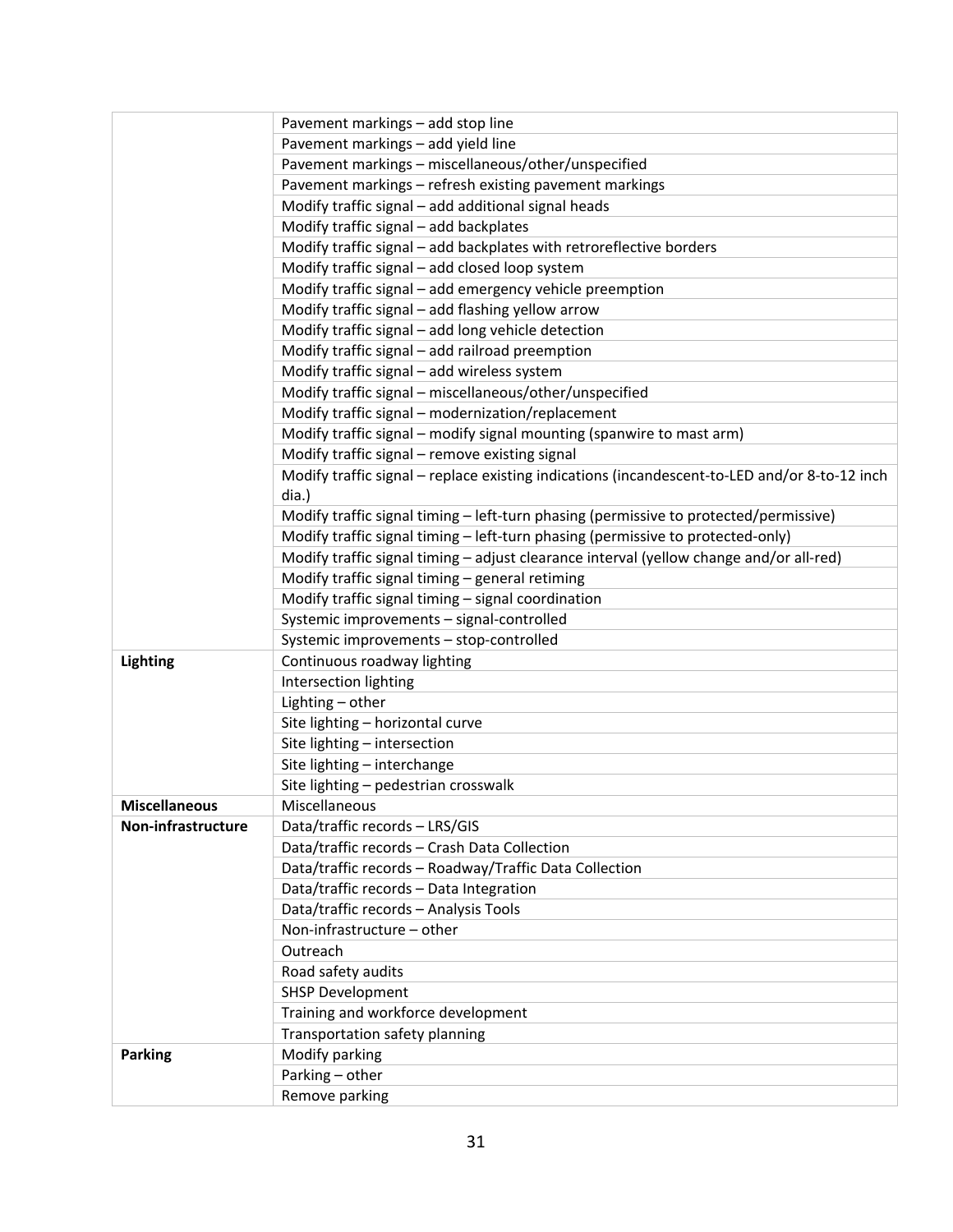|                        | Restrict parking                                                                      |  |  |  |
|------------------------|---------------------------------------------------------------------------------------|--|--|--|
|                        | Truck parking facilities                                                              |  |  |  |
| <b>Pedestrians and</b> | Crosswalk                                                                             |  |  |  |
| bicyclists             | Install new "smart" crosswalk                                                         |  |  |  |
|                        | Install new crosswalk                                                                 |  |  |  |
|                        | Install sidewalk                                                                      |  |  |  |
|                        | Medians and pedestrian refuge areas                                                   |  |  |  |
|                        | Miscellaneous pedestrians and bicyclists                                              |  |  |  |
|                        | Modify existing crosswalk                                                             |  |  |  |
|                        | Pedestrian beacons                                                                    |  |  |  |
|                        | Pedestrian bridge                                                                     |  |  |  |
|                        | Pedestrian signal                                                                     |  |  |  |
|                        | Pedestrian signal - audible device                                                    |  |  |  |
|                        | Pedestrian signal - Pedestrian Hybrid Beacon                                          |  |  |  |
|                        | Pedestrian signal - install new at intersection                                       |  |  |  |
|                        | Pedestrian signal - install new at non-intersection location                          |  |  |  |
|                        | Pedestrian signal - modify existing                                                   |  |  |  |
|                        | Pedestrian signal - remove existing                                                   |  |  |  |
|                        | Pedestrian warning signs - add/modify flashers                                        |  |  |  |
|                        | Pedestrian warning signs - overhead                                                   |  |  |  |
| Railroad grade         | Grade separation                                                                      |  |  |  |
| crossings              | Model enforcement activity                                                            |  |  |  |
|                        | Protective devices                                                                    |  |  |  |
|                        | Railroad grade crossing gates                                                         |  |  |  |
|                        | Railroad grade crossing signing                                                       |  |  |  |
|                        | Railroad grade crossings - other                                                      |  |  |  |
|                        | Surface treatment                                                                     |  |  |  |
|                        | Upgrade railroad crossing signal                                                      |  |  |  |
|                        | Widen crossing for additional lane                                                    |  |  |  |
| Roadside               | Barrier end treatments (crash cushions, terminals)                                    |  |  |  |
|                        | <b>Barrier transitions</b>                                                            |  |  |  |
|                        | Barrier - cable                                                                       |  |  |  |
|                        | Barrier - concrete                                                                    |  |  |  |
|                        | Barrier- metal                                                                        |  |  |  |
|                        | Barrier - other                                                                       |  |  |  |
|                        | Barrier - removal                                                                     |  |  |  |
|                        | Curb or curb and gutter                                                               |  |  |  |
|                        | Drainage improvements                                                                 |  |  |  |
|                        | Fencing                                                                               |  |  |  |
|                        | Removal of roadside objects (trees, poles, etc.)                                      |  |  |  |
|                        | Roadside grading                                                                      |  |  |  |
|                        | Roadside - other                                                                      |  |  |  |
| Roadway                | Install / remove / modify passing zone                                                |  |  |  |
|                        | Pavement surface - high friction surface                                              |  |  |  |
|                        | Pavement surface - miscellaneous                                                      |  |  |  |
|                        | Roadway narrowing (road diet, roadway reconfiguration)                                |  |  |  |
|                        | Roadway - other                                                                       |  |  |  |
|                        | Roadway - restripe to revise separation between opposing lanes and/or shoulder widths |  |  |  |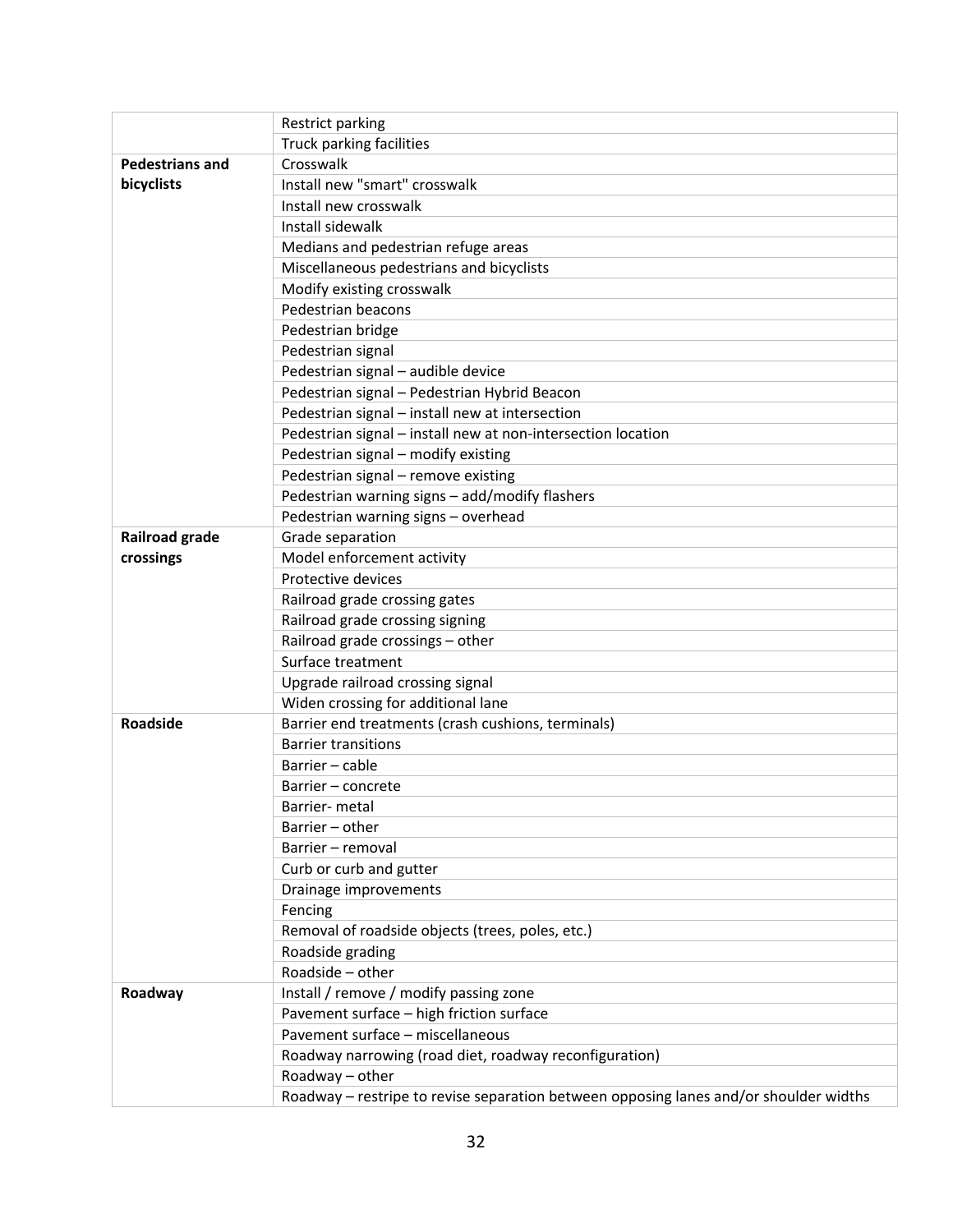|                            | Roadway widening - add lane(s) along segment    |
|----------------------------|-------------------------------------------------|
|                            | Roadway widening - curve                        |
|                            | Roadway widening - travel lanes                 |
|                            | Rumble strips - center                          |
|                            | Rumble strips - edge or shoulder                |
|                            | Rumble strips - transverse                      |
|                            | Rumble strips - unspecified or other            |
|                            | Superelevation / cross slope                    |
| Roadway                    | Improve retroreflectivity                       |
| delineation                | Longitudinal pavement markings - new            |
|                            | Longitudinal pavement markings - remarking      |
|                            | Delineators post-mounted or on barrier          |
|                            | Raised pavement markers                         |
|                            | Roadway delineation - other                     |
| Roadway signs and          | Curve-related warning signs and flashers        |
| traffic control            | Sign sheeting - upgrade or replacement          |
|                            | Roadway signs and traffic control - other       |
|                            | Roadway signs (including post) - new or updated |
| <b>Shoulder treatments</b> | Widen shoulder - paved or other                 |
|                            | Pave existing shoulders                         |
|                            | Shoulder grading                                |
|                            | Shoulder treatments - other                     |
| <b>Speed management</b>    | Modify speed limit                              |
|                            | Radar speed signs                               |
|                            | Speed detection system / truck warning          |
|                            | Speed management - other                        |
|                            | Traffic calming feature                         |
| <b>Work Zone</b>           | Work zone                                       |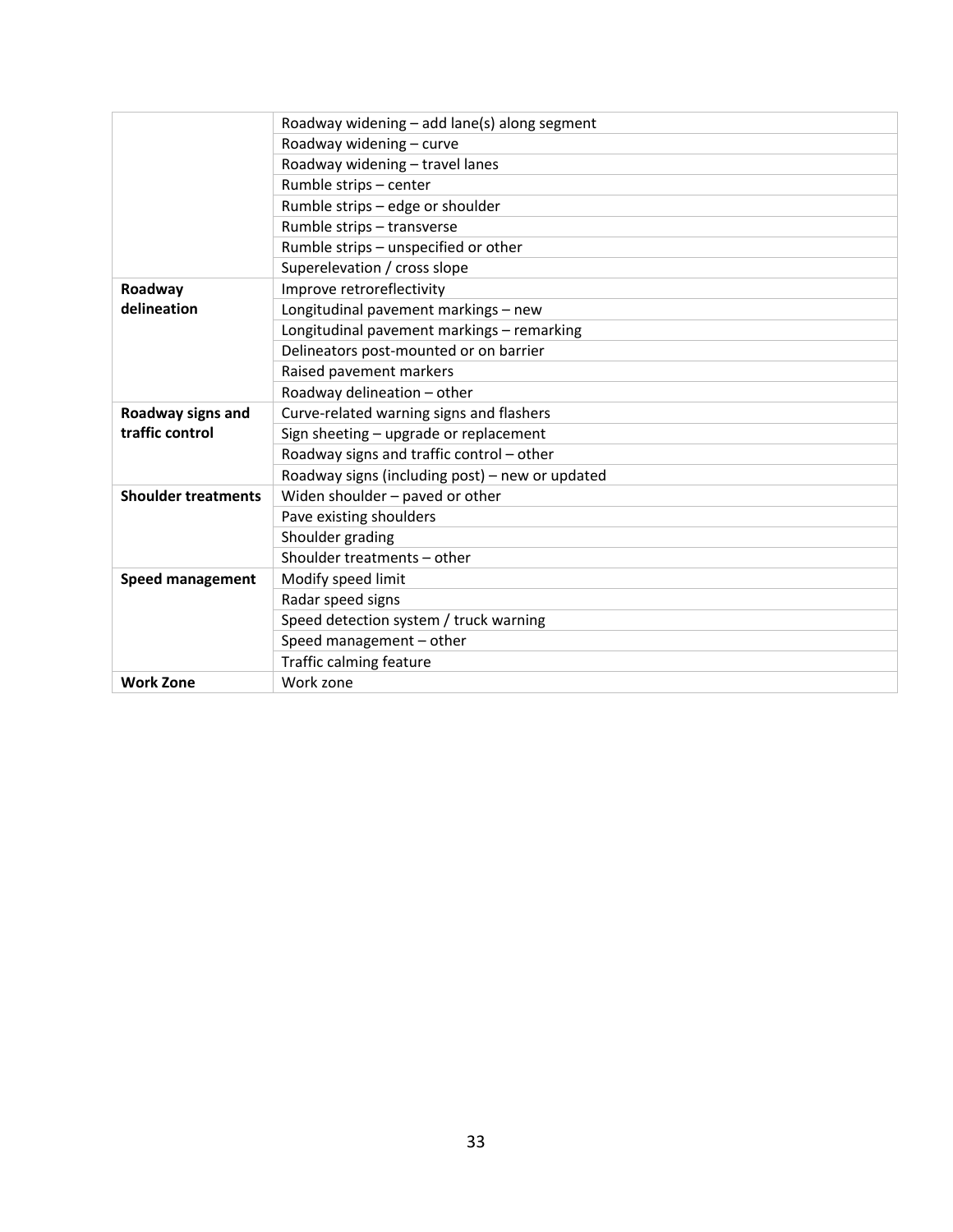# **Appendix B. Detailed Tables of Project Costs Summaries**

<span id="page-38-1"></span><span id="page-38-0"></span>

| <b>Improvement Category</b>              | <b>Number of Projects</b> | <b>Total Cost of</b><br>Projects* | <b>Average Total</b><br>$\overline{\text{Cost}}^*$ | <b>Total HSIP</b><br>Cost of<br>Projects* | <b>Average HSIP</b><br>Cost* |
|------------------------------------------|---------------------------|-----------------------------------|----------------------------------------------------|-------------------------------------------|------------------------------|
| <b>Access Management</b>                 | 62                        | \$80,780,437                      | \$1,302,910                                        | \$58,156,787                              | \$938,013                    |
| <b>Advanced Technology and ITS</b>       | 40                        | \$86,334,362                      | \$2,158,359                                        | \$40,907,715                              | \$1,048,916                  |
| Alignment                                | 36                        | \$40,144,344                      | \$1,115,121                                        | \$35,535,410                              | \$1,015,297                  |
| <b>Interchange Design</b>                | 52                        | \$269,095,792                     | \$5,174,919                                        | \$85,958,710                              | \$1,653,052                  |
| <b>Intersection Geometry</b>             | 372                       | \$491,880,556                     | \$1,322,260                                        | \$307,574,835                             | \$831,283                    |
| <b>Intersection Traffic Control</b>      | 891                       | \$690,538,038                     | \$775,015                                          | \$413,301,993                             | \$474,514                    |
| <b>Lighting</b>                          | 26                        | \$18,603,363                      | \$715,514                                          | \$12,513,192                              | \$481,277                    |
| Non-Infrastructure                       | 186                       | \$79,441,011                      | \$729,482                                          | \$71,270,804                              | \$466,685                    |
| <b>Parking</b>                           | $\mathbf{1}$              | \$157,800                         | \$157,800                                          | \$142,000                                 | \$142,000                    |
| <b>Pedestrian and Bicyclists</b>         | 164                       | \$187,821,508                     | \$1,145,253                                        | \$88,779,683                              | \$565,476                    |
| <b>Railroad Grade Crossings</b>          | 33                        | \$32,153,260                      | \$974,341                                          | \$10,431,448                              | \$347,715                    |
| Roadside                                 | 406                       | \$478,515,713                     | \$1,178,610                                        | \$365,807,150                             | \$905,463                    |
| Roadway                                  | 1,314                     | \$1,395,016,878                   | \$1,061,657                                        | \$740,295,516                             | \$571,657                    |
| <b>Roadway Delineation</b>               | 175                       | \$203,468,225                     | \$1,162,676                                        | \$150,899,741                             | \$862,284                    |
| <b>Roadway Signs and Traffic Control</b> | 173                       | \$141,022,056                     | \$815,156                                          | \$91,200,104                              | \$536,471                    |
| <b>Shoulder Treatments</b>               | 86                        | \$153,313,607                     | \$1,782,716                                        | \$109,711,836                             | \$1,290,727                  |
| <b>Speed Management</b>                  | 6                         | \$1,023,628                       | \$170,605                                          | \$970,618                                 | \$161,770                    |
| Unknown/Other                            | 67                        | \$39,843,459                      | \$914,073                                          | \$29,105,724                              | \$485,220                    |
| <b>Total</b>                             | 4,090                     | \$4,389,154,037                   | \$1,073,143                                        | \$2,612,563,264                           | \$649,407                    |

**Table 7. Number and cost of 2019 projects by improvement category.** 

Note: \* = not all States provided cost data for all projects in a given improvement category. Projects that reported \$0 costs or deobligated funds were excluded.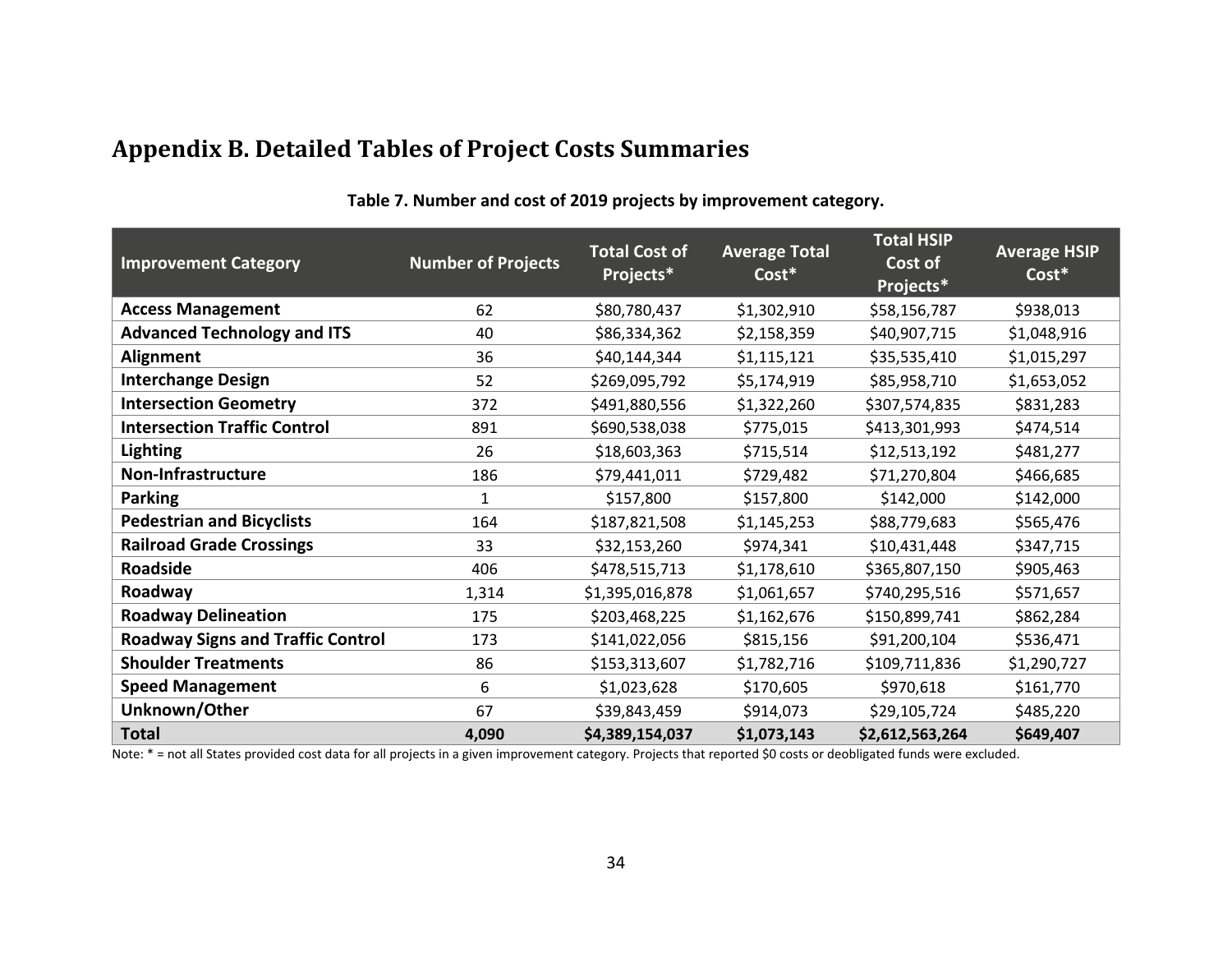#### **Table 8. Number and cost of projects by subcategory for intersection geometry.**

<span id="page-39-0"></span>

| Subcategory                                                | <b>Number of Projects</b> | <b>Total Cost</b> |
|------------------------------------------------------------|---------------------------|-------------------|
| Auxiliary lanes - add left-turn lane                       | 102                       | \$98,348,835.91   |
| Auxiliary lanes - add right-turn lane                      | 33                        | \$40,429,169.94   |
| <b>Auxiliary lanes - other</b>                             | 49                        | \$120,638,452.20  |
| Intersection geometrics - modify skew angle                | 12                        | \$10,948,500.11   |
| Intersection geometrics - other/unknown                    | 165                       | \$203,008,104.37  |
| Intersection geometrics - realignment to improve<br>offset | 11                        | \$18,507,493.80   |
| <b>Total</b>                                               | 372                       | \$491,880,556.33  |

Note: Not all States provided cost data for all projects in a given improvement category. Projects that reported \$0 costs or deobligated funds were excluded.

#### **Table 9. Number and cost of projects by subcategory for intersection traffic control.**

<span id="page-39-1"></span>

| Subcategory                              | <b>Number of Projects</b> | <b>Total Cost</b> |
|------------------------------------------|---------------------------|-------------------|
| <b>Intersection flashers and signing</b> | 73                        | \$32,606,127.05   |
| Modify control to roundabout             | 132                       | \$175,893,167.84  |
| <b>Modify traffic signal</b>             | 167                       | \$155,626,971.33  |
| Modify traffic signal timing or phasing  | 13                        | \$23,918,095.50   |
| <b>Pavement markings</b>                 | 6                         | \$5,168,064.30    |
| <b>Unknown</b>                           | 500                       | \$297,325,611.85  |
| <b>Total</b>                             | 891                       | \$690,538,037.87  |

Note: Not all States provided cost data for all projects in a given improvement category. Projects that reported \$0 costs or deobligated funds were excluded.

#### **Table 10. Number and cost of projects by subcategory for pedestrians and bicyclists.**

<span id="page-39-2"></span>

| Subcategory                            | <b>Number of Projects</b> | Total Cost       |
|----------------------------------------|---------------------------|------------------|
| Install or modify crosswalk            | 34                        | \$38,092,998.93  |
| Install or modify pedestrian signal    | 32                        | \$32,225,188.78  |
| <b>Install sidewalk</b>                | 15                        | \$18,594,377.53  |
| Miscellaneous pedestrian and bicyclist | 83                        | \$98,908,942.44  |
| improvements                           |                           |                  |
| <b>Total</b>                           | 164                       | \$187,821,507.68 |

Note: Not all States provided cost data for all projects in a given improvement category. Projects that reported \$0 costs or deobligated funds were excluded.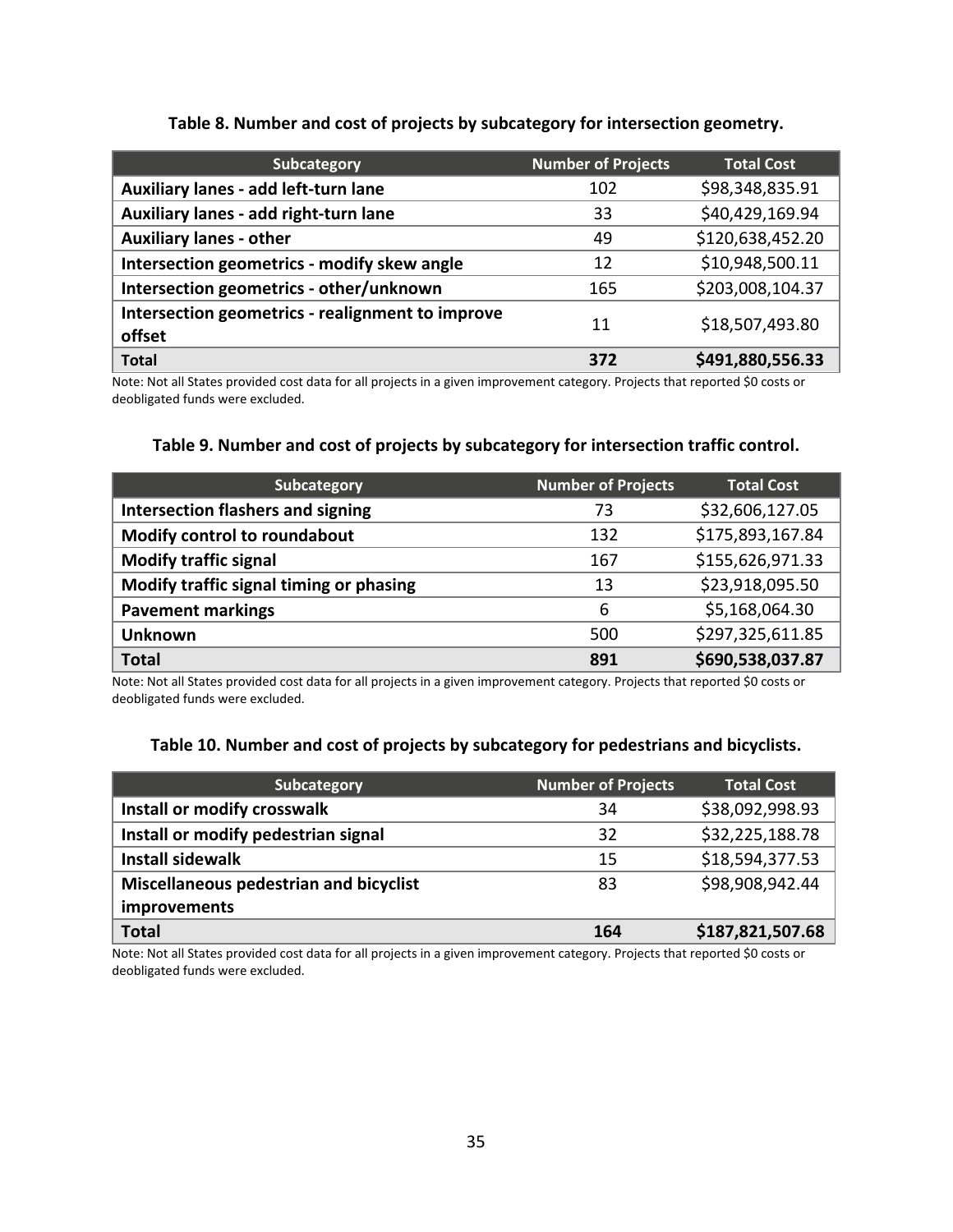#### **Table 11. Number and cost of projects by subcategory for roadway.**

<span id="page-40-0"></span>

| Subcategory                                               | <b>Number of Projects</b> | <b>Total Cost</b>  |
|-----------------------------------------------------------|---------------------------|--------------------|
| <b>Pavement surface</b>                                   | 57                        | \$115,053,814.01   |
| Roadway - other/unknown                                   | 1,067                     | \$842,137,743.11   |
| Roadway narrowing (road diet, roadway<br>reconfiguration) | 14                        | \$27,721,045.35    |
| Roadway widening                                          | 53                        | \$262,057,721.22   |
| <b>Rumble strips</b>                                      | 113                       | \$144,966,485.24   |
| Superelevation / cross slope                              | 10                        | \$3,080,068.97     |
| <b>Total</b>                                              | 1,314                     | \$1,395,016,877.90 |

Note: Not all States provided cost data for all projects in a given improvement category. Projects that reported \$0 costs or deobligated funds were excluded.

#### **Table 12. Number and cost of projects by subcategory for roadside.**

<span id="page-40-1"></span>

| Subcategory                           | <b>Number of Projects</b> | <b>Total Cost</b> |
|---------------------------------------|---------------------------|-------------------|
| <b>Barrier</b>                        | 162                       | \$246,809,577.86  |
| <b>Barrier end treatments</b>         | 56                        | \$30,301,239.91   |
| <b>Curb and drainage improvements</b> | 5                         | \$279,190.00      |
| <b>Removal of roadside objects</b>    | 13                        | \$7,604,797.64    |
| Roadside grading                      | $\mathcal{D}$             | \$566,000.00      |
| Roadside - other/unknown              | 168                       | \$192,954,907.97  |
| <b>Total</b>                          | 406                       | \$478,515,713.38  |

Note: Not all States provided cost data for all projects in a given improvement category. Projects that reported \$0 costs or deobligated funds were excluded.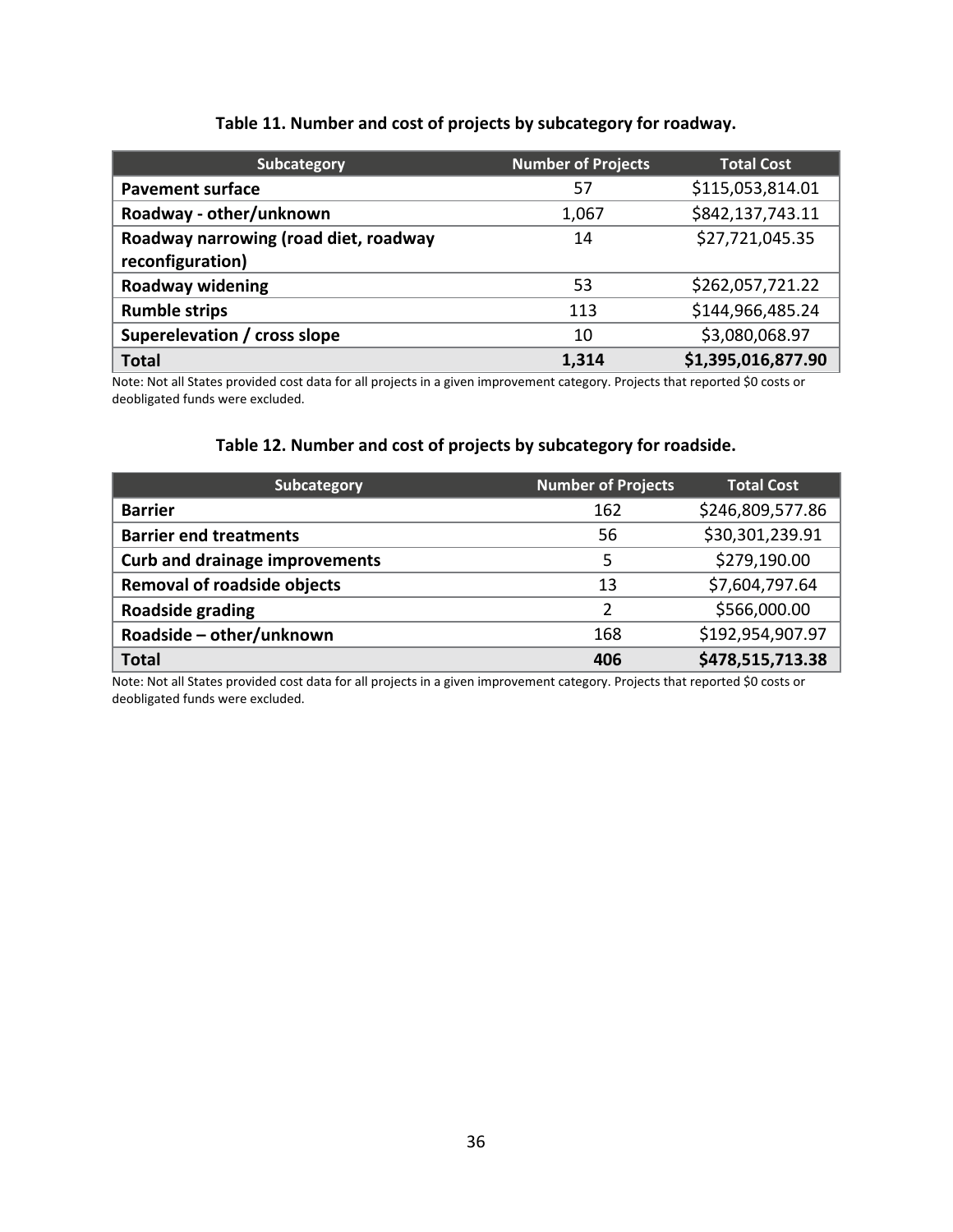### <span id="page-41-1"></span><span id="page-41-0"></span>**References**

- 1. Federal Highway Administration. (2016, February). Fast Act HSIP Fact Sheet. Washington, D.C. https://www.fhwa.dot.gov/fastact/factsheets/hsipfs.cfm
- <span id="page-41-2"></span>2. 23 U.S. Code § 148. Highway safety improvement program
- <span id="page-41-3"></span>3. 23 U.S.C. 148(h)
- <span id="page-41-4"></span>4. Highway Safety Improvement Program Reporting Guidance, Date Issued: December 29, 2016, Effective Date: 2017 Reporting Cycle. Accessed April 2019 at [https://safety.fhwa.dot.gov/legislationandpolicy/fast/hsip\\_reporting\\_guidance.pdf.](https://safety.fhwa.dot.gov/legislationandpolicy/fast/hsip_reporting_guidance.pdf)
- <span id="page-41-5"></span>5. Federal Highway Administration, Highway Safety Improvement Program (HSIP) – Reporting.<https://safety.fhwa.dot.gov/hsip/reports/>
- <span id="page-41-6"></span>6. Federal Highway Administration. (2019, March). Fast Act Funding, Washington, D.C. <https://www.fhwa.dot.gov/fastact/funding.cfm>
- <span id="page-41-7"></span>7. 23 U.S.C. 130(e)
- <span id="page-41-8"></span>8. 23 U.S.C. 505(a)
- <span id="page-41-9"></span>9. 23 U.S.C. 148(g)
- <span id="page-41-10"></span>10. Federal Highway Administration. (2010, January). Highway Safety Improvement Program Manual, Federal Highway Administration, Report No. FHWA-SA-09-029, Washington, D.C.<https://safety.fhwa.dot.gov/hsip/resources/fhwasa09029/>
- <span id="page-41-12"></span>11. Federal Highway Administration, Focused Approach to Safety. <https://safety.fhwa.dot.gov/fas/>
- <span id="page-41-11"></span>12. AASHTO. (2010). Highway Safety Manual, 1<sup>st</sup> edition, AASHTO, Washington, D.C.
- 13. Smith, S. (2013, December). Highway Safety Improvement Program, National Summary Baseline Report: 2009-2012, Federal Highway Administration, Report No. FHWA-SA-14- 006, Washington, D.C.
- <span id="page-41-13"></span>14. Federal Highway Administration. (2018, November). Proven Safety Countermeasures. Washington, D.C.<https://safety.fhwa.dot.gov/provencountermeasures/>
- <span id="page-41-14"></span>15. Harmon, T., Bahar, G., and Gross, F. (2018, January). Crash Costs for Highway Safety Analysis, Federal Highway Administration, Report FHWA-SA-17-071, Washington, D.C.
- <span id="page-41-15"></span>16. Council, F., Zaloshnja, E., Miller, T., and Persaud, B. (2005, October). Crash Cost Estimates by Maximum Police-Reported Injury Severity Within Selected Crash Geometries, Federal Highway Administration, FHWA-HRT-05-051, Washington, D.C.
- <span id="page-41-16"></span>17. Persaud, B. (2014, November). How to convert value of a statistical life to cost per crash by severity, crash type and speed limit, Federal Highway Administration Draft Memo for DCMF Evaluations (unpublished).